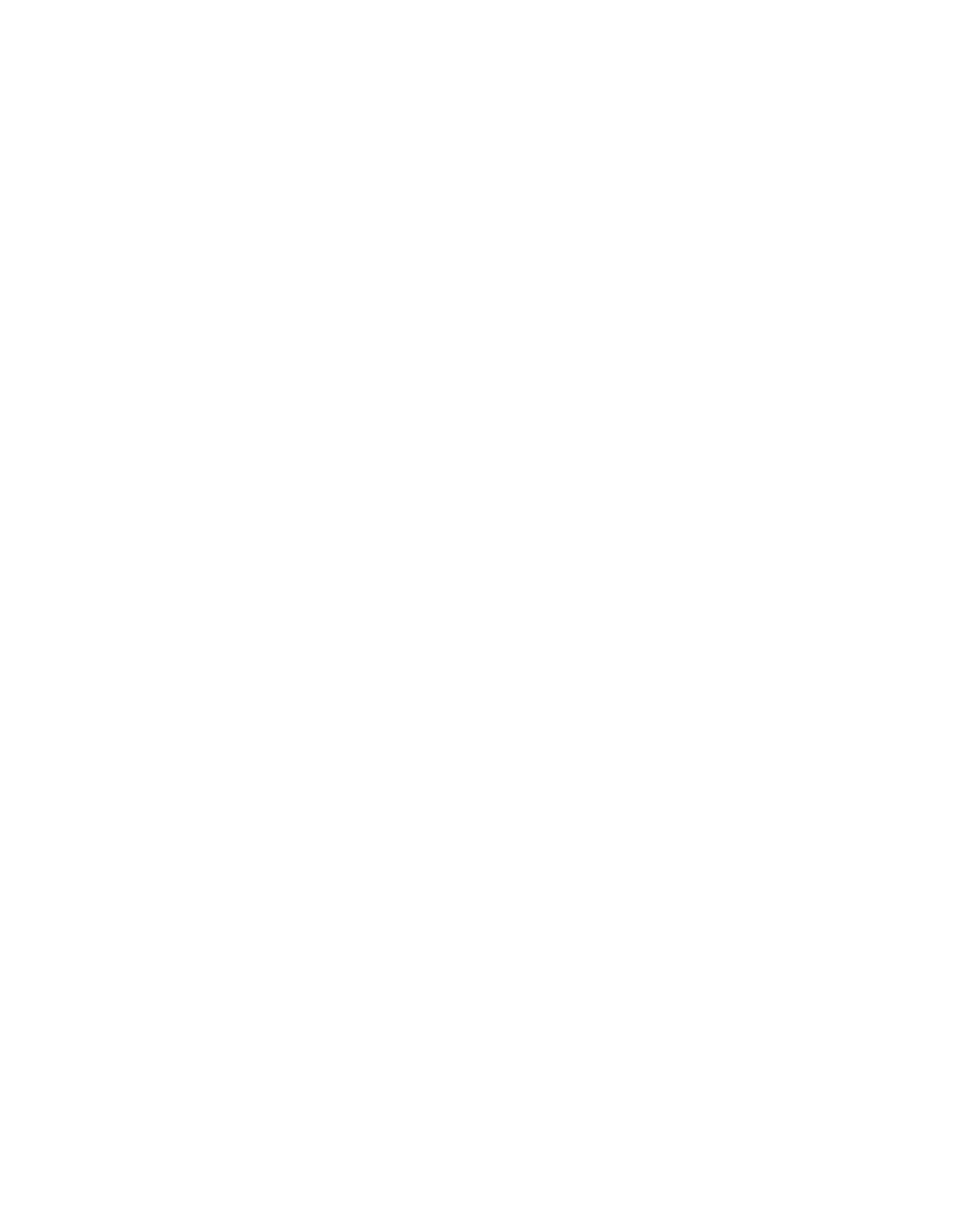# **CERTIFICATE OF COVERAGE**

Unum Life Insurance Company of America (referred to as Unum) welcomes you as a client.

This is your certificate of coverage as long as you are eligible for coverage and you become insured. You will want to read it carefully and keep it in a safe place.

Unum has written your certificate of coverage in plain English. However, a few terms and provisions are written as required by insurance law. If you have any questions about any of the terms and provisions, please consult Unum's claims paying office. Unum will assist you in any way to help you understand your benefits.

If the terms and provisions of the certificate of coverage (issued to you) are different from the Summary of Benefits (issued to the Employer), the Summary of Benefits will govern. The Summary of Benefits may be changed in whole or in part. Only an officer or registrar of Unum can approve a change. The approval must be in writing and endorsed on or attached to the Summary of Benefits. Any other person, including an agent, may not change the Summary of Benefits or waive any part of it.

The Summary of Benefits is delivered in and is governed by the laws of the governing jurisdiction and to the extent applicable by the Employee Retirement Income Security Act of 1974 (ERISA) and any amendments.

For purposes of effective dates and ending dates under the group Summary of Benefits, all days begin at 12:01 a.m. and end at 12:00 midnight at the Employer's address.

> Unum Life Insurance Company of America 2211 Congress Street Portland, Maine 04122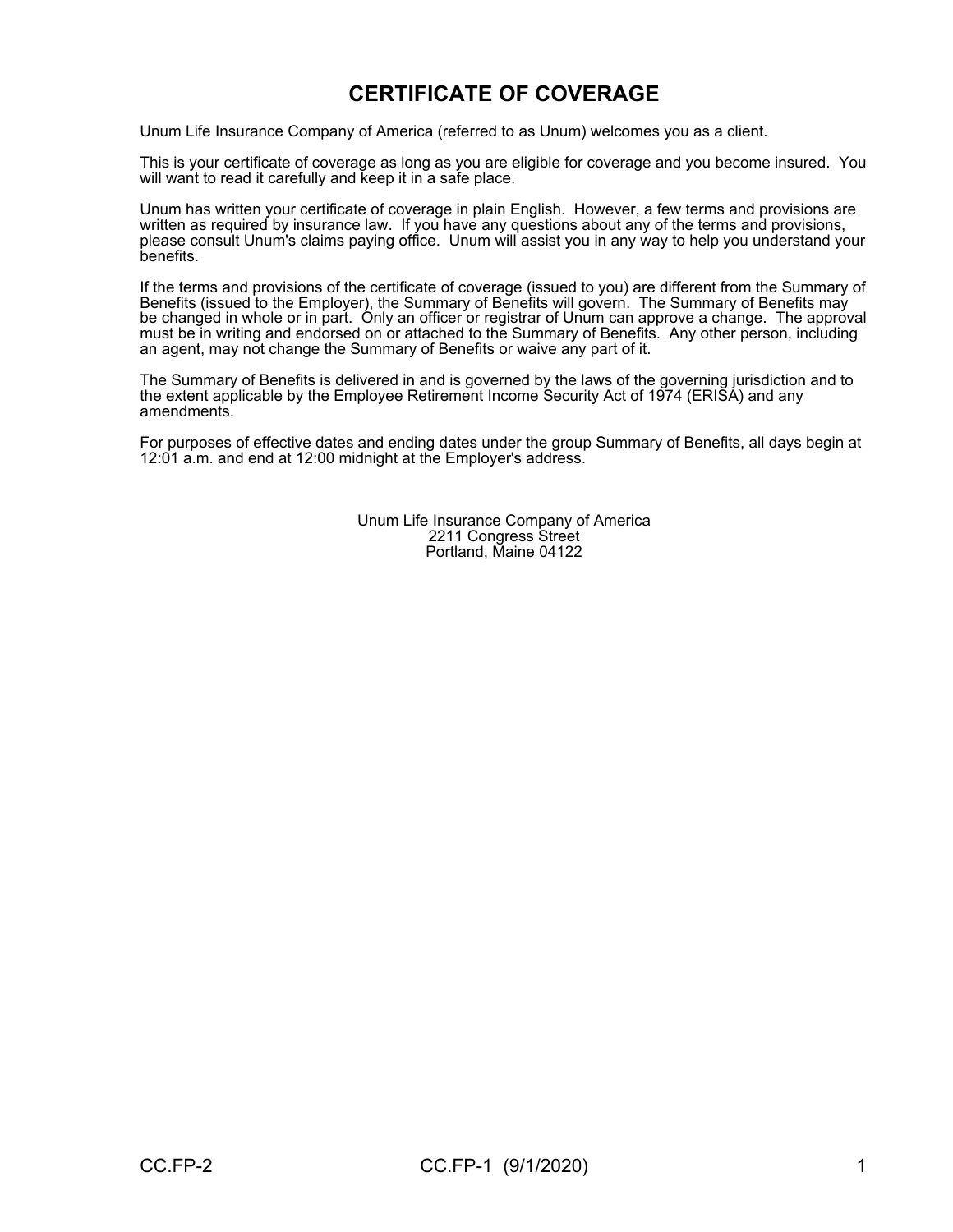# **TABLE OF CONTENTS**

| ACCIDENTAL DEATH AND DISMEMBERMENT INSURANCE PLAN B@G-AD&D-1 |  |
|--------------------------------------------------------------|--|
|                                                              |  |
|                                                              |  |
|                                                              |  |
|                                                              |  |
|                                                              |  |
|                                                              |  |
|                                                              |  |
|                                                              |  |
|                                                              |  |
|                                                              |  |
|                                                              |  |
|                                                              |  |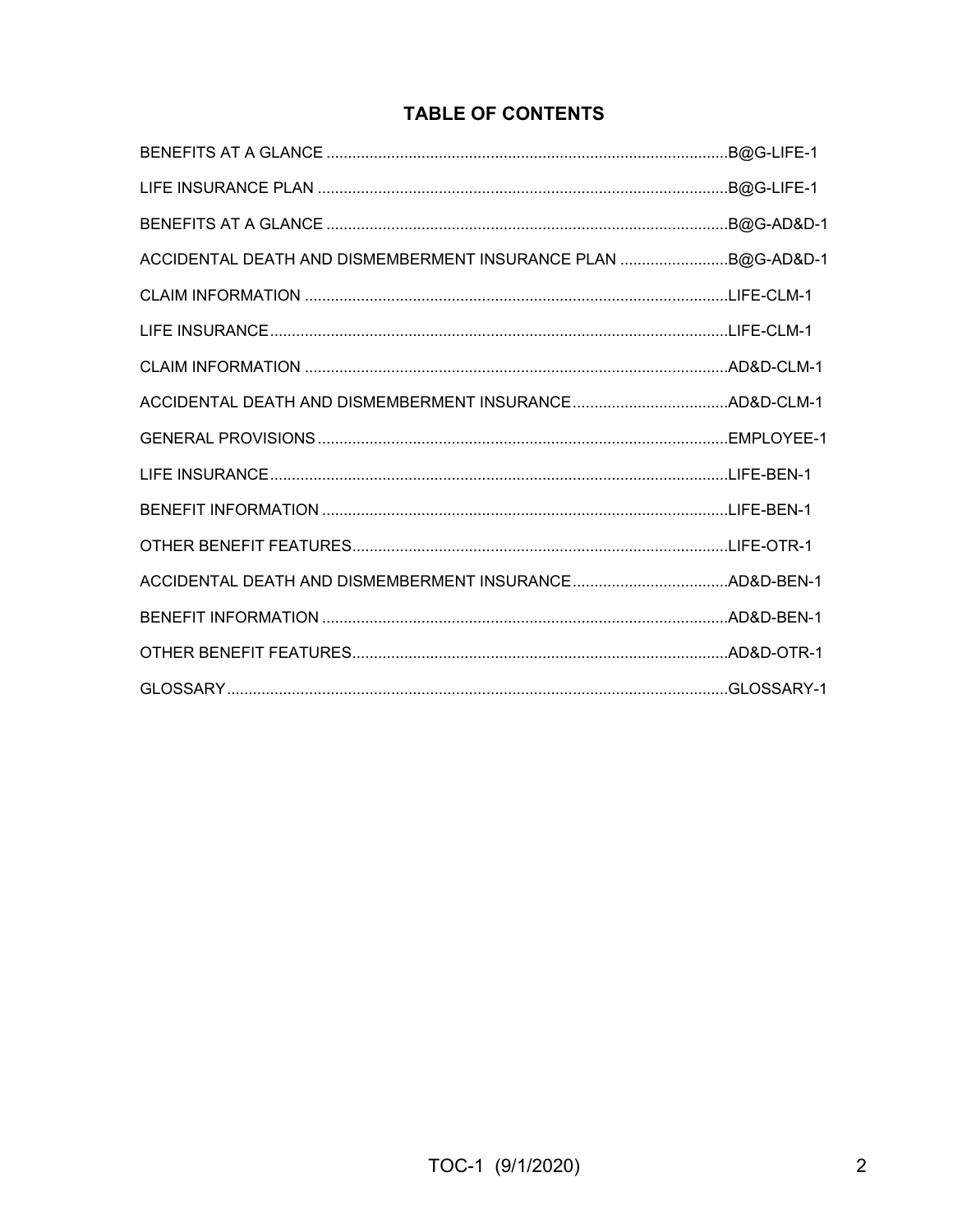# **BENEFITS AT A GLANCE**

#### **LIFE INSURANCE PLAN**

This life insurance plan provides financial protection for your beneficiary(ies) by paying a benefit in the event of your death. The amount your beneficiary(ies) receive(s) is based on the amount of coverage in effect just prior to the date of your death according to the terms and provisions of the plan.

**EMPLOYER'S ORIGINAL PLAN September 1, 2020** 

**IDENTIFICATION NUMBER:** 430390 031

#### **ELIGIBLE GROUP(S):**

Bus Drivers & Parapros in active employment in the United States with the Employer

#### **MINIMUM HOURS REQUIREMENT:**

Employees must be working at least 20 hours per week.

#### **WAITING PERIOD:**

For employees in an eligible group on or before September 1, 2020: The greater of the waiting period in effect under the prior Unum plan, if any, or 90 days of continuous active employment

For employees entering an eligible group after September 1, 2020: 90 days of continuous active employment

#### **REHIRE:**

If your employment ends and you are rehired within 1 year, your previous work while in an eligible group will apply toward the waiting period. All other Summary of Benefits' provisions apply.

#### **CREDIT PRIOR SERVICE:**

Unum will apply any prior period of work with your Employer toward the waiting period to determine your eligibility date.

#### **WHO PAYS FOR THE COVERAGE:**

Your Employer pays the cost of your coverage.

#### **ELIMINATION PERIOD:**

Premium Waiver: 9 months

Disability-based benefits begin the day after Unum approves your claim and the elimination period is completed.

#### **LIFE INSURANCE BENEFIT:**

#### **AMOUNT OF LIFE INSURANCE FOR YOU**

\$15,000

AMOUNT OF LIFE INSURANCE AVAILABLE IF YOU BECOME INSURED AT CERTAIN AGES OR HAVE REACHED CERTAIN AGES WHILE INSURED

If you have reached age 70, but not age 75, your amount of life insurance will be:

- 65% of the amount of life insurance you had prior to age 70; or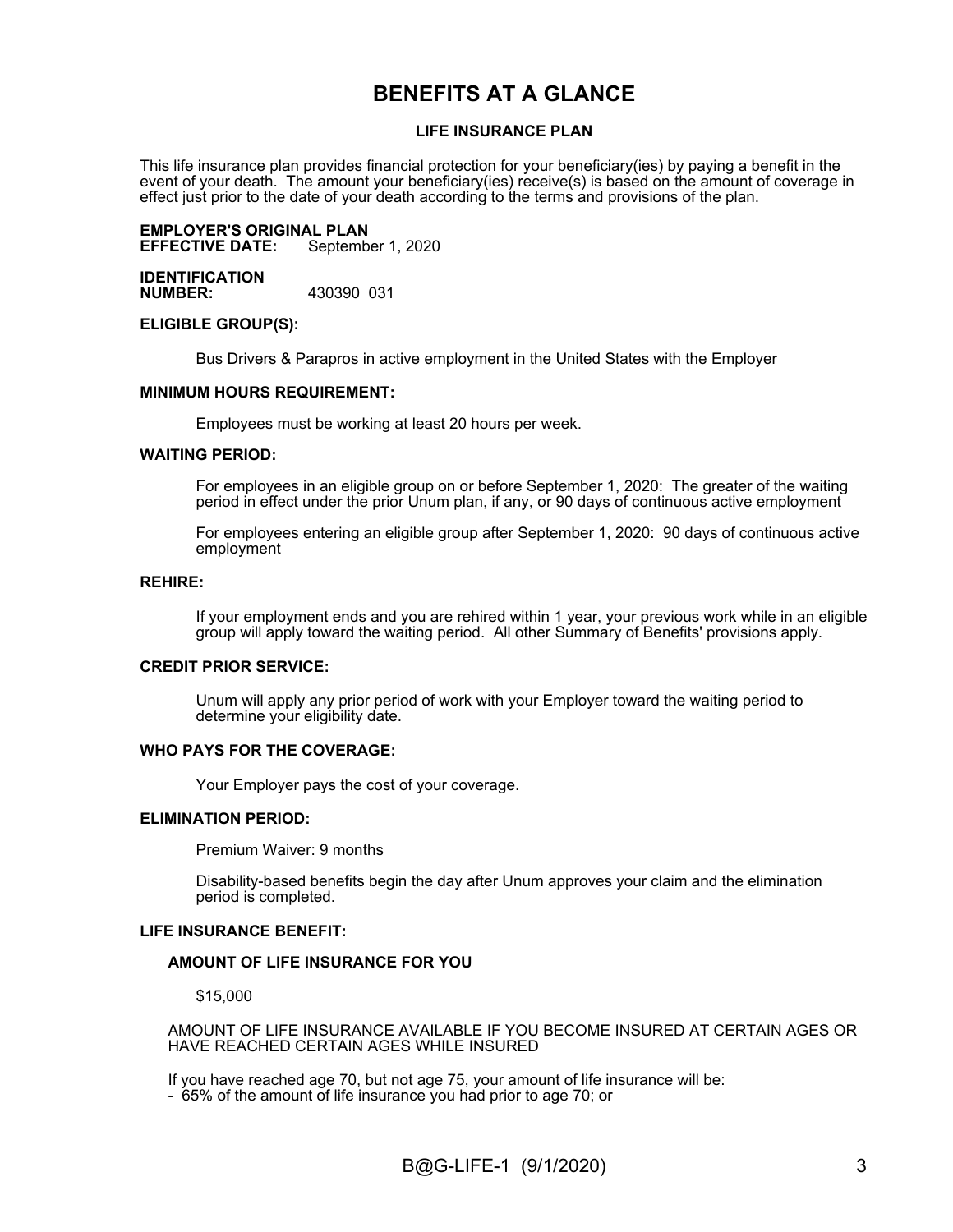- 65% of the amount of life insurance shown above if you become insured on or after age 70 but before age 75.

There will be no further increases in your amount of life insurance.

If you have reached age 75 or more, your amount of life insurance will be:

- 50% of the amount of life insurance you had prior to your first reduction; or
- 50% of the amount of life insurance shown above if you become insured on or after age 75.

There will be no further increases in your amount of life insurance.

#### **SOME LOSSES MAY NOT BE COVERED UNDER THIS PLAN.**

#### **OTHER FEATURES:**

Accelerated Benefit

**Conversion** 

Continuity of Coverage

**Portability** 

**The above items are only highlights of this plan. For a full description of your coverage, continue reading your certificate of coverage section.** The plan includes enrollment, risk management and other support services related to your Employer's Benefit Program.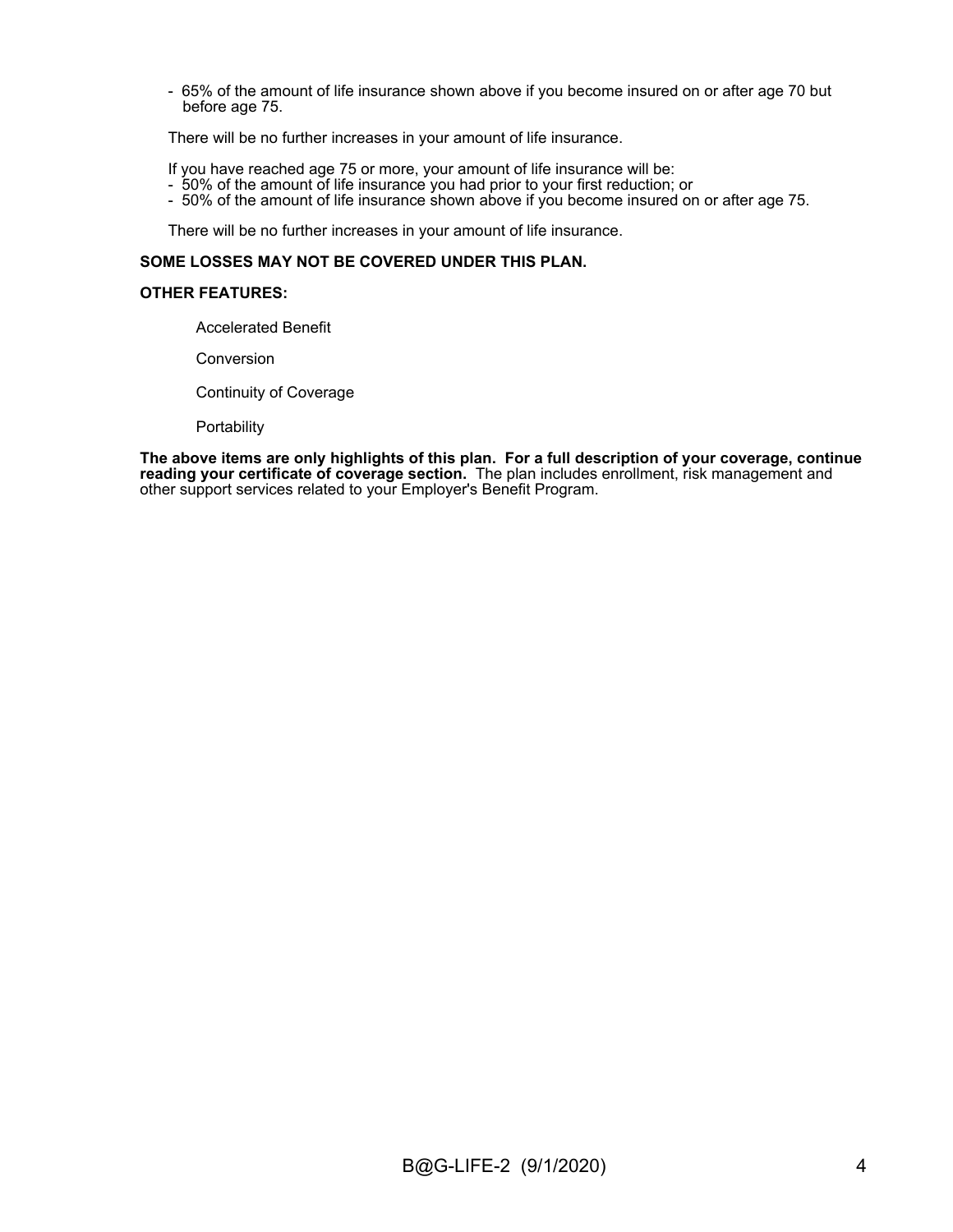# **BENEFITS AT A GLANCE**

#### **ACCIDENTAL DEATH AND DISMEMBERMENT INSURANCE PLAN**

This accidental death and dismemberment insurance plan provides financial protection for your beneficiary(ies) by paying a benefit in the event of your death or for you in the event of any other covered loss. The amount you or your beneficiary(ies) receive(s) is based on the amount of coverage in effect just prior to the date of your death or any other covered loss according to the terms and provisions of the plan.

#### **EMPLOYER'S ORIGINAL PLAN EFFECTIVE DATE:**

**IDENTIFICATION NUMBER:** 430390 031

#### **ELIGIBLE GROUP(S):**

Bus Drivers & Parapros in active employment in the United States with the Employer

#### **MINIMUM HOURS REQUIREMENT:**

Employees must be working at least 20 hours per week.

#### **WAITING PERIOD:**

For employees in an eligible group on or before September 1, 2020: The greater of the waiting period in effect under the prior Unum plan, if any, or 90 days of continuous active employment

For employees entering an eligible group after September 1, 2020: 90 days of continuous active employment

#### **REHIRE:**

If your employment ends and you are rehired within 1 year, your previous work while in an eligible group will apply toward the waiting period. All other Summary of Benefits' provisions apply.

#### **CREDIT PRIOR SERVICE:**

Unum will apply any prior period of work with your Employer toward the waiting period to determine your eligibility date.

#### **WHO PAYS FOR THE COVERAGE:**

Your Employer pays the cost of your coverage.

#### **ACCIDENTAL DEATH AND DISMEMBERMENT BENEFIT:**

#### **AMOUNT OF ACCIDENTAL DEATH AND DISMEMBERMENT (AD&D) INSURANCE FOR YOU**  (FULL AMOUNT)

\$15,000

AMOUNT OF ACCIDENTAL DEATH AND DISMEMBERMENT INSURANCE AVAILABLE IF YOU BECOME INSURED AT CERTAIN AGES OR HAVE REACHED CERTAIN AGES WHILE INSURED

If you have reached age 70, but not age 75, your amount of AD&D insurance will be:

- 65% of the amount of AD&D insurance you had prior to age 70; or
- 65% of the amount of AD&D insurance shown above if you become insured on or after age 70 but before age 75.

There will be no further increases in your amount of AD&D insurance.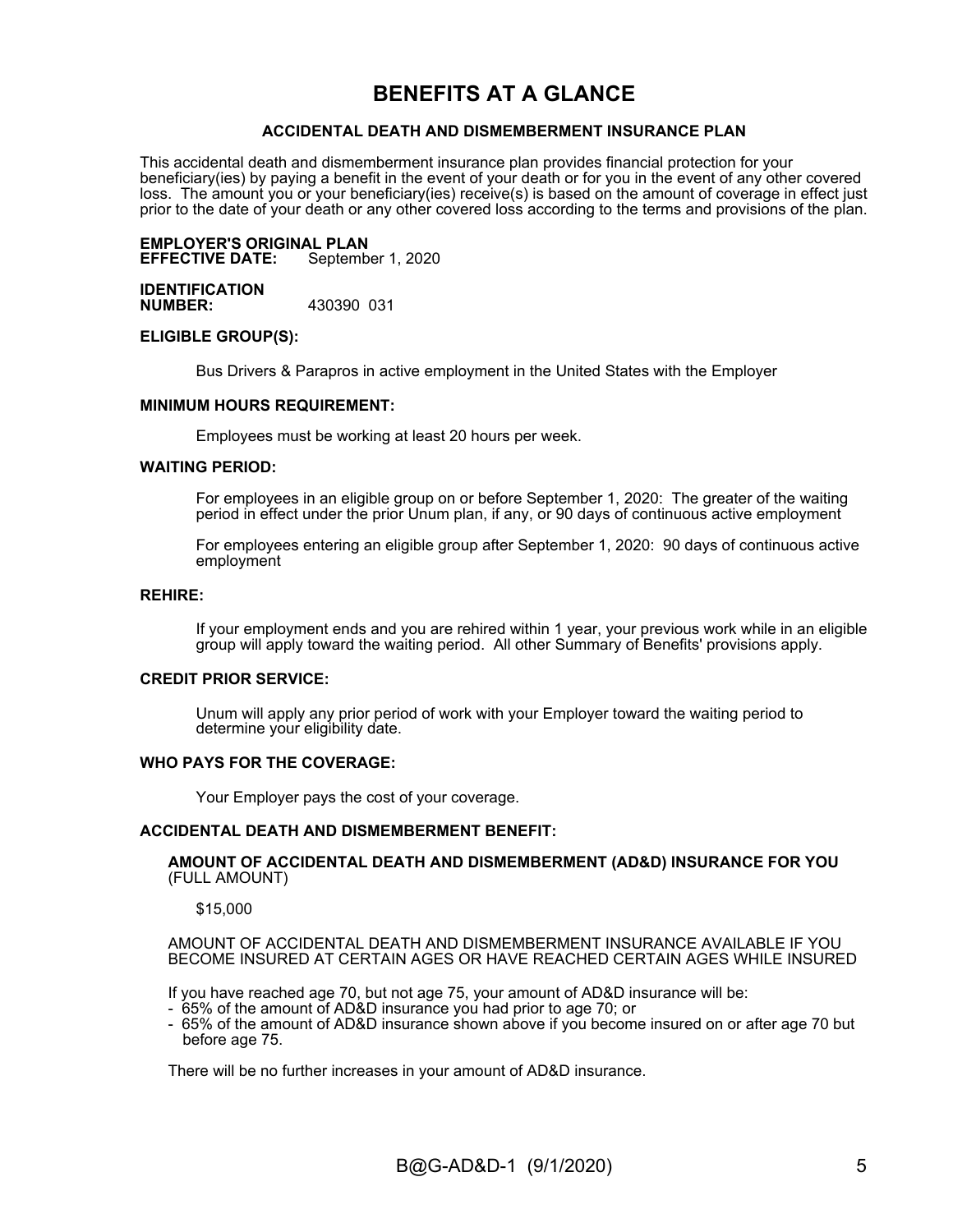If you have reached age 75 or more, your amount of AD&D insurance will be:

- 50% of the amount of AD&D insurance you had prior to your first reduction; or
- 50% of the amount of AD&D insurance shown above if you become insured on or after age 75.

There will be no further increases in your amount of AD&D insurance.

#### **REPATRIATION BENEFIT FOR YOU**

Maximum Benefit Amount:

Up to \$5,000

The Repatriation Benefit is separate from any accidental death and dismemberment benefit which may be payable. To receive the Repatriation Benefit, your accidental death benefit must be paid first.

#### **SEATBELT(S) AND AIR BAG BENEFIT FOR YOU**

Benefit Amount:

Seatbelt(s): 10% of the Full Amount of your accidental death and dismemberment insurance benefit.

Air Bag: 5% of the Full Amount of your accidental death and dismemberment insurance benefit.

Maximum Benefit Payment:

Seatbelt(s): \$25,000

Air bag: \$5,000

The Seatbelt(s) and Air Bag Benefit is separate from any accidental death and dismemberment benefit which may be payable. To receive the Seatbelt(s) and Air Bag Benefit, your accidental death benefit must be paid first.

#### **EDUCATION BENEFIT**

Each Qualified Child

Benefit Amount per Academic Year for which a Qualified Child is enrolled:

6% of the Full Amount of the employee's accidental death and dismemberment insurance to a maximum of \$6,000.

Maximum Benefit Payments:

4 per lifetime

Maximum Benefit Amount:

\$24,000

Maximum Benefit Period:

6 years from the date the first benefit payment has been made.

The Education Benefit is separate from any accidental death and dismemberment benefit which may be payable. In order for your Qualified Child to receive the Education Benefit, your accidental death benefit must be paid first.

#### **EXPOSURE AND DISAPPEARANCE BENEFIT FOR YOU**

Maximum Benefit Amount: The Full Amount

**SOME LOSSES MAY NOT BE COVERED UNDER THIS PLAN.**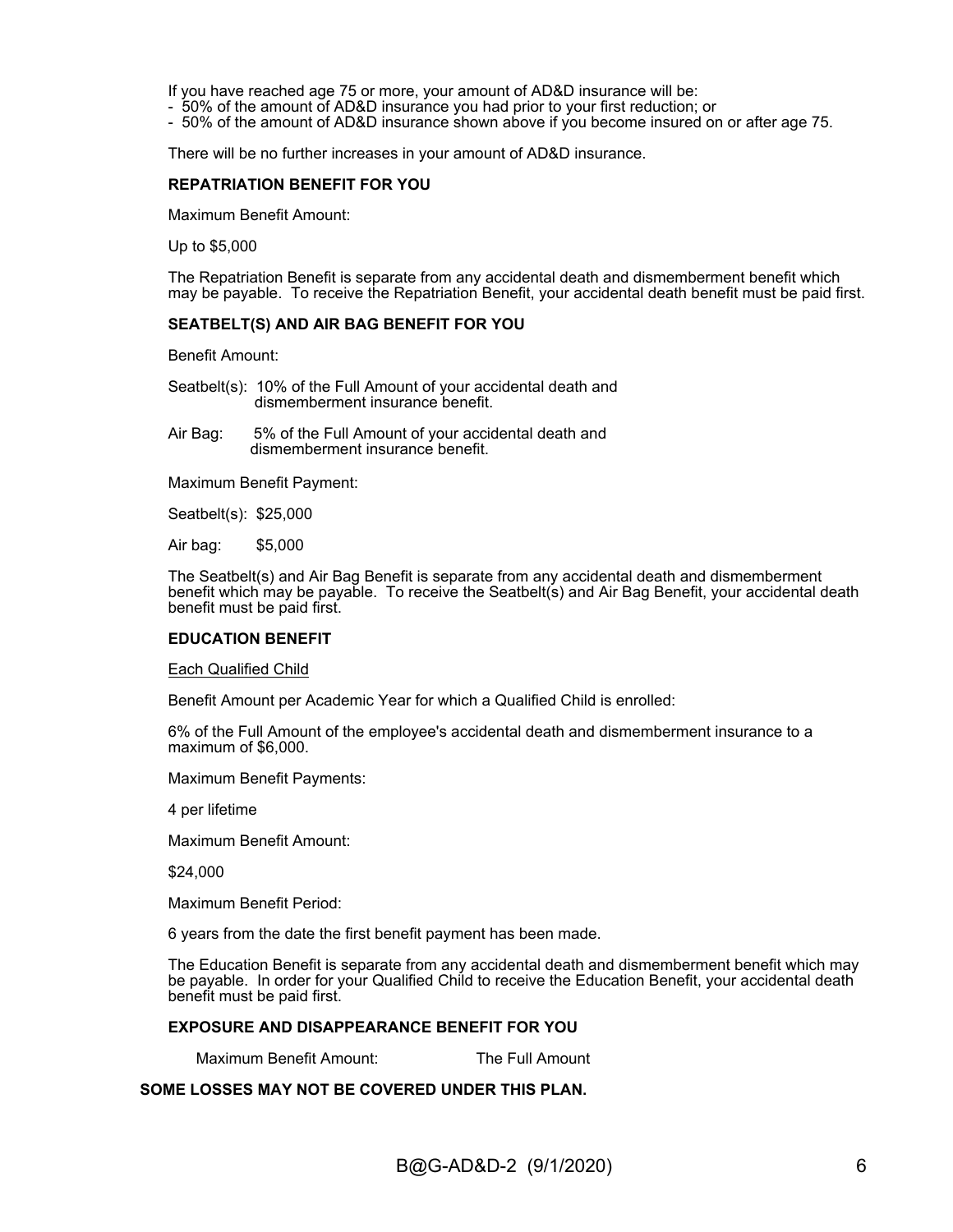### **OTHER FEATURES:**

**Portability** 

Continuity of Coverage is available under this plan - refer to the **ACCIDENTAL DEATH AND DISMEMBERMENT OTHER BENEFIT FEATURES** for further details.

**The above items are only highlights of this plan. For a full description of your coverage, continue reading your certificate of coverage section.** The plan includes enrollment, risk management and other support services related to your Employer's Benefit Program.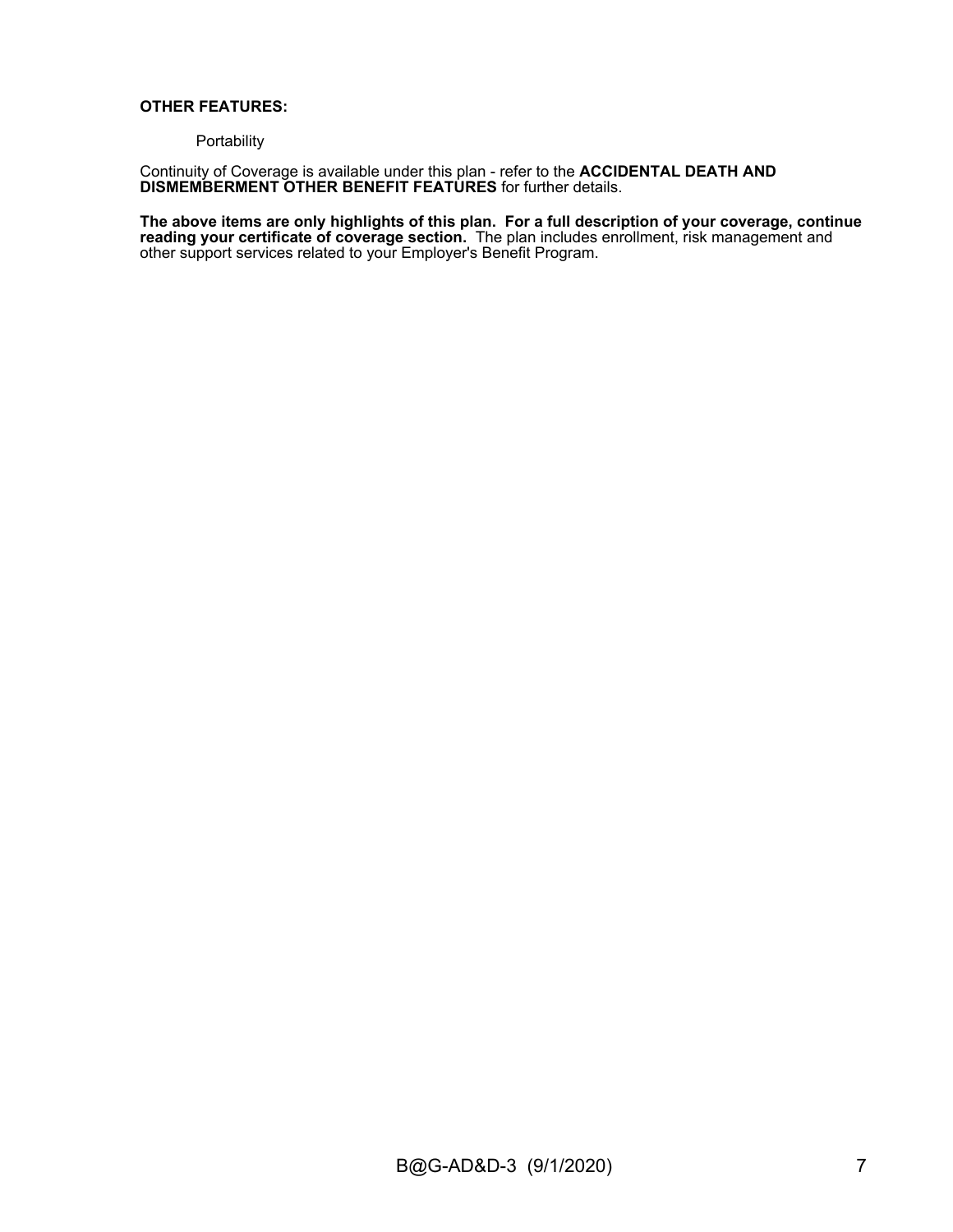# **CLAIM INFORMATION**

# **LIFE INSURANCE**

# *WHEN DO YOU OR YOUR AUTHORIZED REPRESENTATIVE NOTIFY UNUM OF A CLAIM?*

We encourage you or your authorized representative to notify us as soon as possible, so that a claim decision can be made in a timely manner.

If a claim is based on your disability, written notice and proof of claim must be sent no later than 90 days after the end of the elimination period.

If a claim is based on death, written notice and proof of claim must be sent no later than 90 days after the date of death.

If it is not possible to give proof within these time limits, it must be given no later than 1 year after the proof is required as specified above. These time limits will not apply during any period you or your authorized representative lacks the legal capacity to give us proof of claim.

The claim form is available from your Employer, or you or your authorized representative can request a claim form from us. If you or your authorized representative does not receive the form from Unum within 15 days of the request, send Unum written proof of claim without waiting for the form.

If you have a disability, you must notify us immediately when you return to work in any capacity, regardless of whether you are working for your Employer.

# *HOW DO YOU FILE A CLAIM FOR A DISABILITY?*

You or your authorized representative, and your Employer must fill out your own sections of the claim form and then give it to your attending physician. Your physician should fill out his or her section of the form and send it directly to Unum.

# *WHAT INFORMATION IS NEEDED AS PROOF OF YOUR CLAIM?*

If your claim is based on your disability, your proof of claim, provided at your expense, must show:

- that you are under the **regular care** of a **physician**;
- the date your disability began;
- the cause of your disability;
- the extent of your disability, including restrictions and limitations preventing you from performing your regular occupation or any gainful occupation; and
- the name and address of any **hospital or institution** where you received treatment, including all attending physicians.

We may request that you send proof of continuing disability indicating that you are under the regular care of a physician. This proof, provided at your expense, must be received within 45 days of a request by us.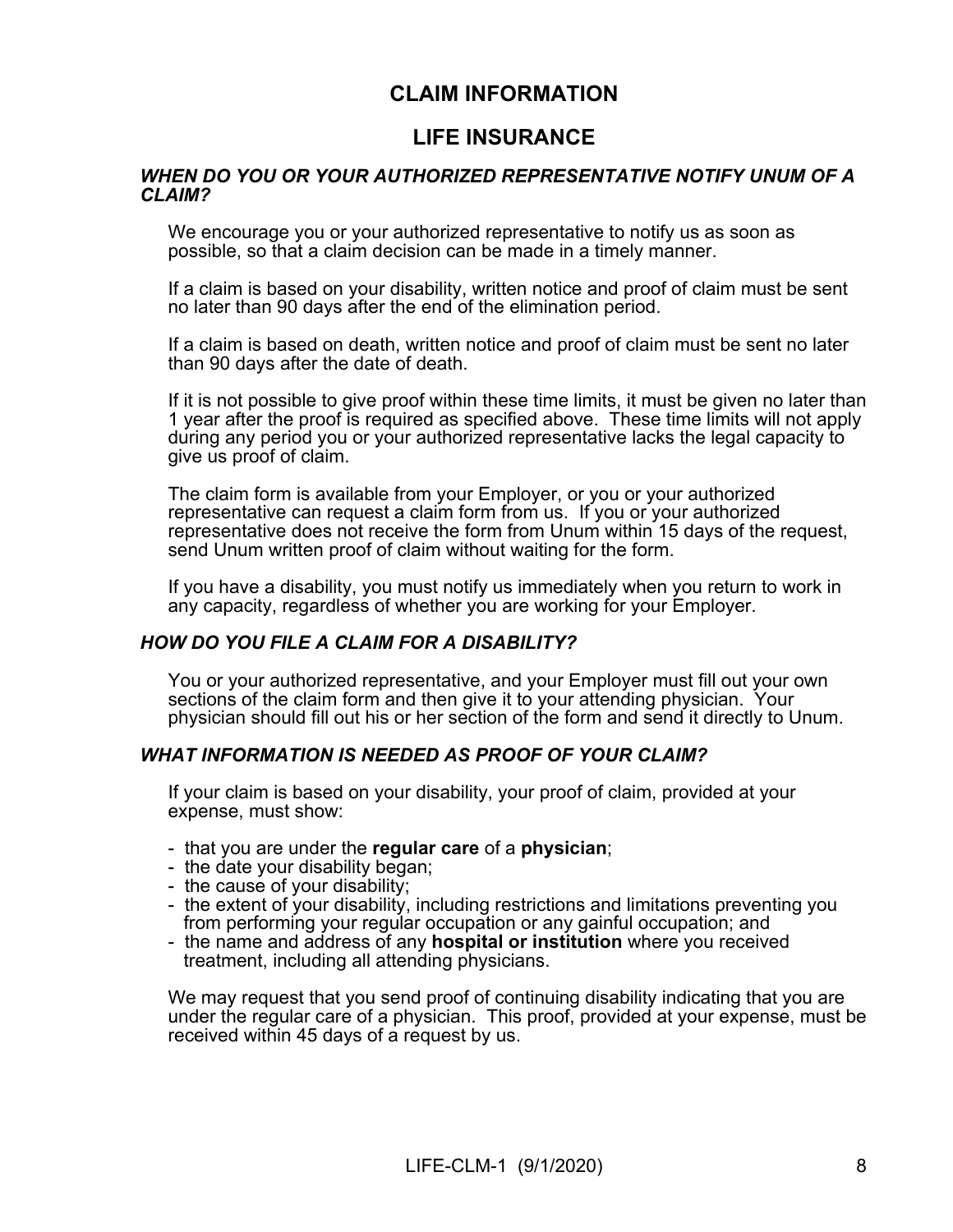If claim is based on death, proof of claim, provided at your or your authorized representative's expense, must show the cause of death. Also a certified copy of the death certificate must be given to us.

In some cases, you will be required to give Unum authorization to obtain additional medical and non-medical information as part of your proof of claim or proof of continuing disability. Unum will deny your claim if the appropriate information is not submitted.

# *WHEN CAN UNUM REQUEST AN AUTOPSY?*

In the case of death, Unum will have the right and opportunity to request an autopsy where not forbidden by law.

# *HOW DO YOU DESIGNATE OR CHANGE A BENEFICIARY? (Beneficiary Designation)*

At the time you become insured, you should name a beneficiary on your enrollment form for your death benefits under your life insurance. You may change your beneficiary at any time by filing a form approved by Unum with your Employer. The new beneficiary designation will be effective as of the date you sign that form. However, if we have taken any action or made any payment before your Employer receives that form, that change will not go into effect.

It is important that you name a beneficiary and keep your designation current. If more than one beneficiary is named and you do not designate their order or share of payments, the beneficiaries will share equally. The share of a beneficiary who dies before you, or the share of a beneficiary who is disqualified, will pass to any surviving beneficiaries in the order you designated.

If you do not name a beneficiary, or if all named beneficiaries do not survive you, or if your named beneficiary is disqualified, your death benefit will be paid to your estate.

Instead of making a death payment to your estate, Unum has the right to make payment to the first surviving family members of the family members in the order listed below:

- spouse;
- child or children;
- mother or father; or
- sisters or brothers.

If we are to make payments to a beneficiary who lacks the legal capacity to give us a release, Unum may pay up to \$2,000 to the person or institution that appears to have assumed the custody and main support of the beneficiary. This payment made in good faith satisfies Unum's legal duty to the extent of that payment and Unum will not have to make payment again.

Also, at Unum's option, we may pay up to \$1,000 to the person or persons who, in our opinion, have incurred expenses for your last sickness and death.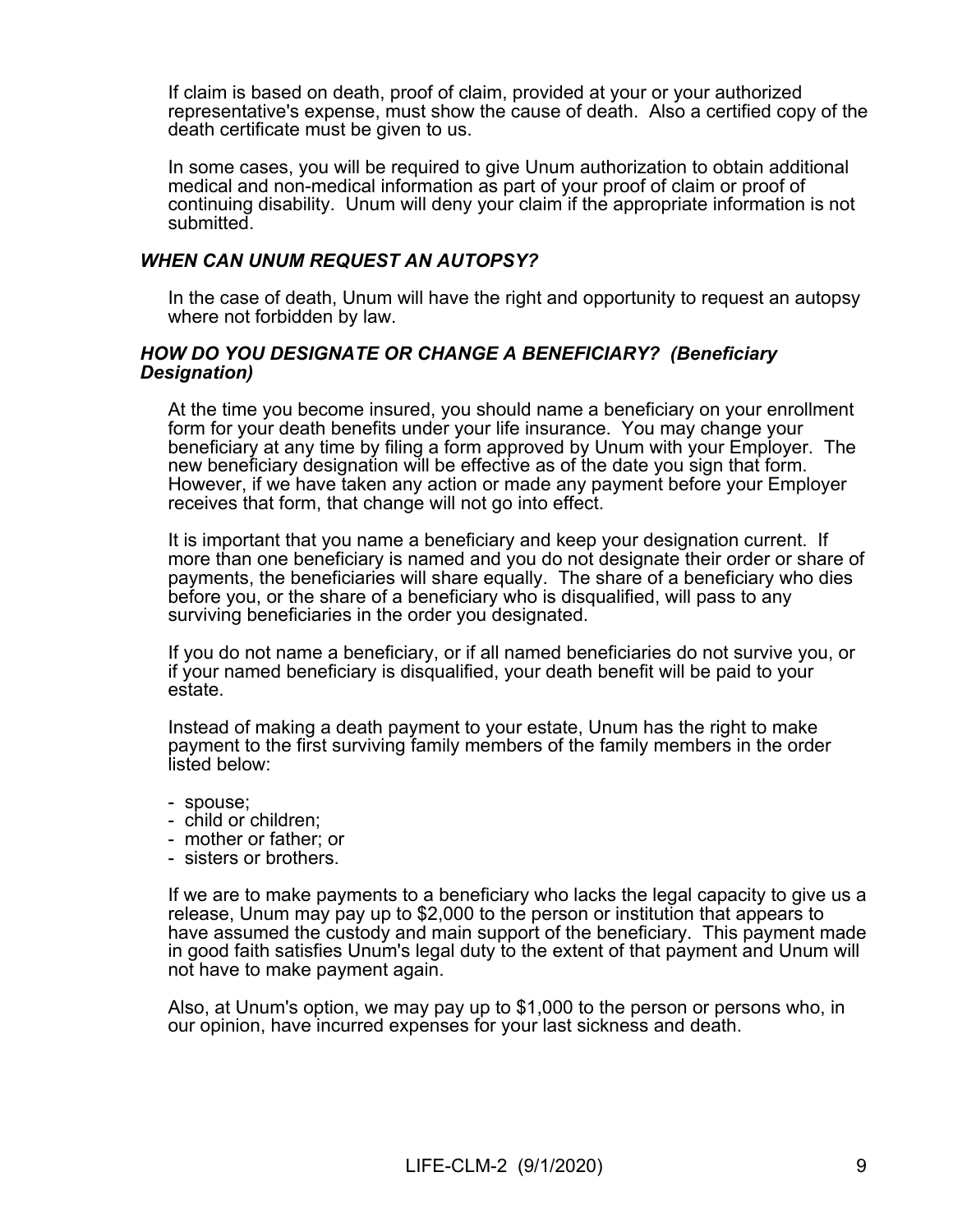# *HOW WILL UNUM MAKE PAYMENTS?*

If your life claim is at least \$10,000, Unum will make available to the beneficiary a **retained asset account** (the Unum Security Account).

Payment for the life claim may be accessed by writing a draft in a single sum or drafts in smaller sums. The funds for the draft or drafts are fully guaranteed by Unum.

If the life claim is less than \$10,000, Unum will pay it in one lump sum to your beneficiary.

Also, your beneficiary may request the life claim to be paid according to one of Unum's other settlement options. This request must be in writing in order to be paid under Unum's other settlement options.

# *WHAT HAPPENS IF UNUM OVERPAYS YOUR CLAIM?*

Unum has the right to recover any overpayments due to:

- fraud; and
- any error Unum makes in processing a claim.

You must reimburse us in full. We will determine the method by which the repayment is to be made.

Unum will not recover more money than the amount we paid you.

# *WHAT ARE YOUR ASSIGNABILITY RIGHTS FOR THE DEATH BENEFITS UNDER YOUR LIFE INSURANCE? (Assignability Rights)*

The rights provided to you by the plan for life insurance are owned by you, unless:

- you have previously assigned these rights to someone else (known as an "assignee"); or
- you assign your rights under the plan(s) to an assignee.

We will recognize an assignee as the owner of the rights assigned only if:

- the assignment is in writing, signed by you, and acceptable to us in form; and
- a signed or certified copy of the written assignment has been received and registered by us at our home office.

We will not be responsible for the legal, tax or other effects of any assignment, or for any action taken under the plan(s') provisions before receiving and registering an assignment.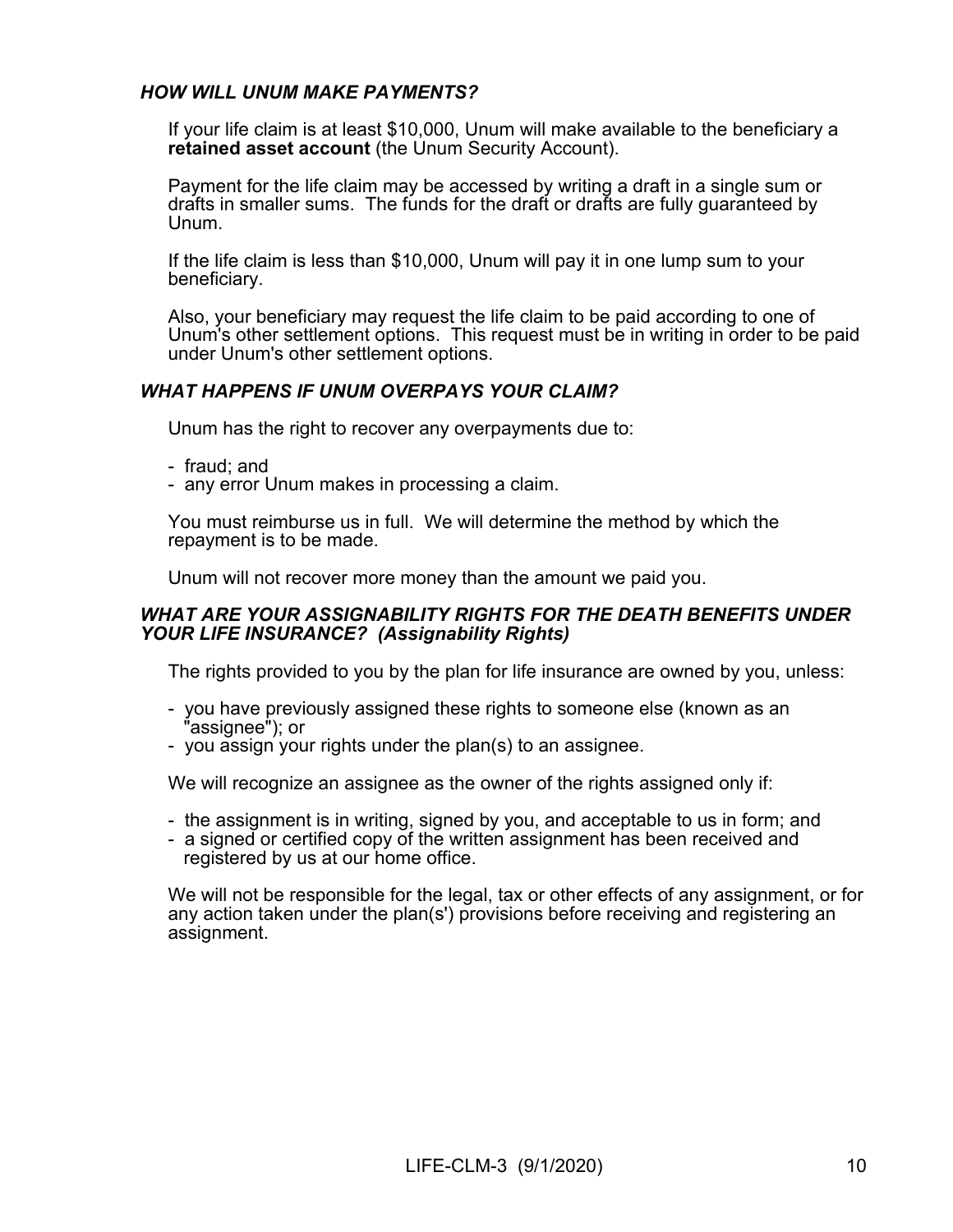# **CLAIM INFORMATION**

# **ACCIDENTAL DEATH AND DISMEMBERMENT INSURANCE**

### *WHEN DO YOU OR YOUR AUTHORIZED REPRESENTATIVE NOTIFY UNUM OF A CLAIM?*

We encourage you or your authorized representative to notify us as soon as possible, so that a claim decision can be made in a timely manner.

If a claim is based on death or other covered loss, written notice and proof of claim must be sent no later than 90 days after the date of death or the date of any other covered loss.

If a claim is based on the Education Benefit, written notice and proof of claim must be sent no later than 60 days after the date of your death.

If it is not possible to give proof within these time limits, it must be given no later than 1 year after the time proof is required as specified above. These time limits will not apply during any period you or your authorized representative lacks the legal capacity to give us proof of claim.

The claim form is available from your Employer, or you or your authorized representative can request a claim form from us. If you or your authorized representative does not receive the form from Unum within 15 days of your request, send Unum written proof of claim without waiting for the form.

### *HOW DO YOU FILE A CLAIM FOR A COVERED LOSS?*

You or your authorized representative and your Employer must fill out your own sections of the claim form and then give it to your attending physician. Your physician should fill out his or her section of the form and send it directly to Unum.

### *WHAT INFORMATION IS NEEDED AS PROOF OF CLAIM?*

If claim is based on death or other covered loss, proof of claim for death or covered loss, provided at your or your authorized representative's expense, must show:

- the cause of death or covered loss;
- the extent of the covered loss;
- the date of covered loss; and
- the name and address of any **hospital or institution** where treatment was received, including all attending **physicians**.

Also, in case of death, a certified copy of the death certificate must be given to us.

In some cases, you will be required to give Unum authorization to obtain additional medical and non-medical information as part of your proof of claim. Unum will deny your claim if the appropriate information is not submitted.

If a claim is based on the Education Benefit, proof of claim, provided at your authorized representative's expense, must show: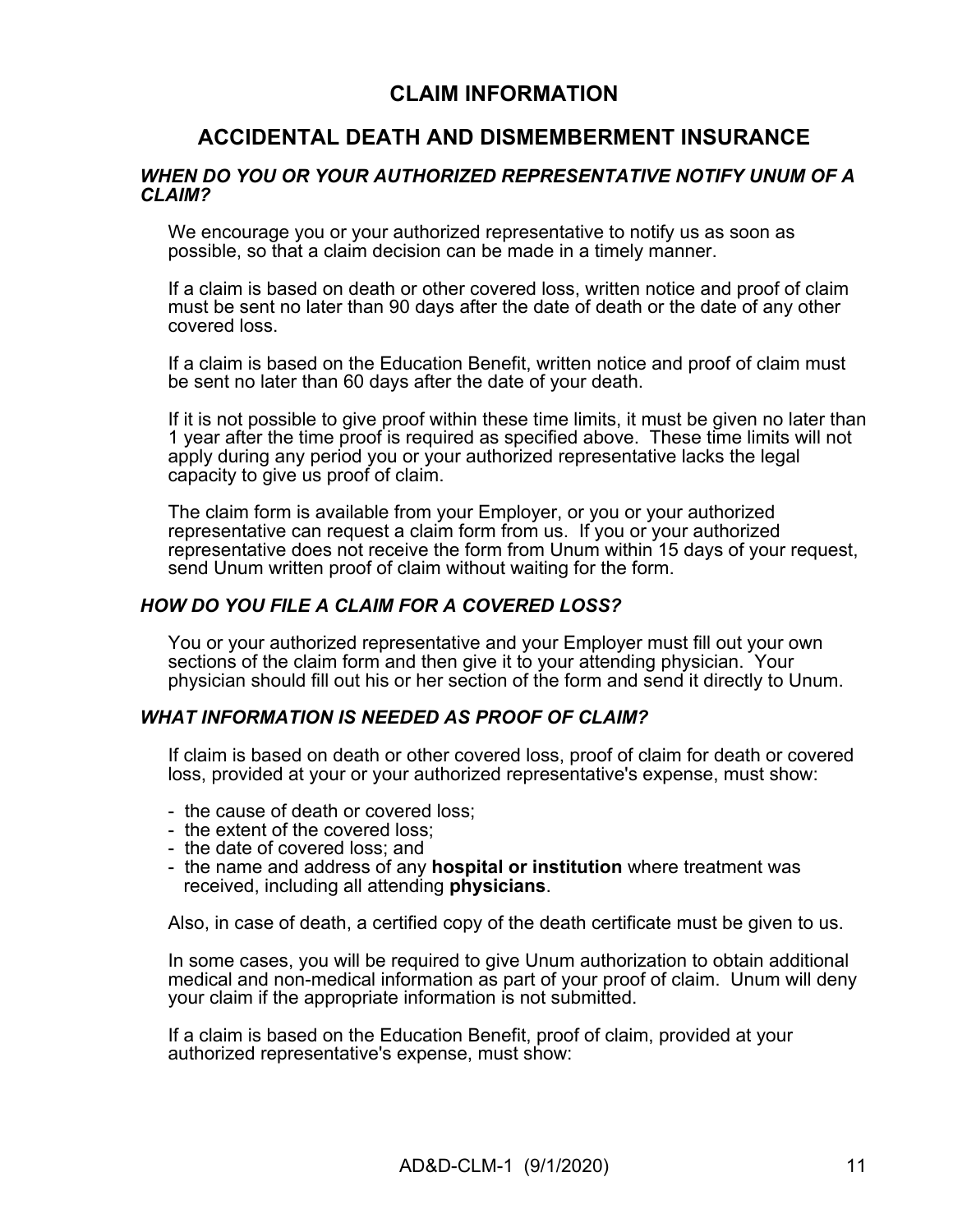- the date of enrollment of your qualified child in an accredited post-secondary institution of higher learning;
- the name of the institution;
- a list of courses for the current academic term; and
- the number of credit hours for the current academic term.

# *WHEN CAN UNUM REQUEST AN AUTOPSY?*

In the case of death, Unum will have the right and opportunity to request an autopsy where not forbidden by law.

# *HOW DO YOU DESIGNATE OR CHANGE A BENEFICIARY? (Beneficiary Designation)*

At the time you become insured, you should name a beneficiary on your enrollment form for your death benefits under your accidental death and dismemberment insurance. You may change your beneficiary at any time by filing a form approved by Unum with your Employer. The new beneficiary designation will be effective as of the date you sign that form. However, if we have taken any action or made any payment before your Employer receives that form, that change will not go into effect.

It is important that you name a beneficiary and keep your designation current. If more than one beneficiary is named and you do not designate their order or share of payments, the beneficiaries will share equally. The share of a beneficiary who dies before you, or the share of a beneficiary who is disqualified, will pass to any surviving beneficiaries in the order you designated.

If you do not name a beneficiary, or if all named beneficiaries do not survive you, or if your named beneficiary is disqualified, your death benefit will be paid to your estate.

Instead of making a death payment to your estate, Unum has the right to make payment to the first surviving family members of the family members in the order listed below:

- spouse;
- child or children;
- mother or father; or
- sisters or brothers.

If we are to make payments to a beneficiary who lacks the legal capacity to give us a release, Unum may pay up to \$2,000 to the person or institution that appears to have assumed the custody and main support of the beneficiary. This payment made in good faith satisfies Unum's legal duty to the extent of that payment and Unum will not have to make payment again.

Also, at Unum's option, we may pay up to \$1,000 to the person or persons who, in our opinion, have incurred expenses for your last sickness and death.

#### *HOW WILL UNUM MAKE PAYMENTS?*

If your accidental death or dismemberment claim is at least \$10,000 Unum will make available to you or your beneficiary a **retained asset account** (the Unum Security Account).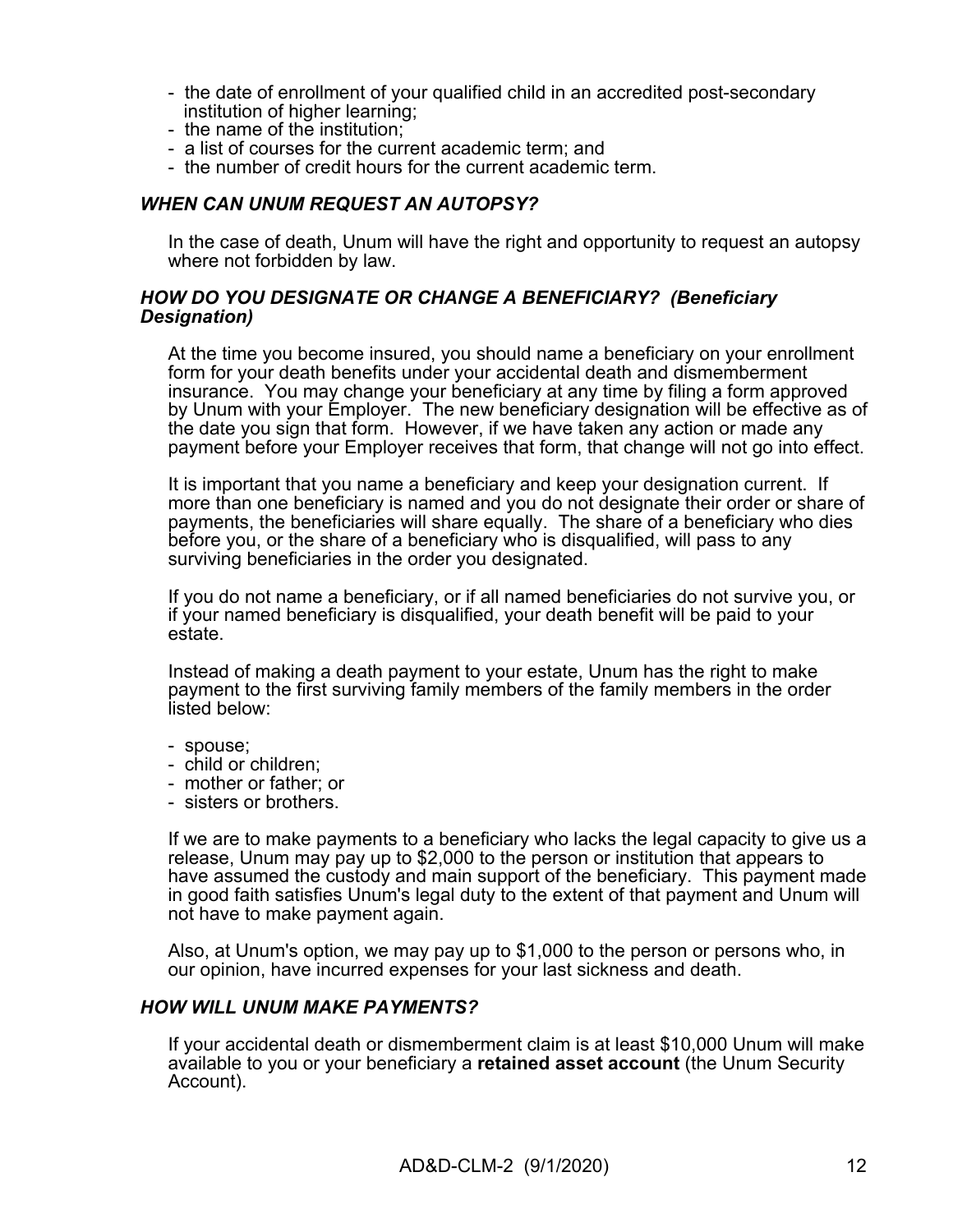Payment for the accidental death or dismemberment claim may be accessed by writing a draft in a single sum or drafts in smaller sums. The funds for the draft or drafts are fully guaranteed by Unum.

If the accidental death or dismemberment claim is less than \$10,000, Unum will pay it in one lump sum to you or your beneficiary.

Also, your beneficiary may request the accidental death claim to be paid according to one of Unum's other settlement options. This request must be in writing in order to be paid under Unum's other settlement options.

The Education Benefit will be paid to your qualified child or the qualified child's legal representative.

All other benefits will be paid to you.

# *WHAT HAPPENS IF UNUM OVERPAYS YOUR CLAIM?*

Unum has the right to recover any overpayments due to:

- fraud; and
- any error Unum makes in processing a claim.

You must reimburse us in full. We will determine the method by which the repayment is to be made.

Unum will not recover more money than the amount we paid you.

### *WHAT ARE YOUR ASSIGNABILITY RIGHTS FOR THE DEATH BENEFITS UNDER YOUR ACCIDENTAL DEATH AND DISMEMBERMENT INSURANCE BENEFITS? (Assignability Rights)*

The rights provided to you by the plan(s) for accidental death insurance benefits are owned by you, unless:

- you have previously assigned these rights to someone else (known as an "assignee"); or
- you assign your rights under the plan(s) to an assignee.

We will recognize an assignee as the owner of the rights assigned only if:

- the assignment is in writing, signed by you, and acceptable to us in form; and
- a signed or certified copy of the written assignment has been received and registered by us at our home office.

We will not be responsible for the legal, tax or other effects of any assignment, or for any action taken under the plan(s') provisions before receiving and registering an assignment.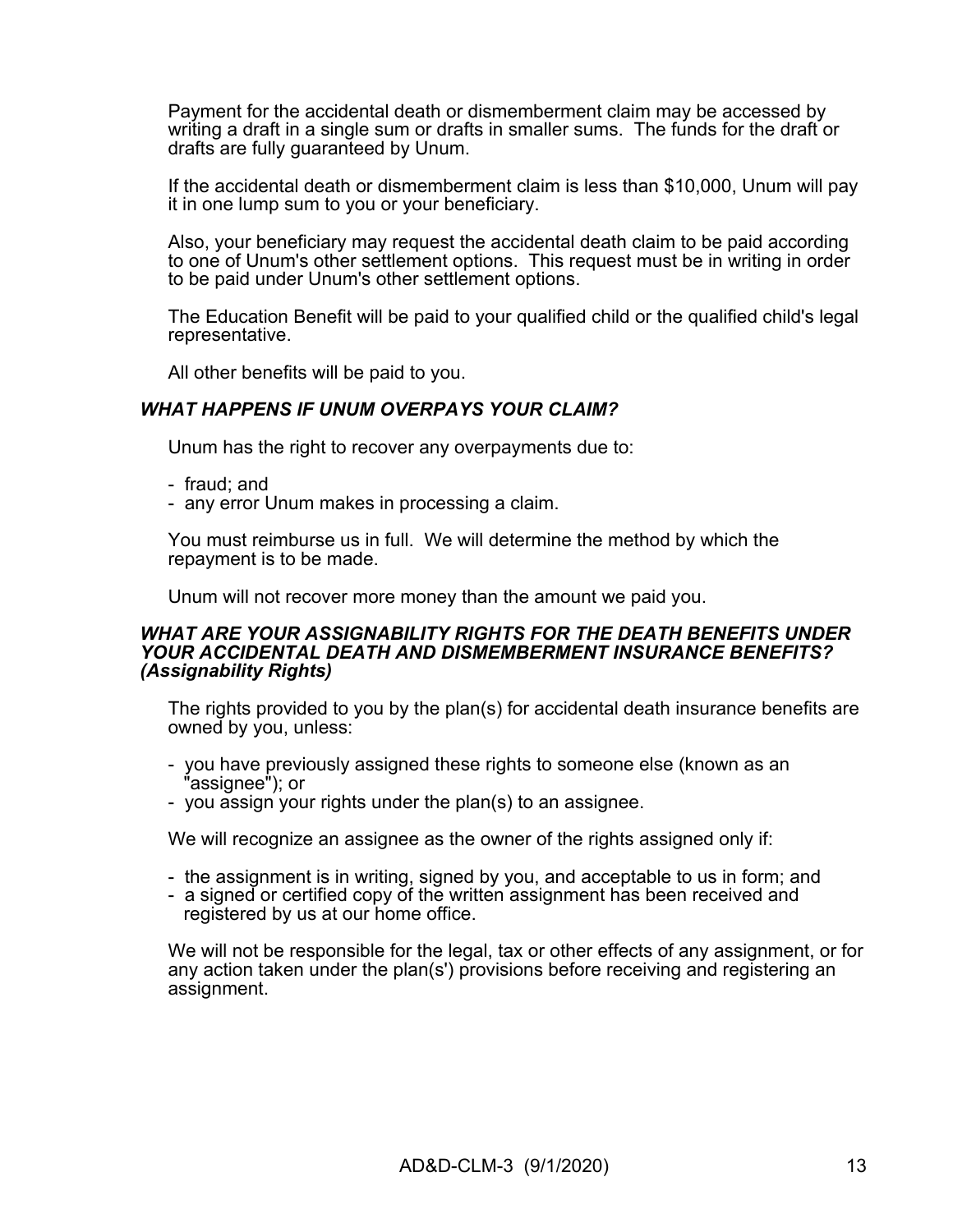# **GENERAL PROVISIONS**

# *WHAT IS THE CERTIFICATE OF COVERAGE?*

This certificate of coverage is a written statement prepared by Unum and may include attachments. It tells you:

- the coverage for which you may be entitled;
- to whom Unum will make a payment; and
- the limitations, exclusions and requirements that apply within a plan.

### *WHEN ARE YOU ELIGIBLE FOR COVERAGE?*

If you are working for your Employer in an eligible group, the date you are eligible for coverage is the later of:

- the plan effective date; or
- the day after you complete your **waiting period**.

# *WHEN DOES YOUR COVERAGE BEGIN?*

When your Employer pays 100% of the cost of your coverage under a plan, you will be covered at 12:01 a.m. on the later of:

- the date you are eligible for coverage; or
- the date Unum approves your evidence of insurability form, if **evidence of insurability** is required.

When you and your Employer share the cost of your coverage under a plan or when you pay 100% of the cost yourself, you will be covered at 12:01 a.m. on the latest of:

- the date you are eligible for coverage, if you apply for insurance on or before that date;
- the date you apply for insurance, if you apply within 31 days after your eligibility date; or
- the date Unum approves your evidence of insurability form, if evidence of insurability is required.

Evidence of insurability is required if you:

- are a late applicant, which means you apply for coverage more than 31 days after the date you are eligible for coverage; or
- voluntarily cancelled your coverage and are reapplying.

An evidence of insurability form can be obtained from your Employer.

### *WHAT IF YOU ARE ABSENT FROM WORK ON THE DATE YOUR COVERAGE WOULD NORMALLY BEGIN?*

If you are absent from work due to injury, sickness, temporary layoff or leave of absence, your coverage will begin on the date you return to **active employment**.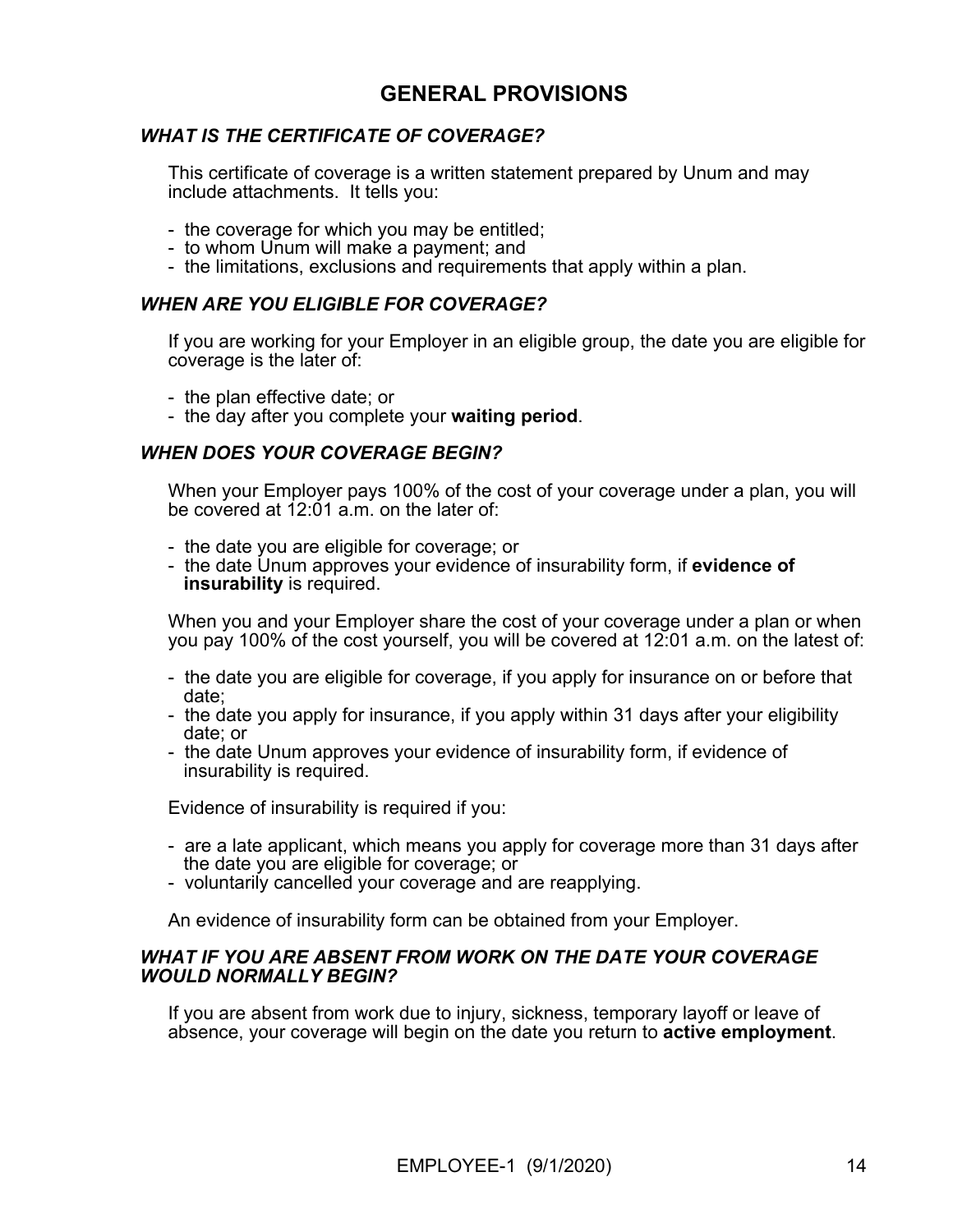# *ONCE YOUR COVERAGE BEGINS, WHAT HAPPENS IF YOU ARE NOT WORKING DUE TO INJURY OR SICKNESS?*

If you are not working due to injury or sickness, and if premium is paid, you may continue to be covered up to your retirement date.

### *ONCE YOUR COVERAGE BEGINS, WHAT HAPPENS IF YOU ARE TEMPORARILY NOT WORKING?*

If you are on a temporary **layoff**, and if premium is paid, you will be covered through the end of the month that immediately follows the month in which your temporary layoff begins.

If you are on a **leave of absence**, and if premium is paid, you will be covered through the end of the month that immediately follows the month in which your leave of absence begins.

# *WHEN WILL CHANGES TO YOUR COVERAGE TAKE EFFECT?*

Once your coverage begins, any increased or additional coverage due to a change in your annual earnings or due to a plan change requested by your Employer will take effect immediately or on the date Unum approves your evidence of insurability form, if evidence of insurability is required. You must be in active employment or on a covered layoff or leave of absence.

If you are not in active employment due to injury or sickness, any increased or additional coverage due to a change in your annual earnings or due to a plan change will begin on the date you return to active employment.

Any decrease in coverage will take effect immediately but will not affect a **payable claim** that occurs prior to the decrease.

# *WHEN DOES YOUR COVERAGE END?*

Your coverage under the Summary of Benefits or a plan ends on the earliest of:

- the date the Summary of Benefits or a plan is cancelled;
- the date you no longer are in an eligible group;
- the date your eligible group is no longer covered;
- the last day of the period for which you made any required contributions; or
- the last day you are in active employment unless continued due to a covered layoff or leave of absence or due to an injury or sickness, as described in this certificate of coverage.

Unum will provide coverage for a payable claim which occurs while you are covered under the Summary of Benefits or plan.

# *WHAT ARE THE TIME LIMITS FOR LEGAL PROCEEDINGS?*

You or your authorized representative can start legal action regarding a claim 60 days after proof of claim has been given and up to 3 years from the time proof of claim is required, unless otherwise provided under federal law.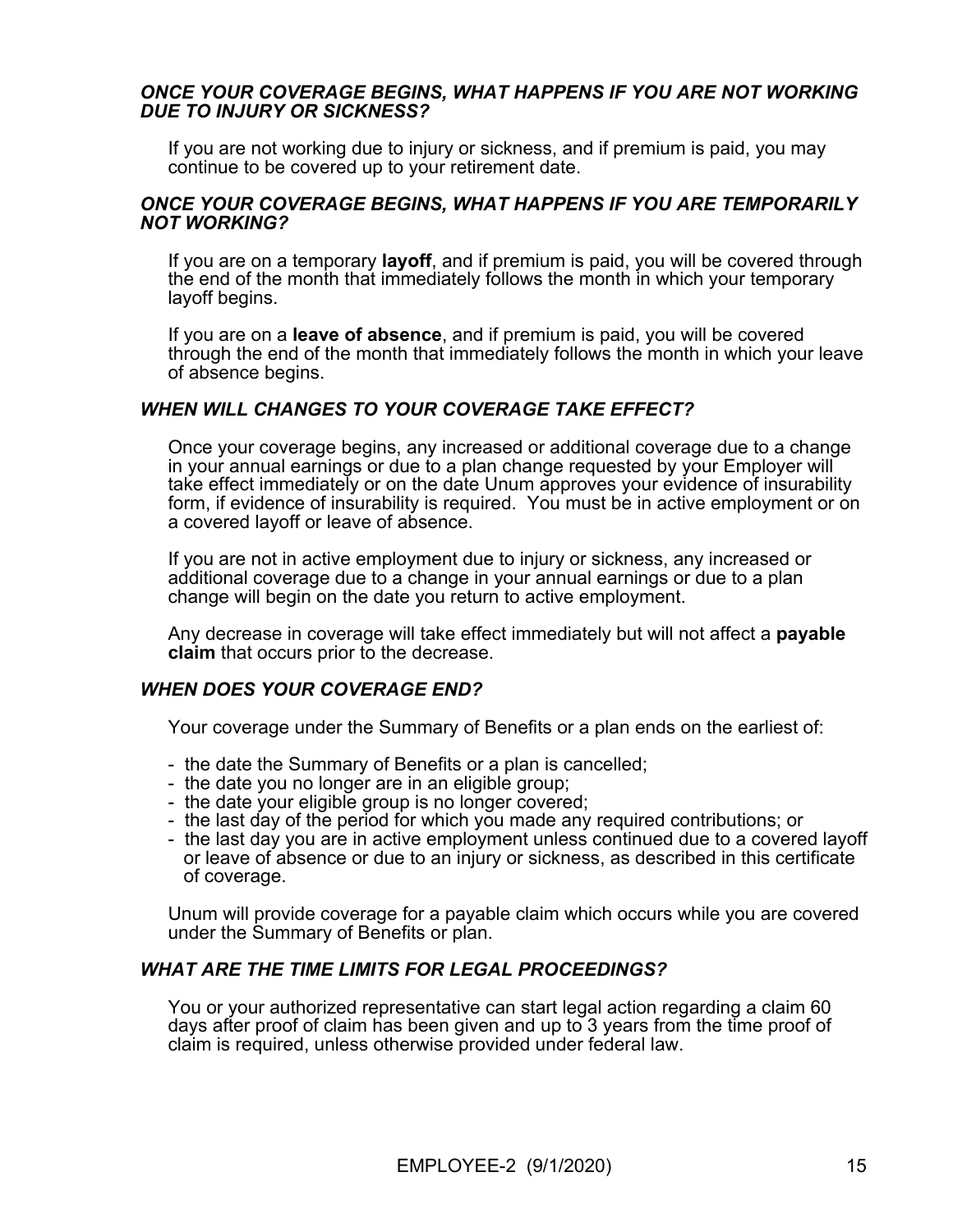# *HOW CAN STATEMENTS MADE IN YOUR APPLICATION FOR THIS COVERAGE BE USED?*

Unum considers any statements you or your Employer make in a signed application for coverage or an evidence of insurability form a representation and not a warranty. If any of the statements you or your Employer make are not complete and/or not true at the time they are made, we can:

- reduce or deny any claim; or
- cancel your coverage from the original effective date.

We will use only statements made in a signed application or an evidence of insurability form as a basis for doing this.

Except in the case of fraud, Unum can take action only in the first 2 years coverage is in force.

If the Employer gives us information about you that is incorrect, we will:

- use the facts to decide whether you have coverage under the plan and in what amounts; and
- make a fair adjustment of the premium.

# *HOW WILL UNUM HANDLE INSURANCE FRAUD?*

Unum wants to ensure you and your Employer do not incur additional insurance costs as a result of the undermining effects of insurance fraud. Unum promises to focus on all means necessary to support fraud detection, investigation, and prosecution.

It is a crime if you knowingly, and with intent to injure, defraud or deceive Unum, or provide any information, including filing a claim, that contains any false, incomplete or misleading information. These actions, as well as submission of materially false information, will result in denial of your claim, and are subject to prosecution and punishment to the full extent under state and/or federal law. Unum will pursue all appropriate legal remedies in the event of insurance fraud.

### *DOES THE SUMMARY OF BENEFITS REPLACE OR AFFECT ANY WORKERS' COMPENSATION OR STATE DISABILITY INSURANCE?*

The Summary of Benefits does not replace or affect the requirements for coverage by any workers' compensation or state disability insurance.

# *DOES YOUR EMPLOYER ACT AS YOUR AGENT OR UNUM'S AGENT?*

For the purposes of the Summary of Benefits, your Employer acts on its own behalf or as your agent. Under no circumstances will your Employer be deemed the agent of Unum.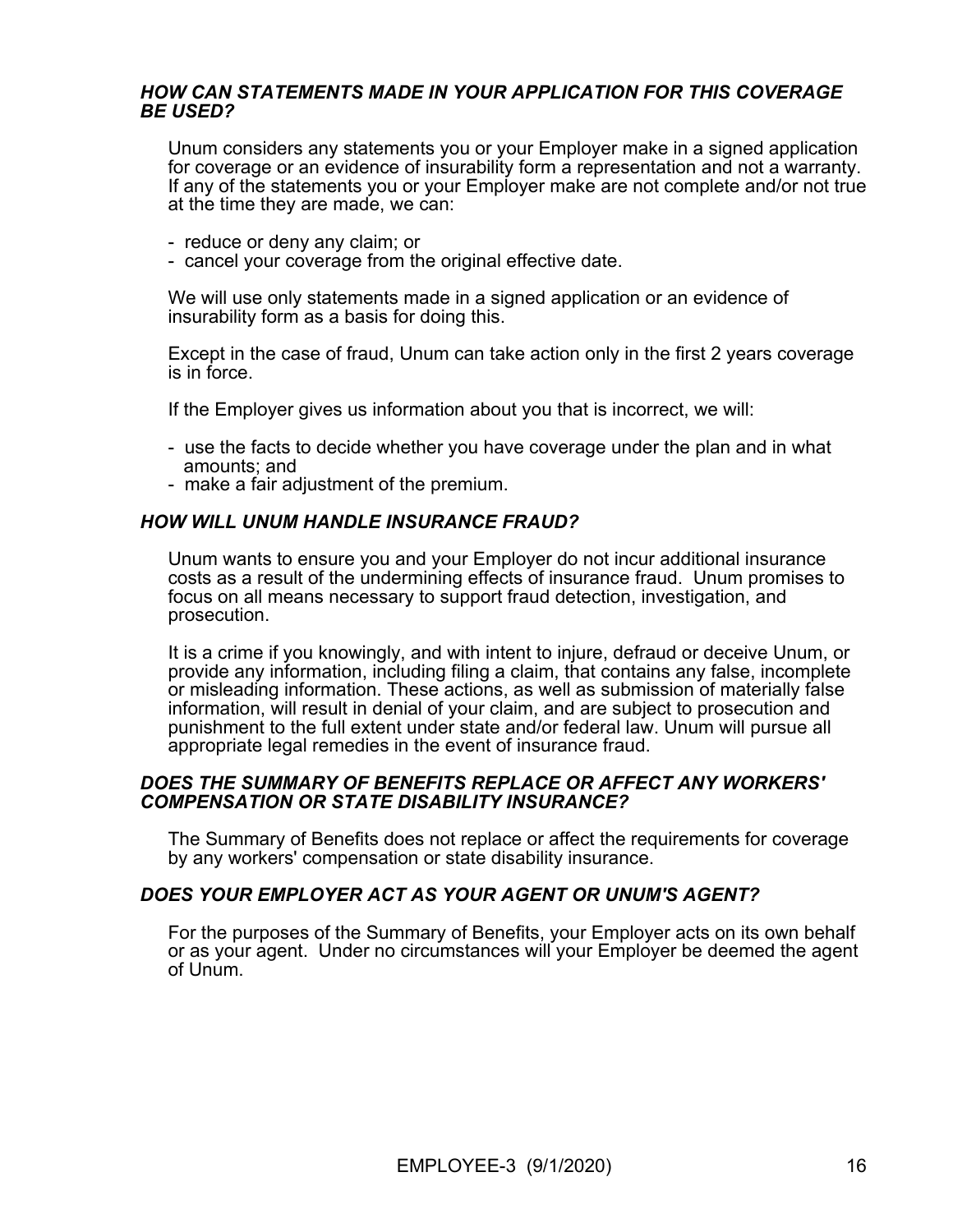# **LIFE INSURANCE**

# **BENEFIT INFORMATION**

# *WHEN WILL YOUR BENEFICIARY RECEIVE PAYMENT?*

Your beneficiary(ies) will receive payment when Unum approves your death claim.

# *WHAT DOCUMENTS ARE REQUIRED FOR PROOF OF DEATH?*

Unum will require a certified copy of the death certificate, enrollment documents and a Notice and Proof of Claim form.

# *HOW MUCH WILL UNUM PAY YOUR BENEFICIARY IF UNUM APPROVES YOUR DEATH CLAIM?*

Unum will determine the payment according to the amount of insurance shown in the LIFE INSURANCE **"BENEFITS AT A GLANCE"** page.

# *WHAT ARE YOUR ANNUAL EARNINGS?*

"Annual Earnings" means your gross annual income from your Employer, not including shift differential, in effect just prior to the date of loss. It includes your total income before taxes. It is prior to any deductions made for pre-tax contributions to a qualified deferred compensation plan, Section 125 plan or flexible spending account. It does not include income received from commissions, bonuses, overtime pay or any other extra compensation or income received from sources other than your Employer.

# *WHAT WILL WE USE FOR ANNUAL EARNINGS IF YOU BECOME DISABLED DURING A COVERED LAYOFF OR LEAVE OF ABSENCE?*

If you become disabled while you are on a covered layoff or leave of absence, we will use your annual earnings from your Employer in effect just prior to the date your absence began.

# *WHAT HAPPENS TO YOUR LIFE INSURANCE COVERAGE IF YOU BECOME DISABLED?*

Your life insurance coverage may be continued for a specific time and your life insurance premium will be waived if you qualify as described below.

# *HOW LONG MUST YOU BE DISABLED BEFORE YOU ARE ELIGIBLE TO HAVE LIFE PREMIUMS WAIVED?*

You must be disabled through your **elimination period**.

Your elimination period is 9 months.

# *WHEN WILL YOUR LIFE INSURANCE PREMIUM WAIVER BEGIN?*

Your life insurance premium waiver will begin when we approve your claim, if the elimination period has ended and you meet the following conditions. Your Employer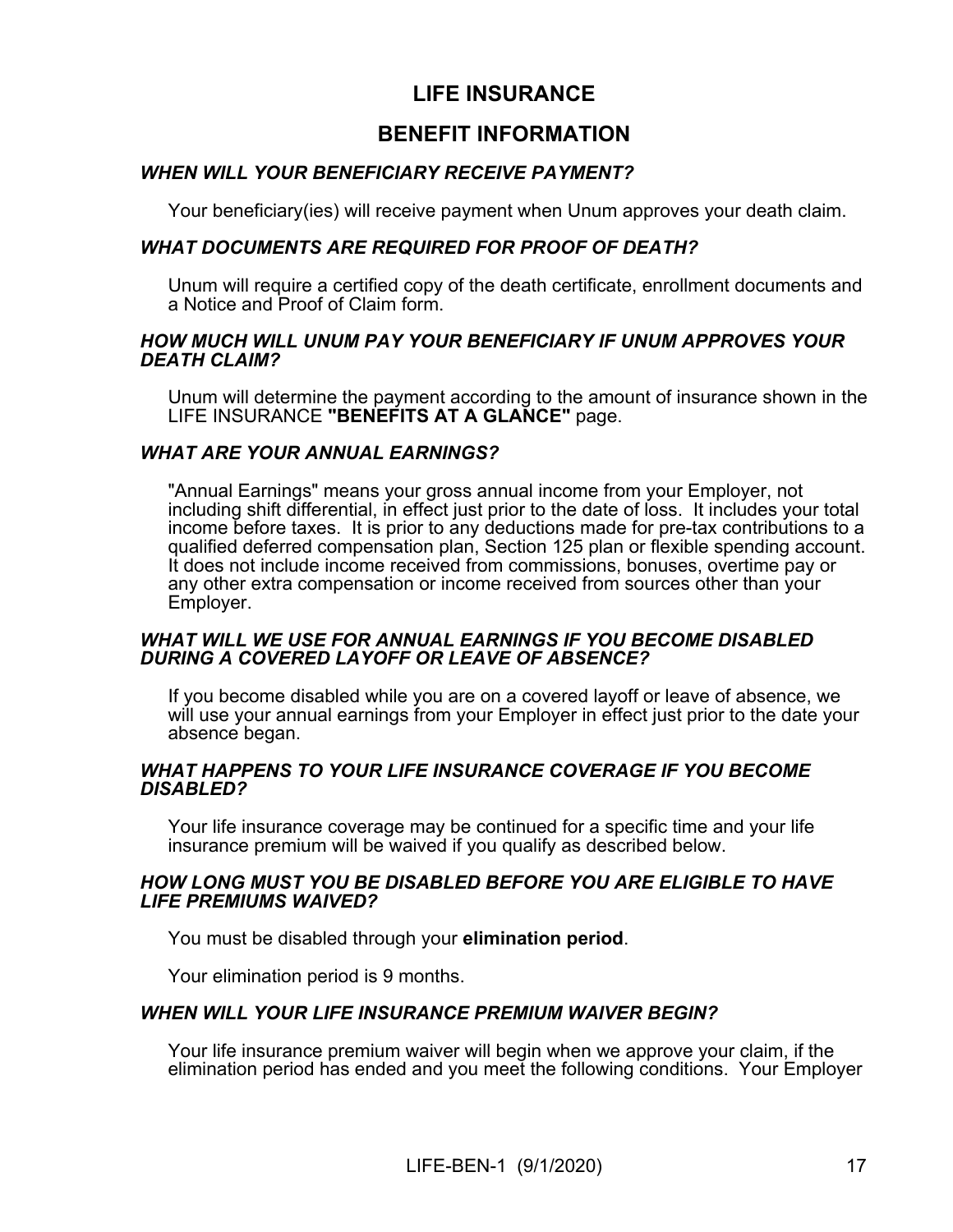may continue premium payments until Unum notifies your Employer of the date your life insurance premium waiver begins.

Your life insurance premium will be waived if you meet these conditions:

- you are less than 60 and insured under the plan.
- you become disabled and remain disabled during the elimination period.
- you meet the notice and proof of claim requirements for disability while your life insurance is in effect or within three months after it ends.
- your claim is approved by Unum.

After we approve your claim, Unum does not require further premium payments for you while you remain disabled according to the terms and provisions of the plan.

Your life insurance amount will not increase while your life insurance premiums are being waived. Your life insurance amount will reduce or cease at any time it would reduce or cease if you had not been disabled.

# *WHEN WILL YOUR LIFE INSURANCE PREMIUM WAIVER END?*

The life insurance premium waiver will automatically end if:

- you recover and you no longer are disabled;
- you fail to give us proper proof that you remain disabled;
- you refuse to have an examination by a physician chosen by Unum;
- you reach age 65; or
- premium has been waived for 12 months and you are considered to reside outside the United States or Canada. You will be considered to reside outside the United States or Canada when you have been outside these countries for a total period of 6 months or more during any 12 consecutive months for which premium has been waived.

# *HOW DOES UNUM DEFINE DISABILITY?*

You are disabled when Unum determines that:

- during the elimination period, you are not working in any occupation due to your **injury** or **sickness**; and
- after the elimination period, due to the same injury or sickness, you are unable to perform the duties of any **gainful occupation** for which you are reasonably fitted by training, education or experience.

You must be under the regular care of a physician in order to be considered disabled.

The loss of a professional or occupational license or certification does not, in itself, constitute disability.

We may require you to be examined by a physician, other medical practitioner or vocational expert of our choice. Unum will pay for this examination. We can require an examination as often as it is reasonable to do so. We may also require you to be interviewed by an authorized Unum Representative.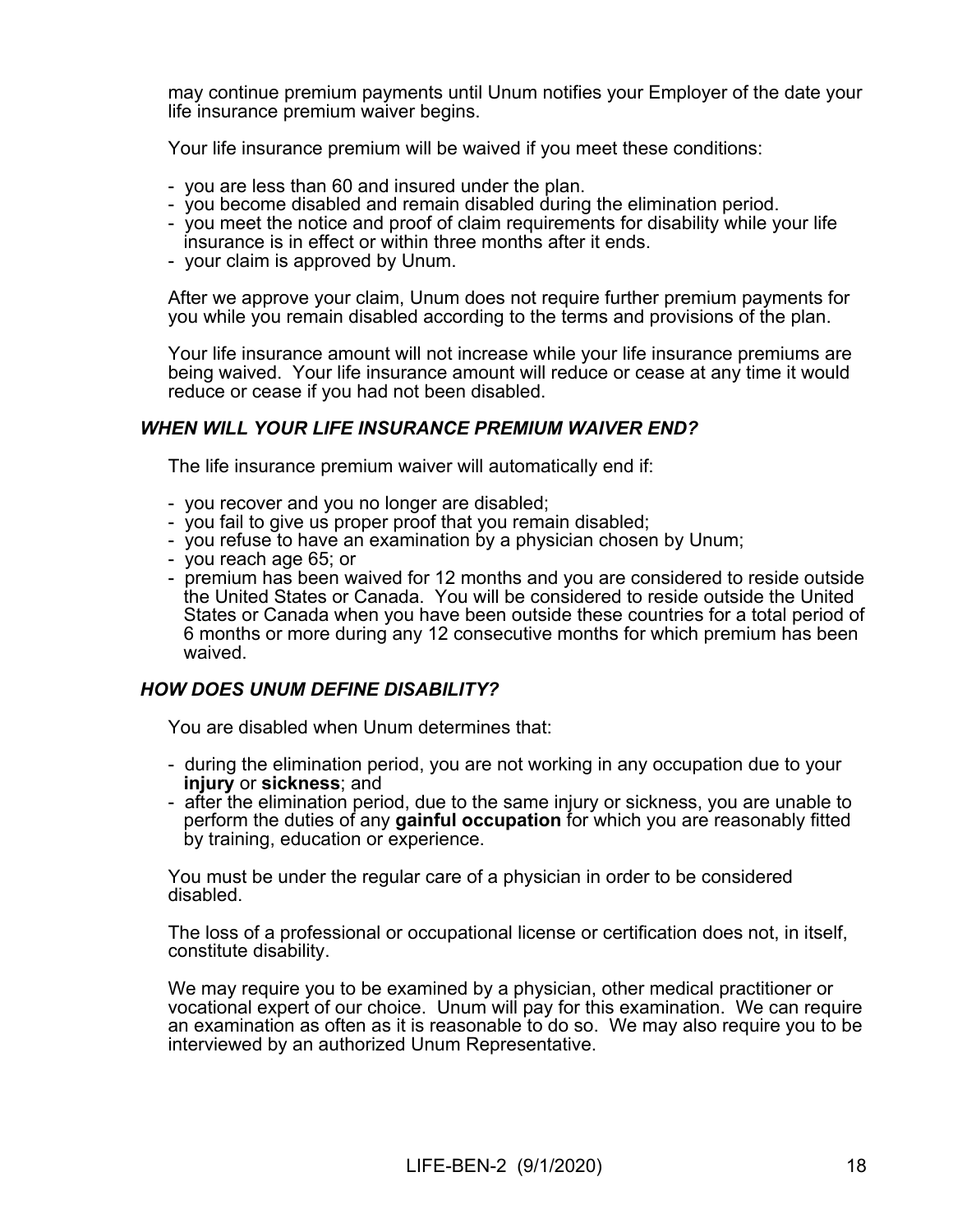# *APPLYING FOR LIFE INSURANCE PREMIUM WAIVER*

Ask your Employer for a life insurance premium waiver claim form.

The form has instructions on how to complete and where to send the claim.

### *WHAT INSURANCE IS AVAILABLE WHILE YOU ARE SATISFYING THE DISABILITY REQUIREMENTS? (See Conversion Privilege)*

You may use this life conversion privilege when your life insurance terminates while you are satisfying the disability requirements. Please refer to the conversion privilege below. You are not eligible to apply for this life conversion if you return to work and, again, become covered under the plan.

If an individual life insurance policy is issued to you, any benefit for your death under this plan will be paid only if the individual policy is returned for surrender to Unum. Unum will refund all premiums paid for the individual policy.

The amount of your death benefit will be paid to your named beneficiary for the plan. If, however, you named a different beneficiary for the individual policy and the policy is returned to Unum for surrender, that different beneficiary will not be paid.

If you want to name a different beneficiary for this group plan, you must change your beneficiary as described in the Beneficiary Designation page of this group plan.

# *WHAT INSURANCE IS AVAILABLE WHEN COVERAGE ENDS? (Conversion Privilege)*

When coverage ends under the plan, you can convert your coverage to an individual life policy, without evidence of insurability. The maximum amount that you can convert is the amount you are insured for under the plan. You may convert a lower amount of life insurance.

You must apply for individual life insurance under this life conversion privilege and pay the first premium within 31 days after the date:

- your employment terminates; or

- you no longer are eligible to participate in the coverage of the plan.

If you convert to an individual life policy, then return to work, and, again, become insured under the plan, you are not eligible to convert to an individual life policy again. However, you do not need to surrender that individual life policy when you return to work.

Converted insurance may be of any type of the level premium whole life plans then in use by Unum. You may elect one year of Preliminary Term insurance under the level premium whole life policy. The individual policy will not contain disability or other extra benefits.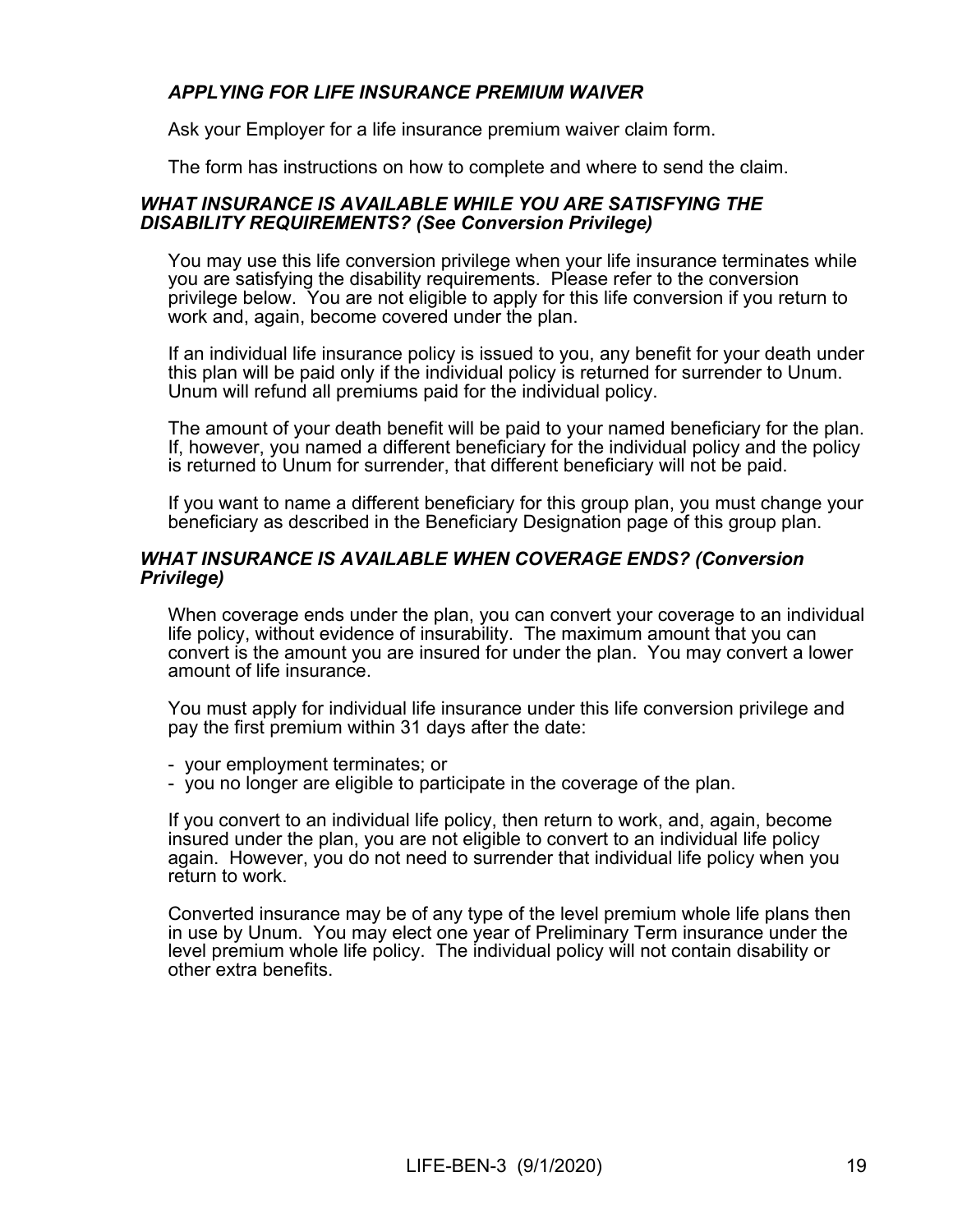# *WHAT LIMITED CONVERSION IS AVAILABLE IF THE SUMMARY OF BENEFITS OR THE PLAN IS CANCELLED? (Conversion Privilege)*

You may convert a limited amount of life insurance if you have been insured under your Employer's group plan with Unum for at least five (5) years and the Summary of Benefits or the plan:

- is cancelled with Unum; or
- changes so that you no longer are eligible.

The individual life policy maximum will be the lesser of:

- \$10,000; or
- your coverage amount under the plan less any amount that becomes available under any other group life plan offered by your Employer within 31 days after the date the Summary of Benefits or the plan is cancelled.

# *PREMIUMS*

Premiums for the converted insurance will be based on:

- your then attained age on the effective date of the individual life policy;
- the type and amount of insurance to be converted;
- Unum's customary rates in use at that time; and
- the class of risk to which you belong.

If the premium payment has been made, the individual life policy will be effective at the end of the 31 day conversion application period.

# *DEATH DURING THE THIRTY-ONE DAY CONVERSION APPLICATION PERIOD*

If you die within the 31 day conversion application period, Unum will pay the beneficiary(ies) the amount of insurance that could have been converted. This coverage is available whether or not you have applied for an individual life policy under the conversion privilege.

# *APPLYING FOR CONVERSION*

Ask your Employer for a conversion application form which includes cost information.

When you complete the application, send it with the first premium amount to:

Unum - Conversion Unit 2211 Congress Street Portland, Maine 04122-1350 1-800-343-5406

# *WILL UNUM ACCELERATE YOUR DEATH BENEFIT FOR THE PLAN IF YOU BECOME TERMINALLY ILL? (Accelerated Benefit)*

If you become terminally ill while you are insured by the plan, Unum will pay you a portion of your life insurance benefit one time. The payment will be based on 100%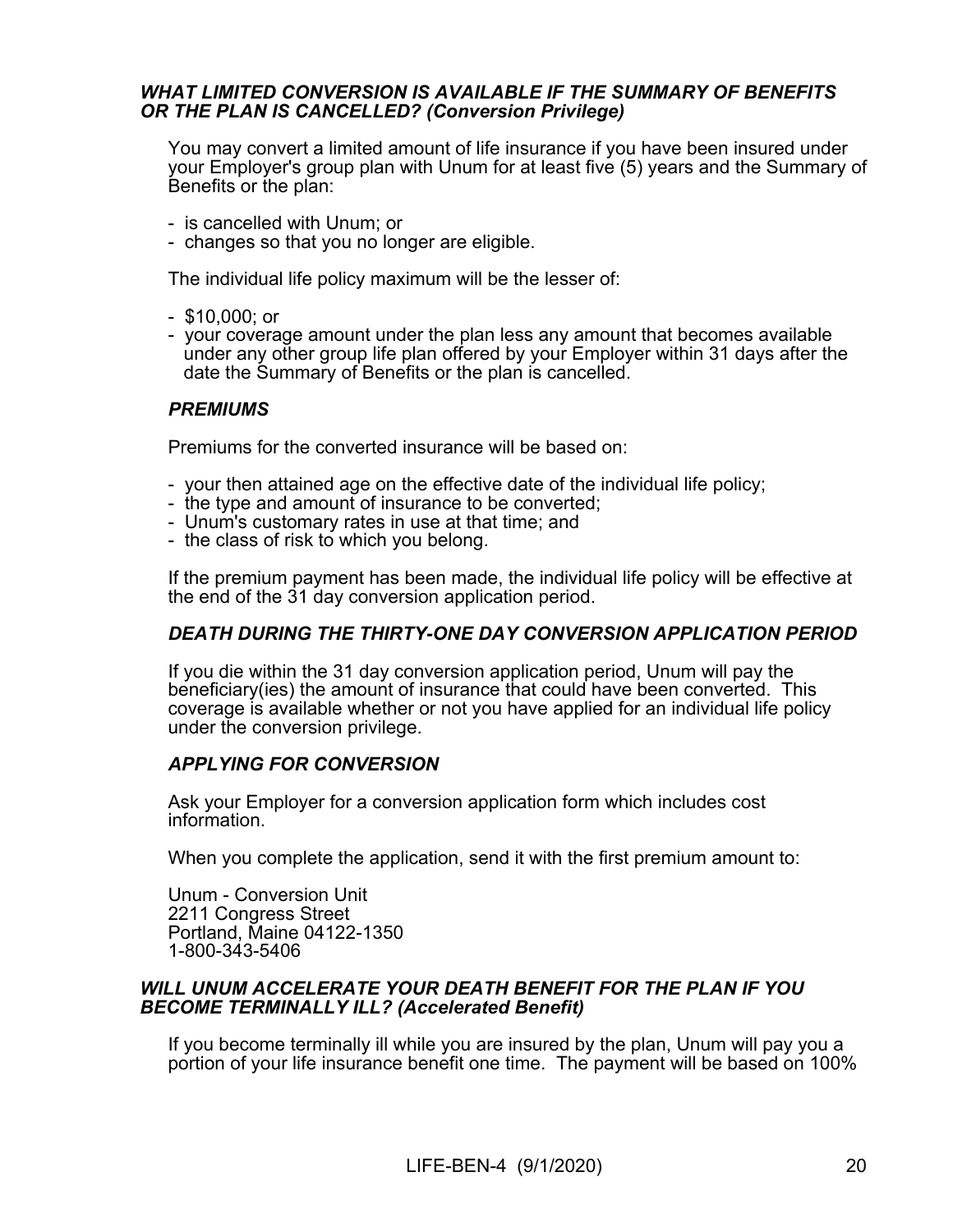of your life insurance amount. However, the one-time benefit paid will not be greater than \$250,000.

Your right to exercise this option and to receive payment is subject to the following:

- you request this election, in writing, on a form acceptable to Unum;
- you must be terminally ill at the time of payment of the Accelerated Benefit;
- your physician must certify, in writing, that you are terminally ill and your life expectancy has been reduced to less than 12 months; and
- the physician's certification must be deemed satisfactory to Unum.

The Accelerated Benefit is available on a voluntary basis. Therefore, you are not eligible for benefits if:

- you are required by law to use this benefit to meet the claims of creditors, whether in bankruptcy or otherwise; or
- you are required by a government agency to use this benefit in order to apply for, get, or otherwise keep a government benefit or entitlement.

Premium payments must continue to be paid on the full amount of life insurance unless you qualify to have your life premium waived.

If you have assigned your rights under the plan to an assignee or made an irrevocable beneficiary designation, Unum must receive consent, in writing, that the assignee or irrevocable beneficiary has agreed to the Accelerated Benefit payment on your behalf in a form acceptable to Unum before benefits are payable.

An election to receive an Accelerated Benefit will have the following effect on other benefits:

- the death benefit payable will be reduced by any amount of Accelerated Benefit that has been paid; and
- any amount of life insurance that would be continued under a disability continuation provision or that may be available under the conversion privilege will be reduced by the amount of the Accelerated Benefit paid. The remaining life insurance amount will be paid according to the terms of the Summary of Benefits subject to any reduction and termination provisions.

Benefits paid may be taxable. Unum is not responsible for any tax or other effects of any benefit paid. As with all tax matters, you should consult your personal tax advisor to assess the impact of this benefit.

# *WHAT LOSSES ARE NOT COVERED UNDER YOUR PLAN?*

Your plan does not cover any losses where death is caused by, contributed to by, or results from:

- suicide occurring within 24 months after your initial effective date of insurance; and
- suicide occurring within 24 months after the date any increases or additional insurance becomes effective for you.

The suicide exclusion will apply to any amounts of insurance for which you pay all or part of the premium.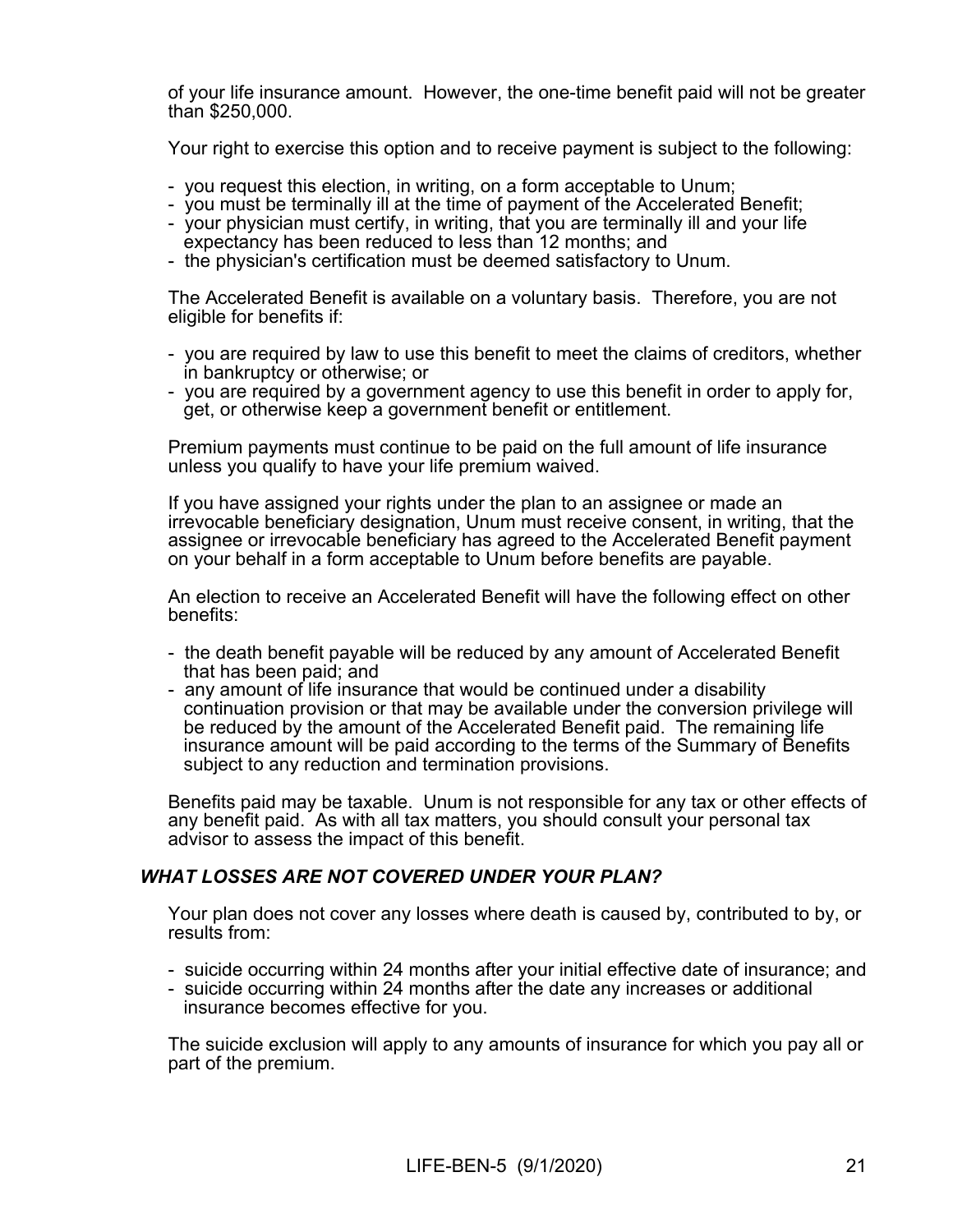The suicide exclusion also will apply to any amount that is subject to evidence of insurability requirements and Unum approves the evidence of insurability form and the amount you applied for at that time.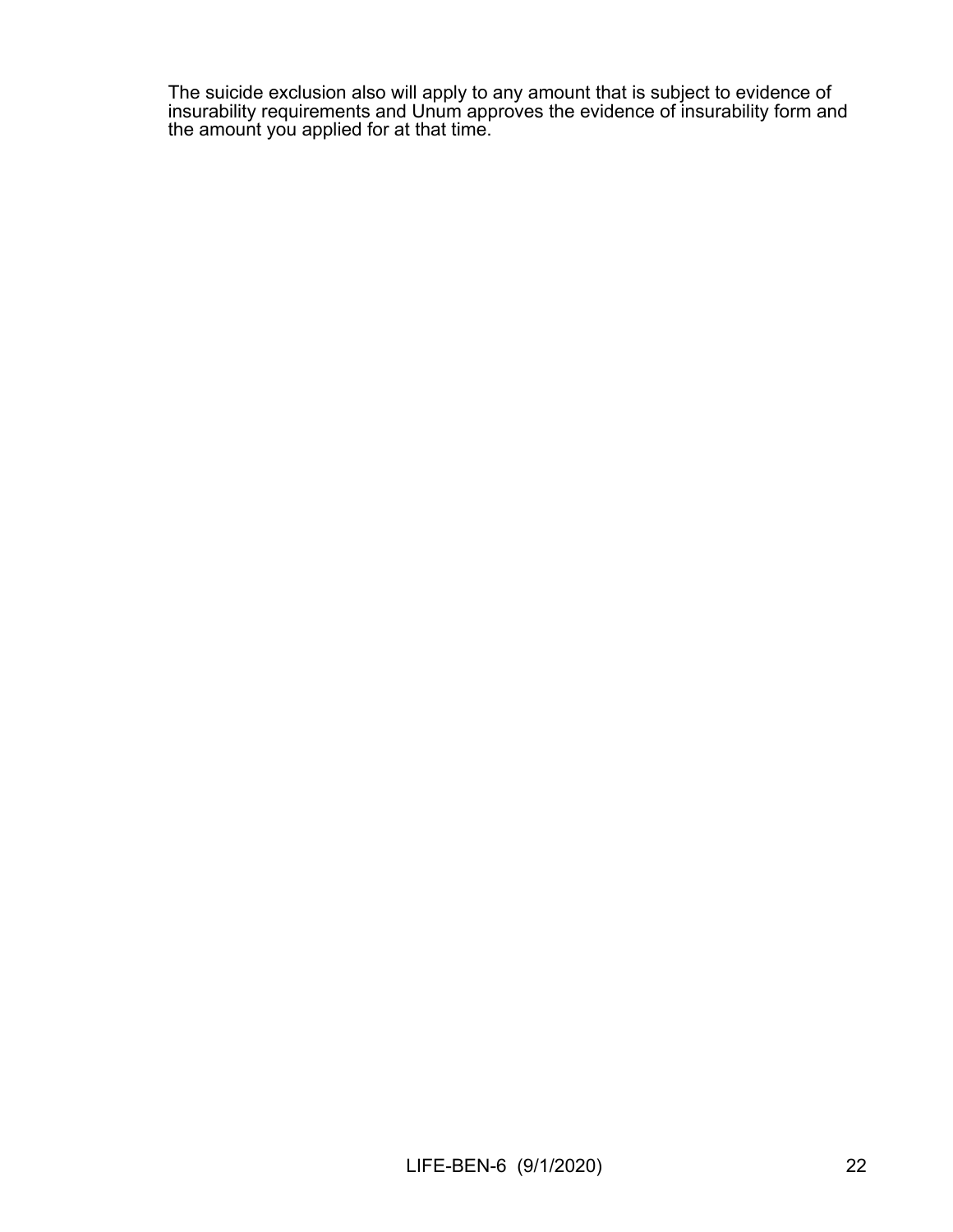# **LIFE INSURANCE**

# **OTHER BENEFIT FEATURES**

### *WHAT IF YOU ARE NOT IN ACTIVE EMPLOYMENT WHEN YOUR EMPLOYER CHANGES GROUP INSURANCE CARRIERS TO UNUM? (CONTINUITY OF COVERAGE)*

Unum will provide coverage for you if you were covered by the prior policy on the day before the effective date of this Summary of Benefits, and if you would be eligible for coverage under this Summary of Benefits if you were in active employment on the effective date of this Summary of Benefits.

If you are on a covered layoff or leave of absence on the effective date of this Summary of Benefits, we will consider your layoff or leave of absence to have started on that date, and coverage for you under this provision will continue for the layoff or leave of absence period provided in this Summary of Benefits, or the layoff or leave of absence period remaining under the prior policy on the effective date of this Summary of Benefits, whichever period is shorter.

If you are absent from work due to injury or sickness on the effective date of this Summary of Benefits, then coverage under this provision will continue until the earliest of the date:

- you are no longer injured or sick,
- you return to active employment,
- you are approved for a disability extension of benefits or accrued liability under the prior policy, including premium waiver, or
- your employment ends.

Also, if you incur a covered loss but are not in active employment under this Summary of Benefits, any benefits payable under this Summary of Benefits will be limited to the amount that would have been paid by the prior carrier. Unum will reduce your payment by any amount for which the prior carrier is liable.

Coverage for you is subject to payment of required premium and all other terms of this Summary of Benefits, except that the portable insurance coverage terms of this Summary of Benefits will not apply to coverage provided under this provision.

# *WHAT COVERAGE IS AVAILABLE IF YOU END EMPLOYMENT OR YOU WORK REDUCED HOURS? (Portability)*

If your employment ends with or you retire from your Employer or you are working less than the minimum number of hours as described under Eligible Groups in this plan, you may elect portable coverage for yourself.

# *PORTABLE INSURANCE COVERAGE AND AMOUNTS AVAILABLE*

The portable insurance coverage will be the current coverage and amounts that you are insured for under your Employer's group plan.

However, the amount of portable coverage for you will not be more than:

- the highest amount of life insurance available for employees under the plan; or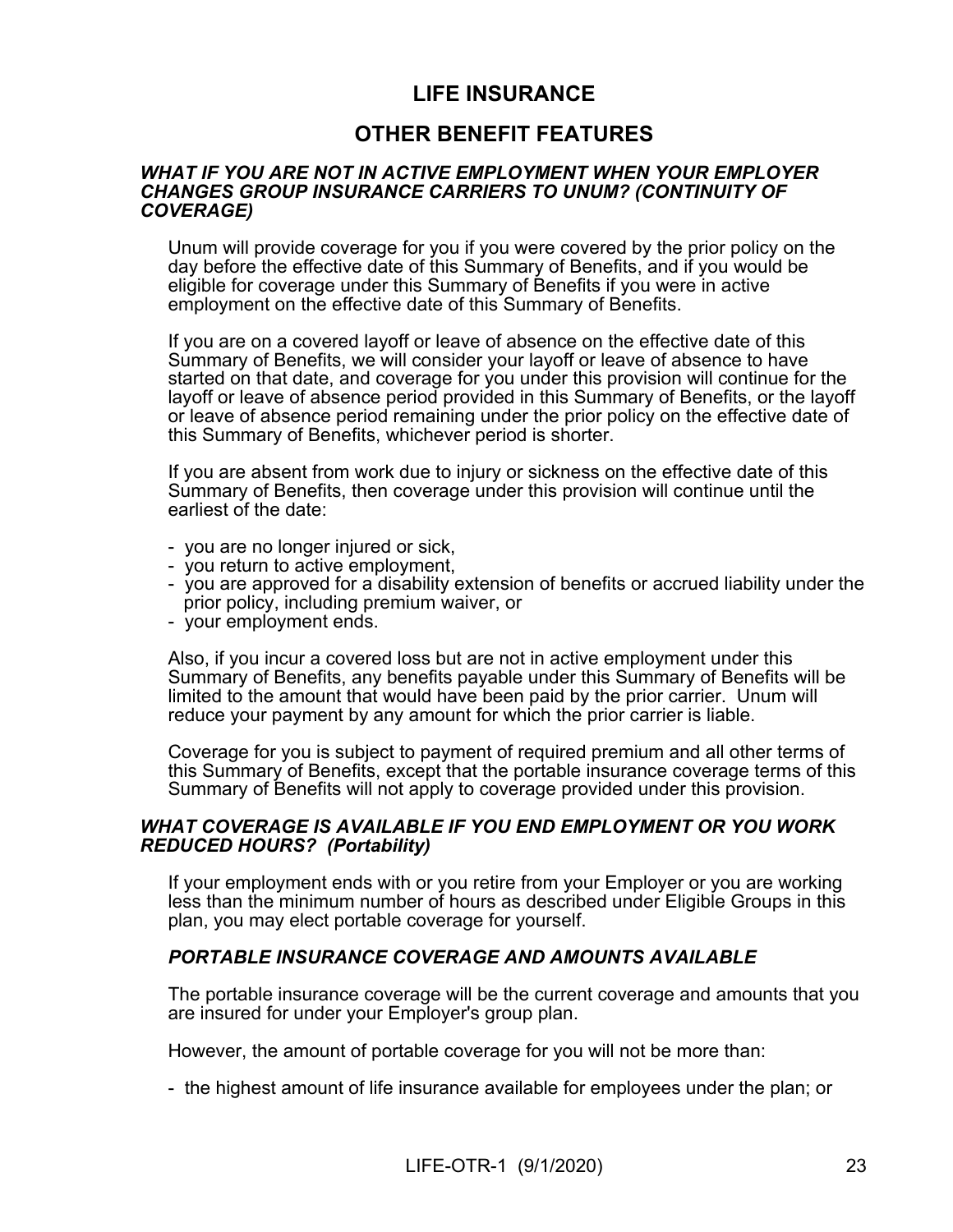- 5x your annual earnings; or
- \$750,000 from all Unum group life and accidental death and dismemberment plans combined,

whichever is less.

The amount of ported life insurance must be equal to or greater than the amount of ported accidental death and dismemberment insurance.

The minimum amount of coverage that can be ported is \$5,000. If the current amounts under the plan are less than \$5,000, you may port the lesser amounts.

Your amount of life insurance will reduce or cease at any time it would reduce or cease for your eligible group if you had continued in active employment with your Employer.

# *APPLYING FOR PORTABLE COVERAGE*

You must apply for portable coverage for yourself and pay the first premium within 31 days after the date:

- your coverage ends or you retire from your Employer; or
- you begin working less than the minimum number of hours as described under Eligible Groups in this plan.

You are not eligible to apply for portable coverage for yourself if:

- you have an **injury** or **sickness**, under the terms of this plan, which has a material effect on life expectancy;
- the policy is cancelled (the Policy is the group policy issued to the Trustees of the Select Group Insurance Trust in which your Employer participates); or
- you failed to pay the required premium under the terms of this plan.

If we determine that because of an injury or sickness, which has a material effect on life expectancy, you were not eligible for portability at the time you elected portable coverage, the benefit will be adjusted to the amount of whole life coverage the premium would have purchased under the Conversion Privilege.

# *APPLYING FOR INCREASES OR DECREASES IN PORTABLE COVERAGE*

You may increase or decrease the amount of life insurance coverage. The minimum and maximum benefit amounts are shown above. However, the amount of life insurance coverage cannot be decreased below \$5,000. All increases are subject to evidence of insurability. Portable coverage will reduce at the ages and amounts shown in the LIFE INSURANCE **"BENEFITS AT A GLANCE"** page.

# *WHEN PORTABLE COVERAGE ENDS*

Portable coverage for you will end for the following reasons:

- the date you fail to pay any required premium; or
- the date the policy is cancelled (the Policy is the group policy issued to the Trustees of the Select Group Insurance Trust in which your Employer participates).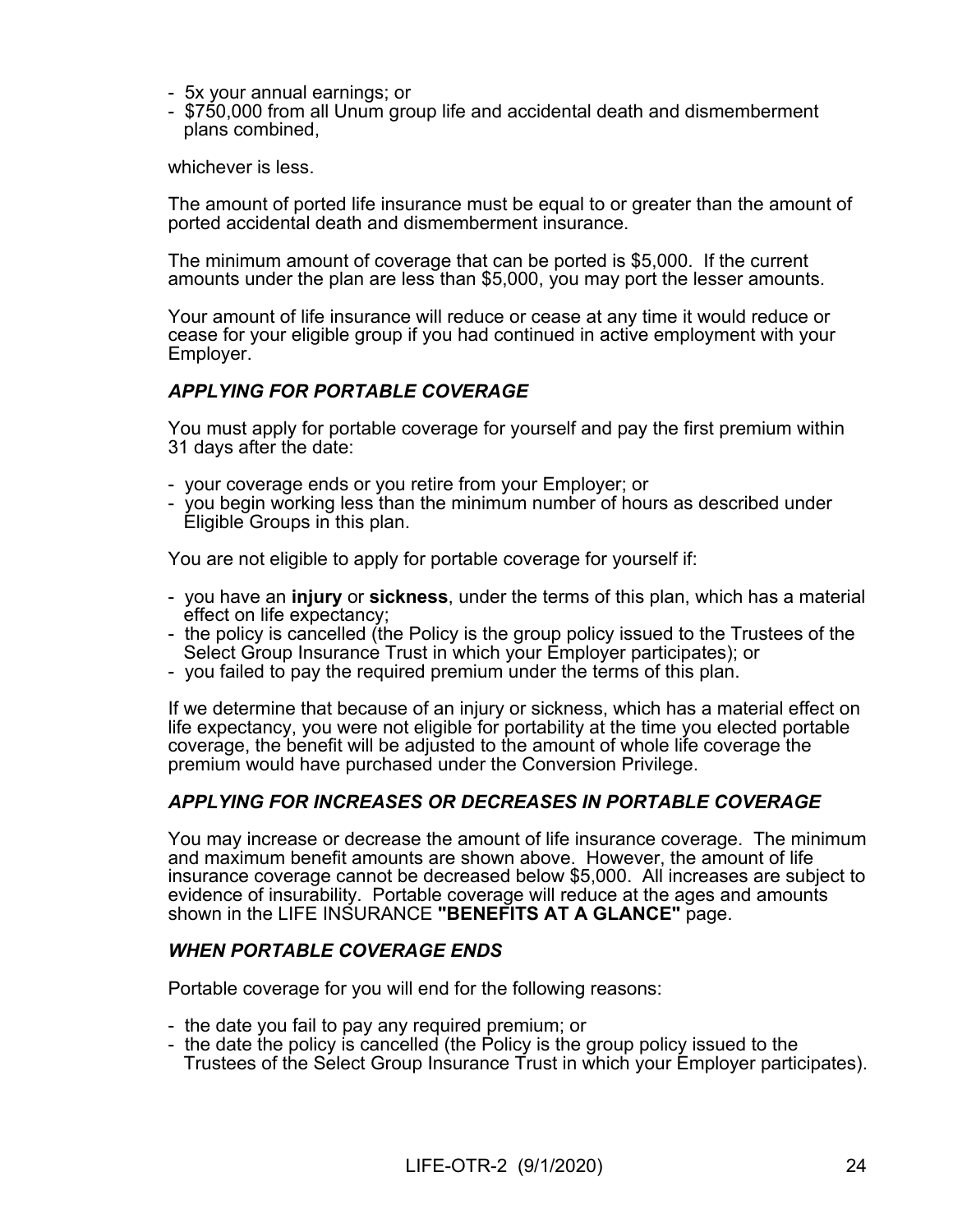If portable coverage ends due to failure to pay required premium, portable coverage cannot be reinstated.

# *PREMIUM RATE CHANGES FOR PORTABLE COVERAGE*

Unum may change premium rates for portable coverage at any time for reasons which affect the risk assumed, including those reasons shown below:

- changes occur in the coverage levels;
- changes occur in the overall use of benefits by all insureds;
- changes occur in other risk factors; or
- a new law or a change in any existing law is enacted which applies to portable coverage.

The change in premium rates will be made on a class basis according to Unum's underwriting risk studies. Unum will notify the insured in writing at least 31 days before a premium rate is changed.

# *APPLYING FOR CONVERSION, IF PORTABLE COVERAGE ENDS OR IS NOT AVAILABLE*

If you are not eligible to apply for portable coverage or portable coverage ends, then you may qualify for conversion coverage. Refer to Conversion Privilege under this plan.

Ask your Employer for a conversion application form which includes cost information.

When you complete the application, send it with the first premium amount to:

Unum - Conversion Unit 2211 Congress Street Portland, Maine 04122-1350 1-800-343-5406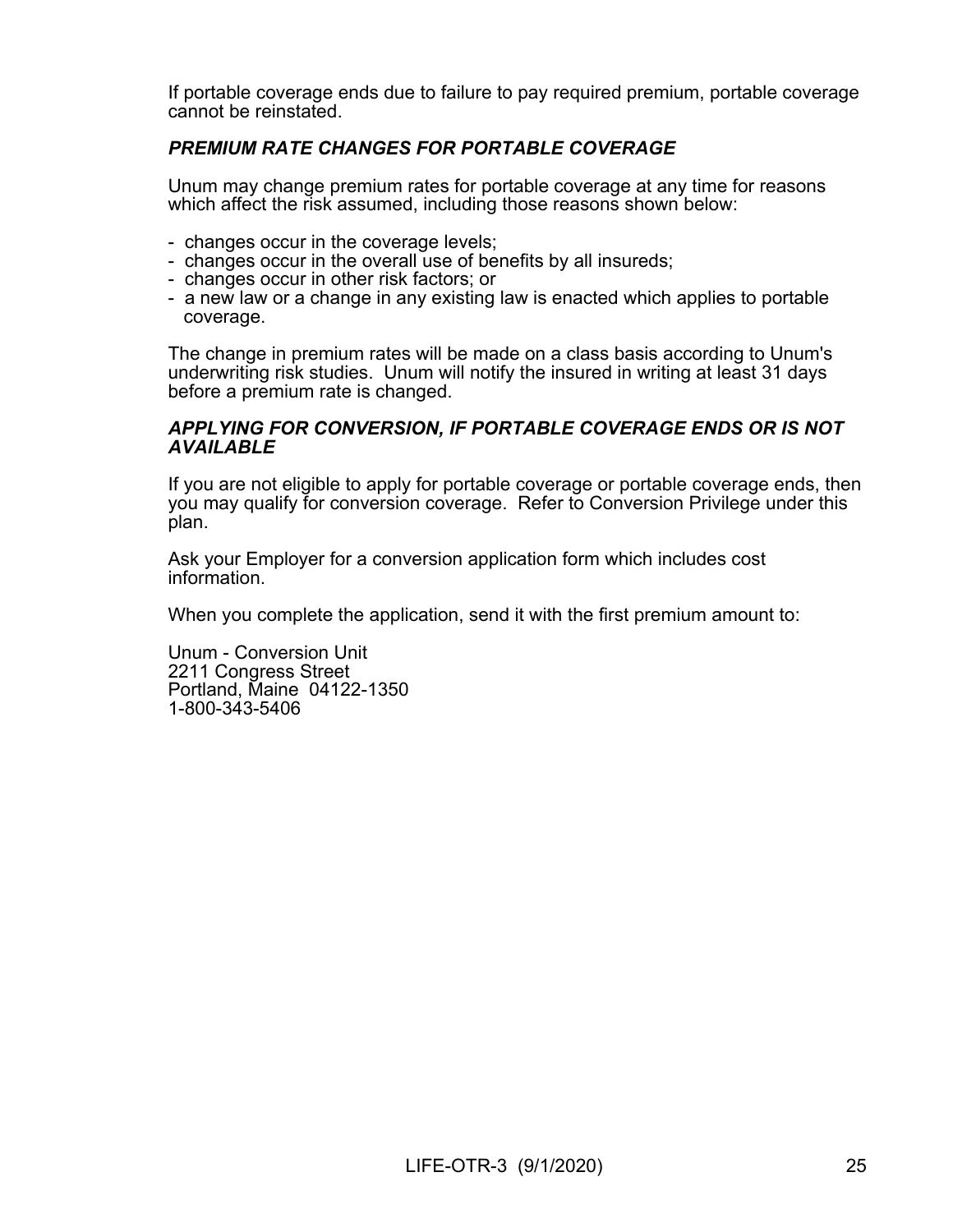# **ACCIDENTAL DEATH AND DISMEMBERMENT INSURANCE**

# **BENEFIT INFORMATION**

# *WHEN WILL YOUR BENEFICIARY RECEIVE PAYMENT IN THE EVENT OF YOUR DEATH IF YOUR DEATH IS THE DIRECT RESULT OF AN ACCIDENT?*

Your beneficiary(ies) will receive payment when Unum approves your death claim providing you meet certain conditions.

# *WHAT DOCUMENTS ARE REQUIRED FOR PROOF OF ACCIDENTAL DEATH?*

Unum will require a certified copy of the death certificate, enrollment documents and a Notice and Proof of Claim form.

# *WHEN WILL YOU RECEIVE PAYMENT IN THE EVENT OF CERTAIN OTHER COVERED LOSSES IF THE LOSS IS THE DIRECT RESULT OF AN ACCIDENT?*

You will receive payment when Unum approves the claim.

# *HOW MUCH WILL UNUM PAY YOUR BENEFICIARY IN THE EVENT OF YOUR ACCIDENTAL DEATH OR YOU FOR CERTAIN OTHER COVERED LOSSES?*

If Unum approves the claim, Unum will determine the payment according to the Covered Losses and Benefits List below. The benefit Unum will pay is listed opposite the corresponding covered loss.

The benefit will be paid only if an **accidental bodily injury** results in one or more of the covered losses listed below within 365 days from the date of the accident.

Also, the accident must occur while you are insured under the plan.

| <b>Covered Losses</b><br>Life                              | <b>Benefit Amounts</b><br>The Full Amount |
|------------------------------------------------------------|-------------------------------------------|
| Both Hands or Both<br>Feet or Sight of<br><b>Both Eyes</b> | The Full Amount                           |
| One Hand and One<br>Foot                                   | The Full Amount                           |
| One Hand and<br>Sight of One Eye                           | The Full Amount                           |
| One Foot and<br>Sight of One Eye                           | The Full Amount                           |
| Speech and Hearing                                         | The Full Amount                           |
| One Hand or One<br>Foot                                    | One Half The Full Amount                  |
| Sight of One Eye                                           | One Half The Full Amount                  |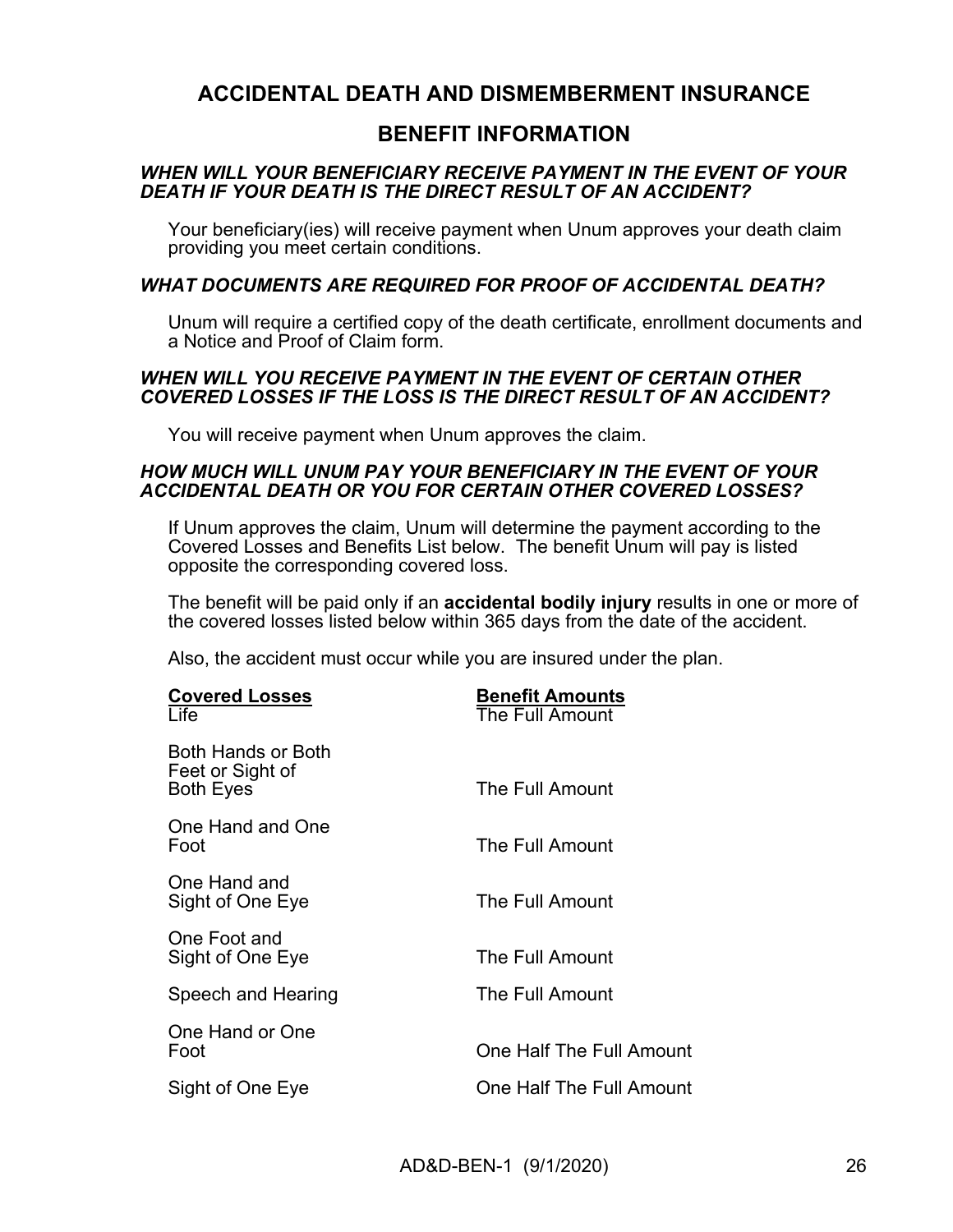Speech or Hearing **Speech of Hearing Cone Half The Full Amount** 

Thumb and Index

Finger of Same Hand **Canada Cone Quarter The Full Amount** 

The most Unum will pay for any combination of Covered Losses from any one accident is the full amount.

The Full Amount is the amount shown in the ACCIDENTAL DEATH AND DISMEMBERMENT INSURANCE **"BENEFITS AT A GLANCE"** page.

# *WHAT ARE YOUR ANNUAL EARNINGS?*

"Annual Earnings" means your gross annual income from your Employer, not including shift differential, in effect just prior to the date of loss. It includes your total income before taxes. It is prior to any deductions made for pre-tax contributions to a qualified deferred compensation plan, Section 125 plan or flexible spending account. It does not include income received from commissions, bonuses, overtime pay or any other extra compensation or income received from sources other than your Employer.

# *WHAT WILL WE USE FOR ANNUAL EARNINGS IF YOU BECOME DISABLED DURING A COVERED LAYOFF OR LEAVE OF ABSENCE?*

If you have an accidental bodily injury that results in one or more of the covered losses while you are on a covered layoff or leave of absence, we will use your annual earnings from your Employer in effect just prior to the date your absence began.

# *WHAT REPATRIATION BENEFIT WILL UNUM PROVIDE?*

Unum will pay an additional benefit for the preparation and transportation of your body to a mortuary chosen by you or your authorized representative. Payment will be made if, as the result of a covered accident, you suffer loss of life at least 100 miles away from your principal place of residence.

However, when combined with two or more Unum accidental death and dismemberment insurance plans, the combined overall maximum for these plans together cannot exceed the actual expenses for the preparation and transportation of your body to a mortuary.

The maximum benefit amount is shown in the ACCIDENTAL DEATH AND DISMEMBERMENT INSURANCE **"BENEFITS AT A GLANCE"** page.

# *WHAT SEATBELT(S) AND AIR BAG BENEFIT WILL UNUM PROVIDE?*

Unum will pay you or your authorized representative an additional benefit if you sustain an accidental bodily injury which causes your death while you are driving or riding in a **Private Passenger Car**, provided:

For Seatbelt(s):

- the Private Passenger Car is equipped with seatbelt(s); and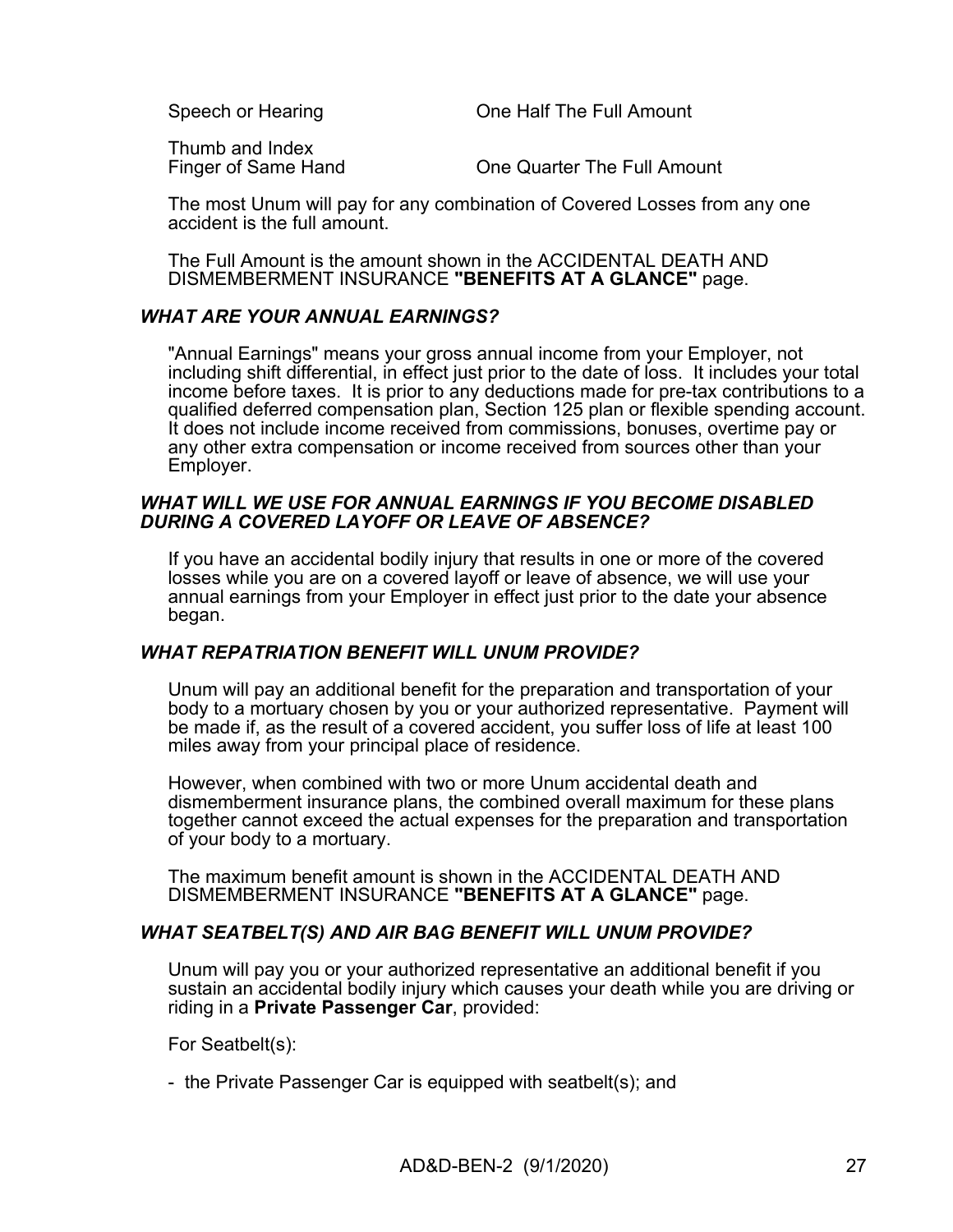- the seatbelt(s) were in actual use and properly fastened at the time of the covered accident; and
- the position of the seatbelt(s) are certified in the official report of the covered accident, or by the investigating officer. A copy of the police accident report must be submitted with the claim.

Also, if such certification is not available, and it is clear that you were properly wearing seatbelt(s), then we will pay the additional seatbelt benefit.

However, if such certification is not available, and it is unclear whether you were properly wearing seatbelt(s), then we will pay a fixed benefit of \$1,000.

An automatic harness seatbelt will not be considered properly fastened unless a lap belt is also used.

For Air Bag:

- the Private Passenger Car is equipped with an air bag for the seat in which you are seated; and
- the seatbelt(s) must be in actual use and properly fastened at the time of the covered accident.

No benefit will be paid if you are the driver of the Private Passenger Car and do not hold a current and valid driver's license.

No benefit will be paid if Unum is able to verify that the air bag(s) had been disengaged prior to the accident.

The accident causing your death must occur while you are insured under the plan.

The maximum benefit amount is shown in the ACCIDENTAL DEATH AND DISMEMBERMENT **"BENEFITS AT A GLANCE"** page.

### *WHAT EDUCATION BENEFIT WILL UNUM PROVIDE FOR YOUR QUALIFIED CHILDREN?*

Unum will pay your authorized representative on behalf of each of your qualified children a lump sum payment if:

- you lose your life:
	- as a result of an accidental bodily injury; and
	- within 365 days after the date of the accident causing the accidental bodily injury;
- the accident causing your accidental bodily injury occurred while you were insured under the plan;
- proof is furnished to Unum that the child is a **qualified child**; and
- the qualified child continues to be enrolled as a full-time student in an accredited post-secondary institution of higher learning beyond the 12th grade level.

The benefit amount per academic year, maximum benefit payments, maximum benefit amount and maximum benefit period are shown in the ACCIDENTAL DEATH AND DISMEMBERMENT INSURANCE **"BENEFITS AT A GLANCE"** page.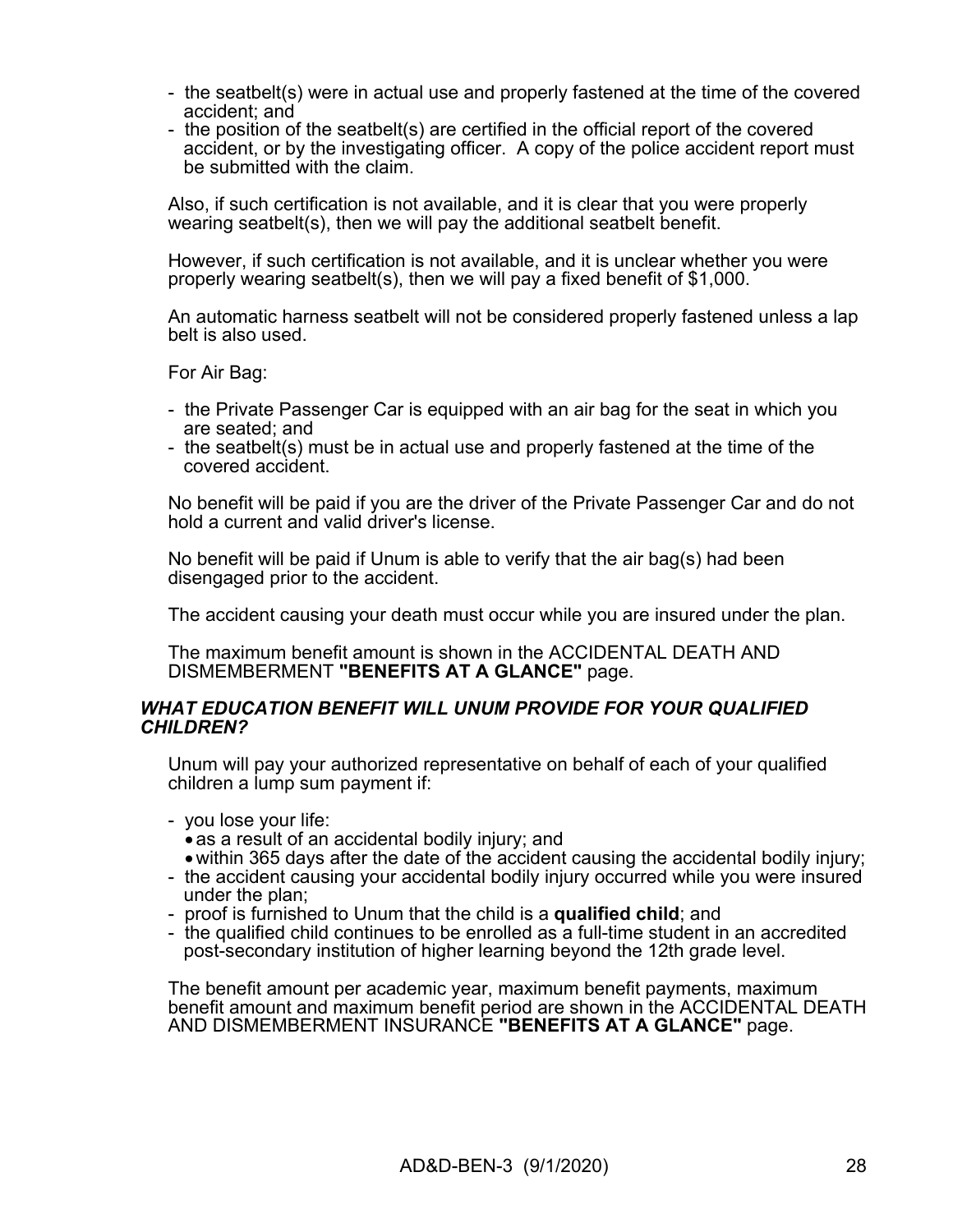# *WHEN WILL THE EDUCATION BENEFIT END FOR EACH QUALIFIED CHILD?*

The education benefit will terminate for each qualified child on the earliest of the following dates:

- the date your qualified child fails to furnish proof as required by us;
- the date your qualified child no longer qualifies as a dependent child for any reason except your death; or
- the end of the maximum benefit period.

### *WHAT COVERAGE FOR EXPOSURE AND DISAPPEARANCE BENEFIT WILL UNUM PROVIDE?*

Unum will pay a benefit if you sustain an accidental bodily injury and are unavoidably exposed to the elements and suffer a loss.

We will presume you suffered loss of life due to an accident if:

- you are riding in a common public passenger carrier that is involved in an accident covered under the Summary of Benefits; and
- as a result of the accident, the common public passenger carrier is wrecked, sinks, is stranded, or disappears; and
- your body is not found within 1 year of the accident.

Also, the accident must occur while you are insured under the plan.

The maximum benefit amount is shown in the ACCIDENTAL DEATH AND DISMEMBERMENT **"BENEFITS AT A GLANCE"** page.

# *WHAT ACCIDENTAL LOSSES ARE NOT COVERED UNDER YOUR PLAN?*

Your plan does not cover any accidental losses caused by, contributed to by, or resulting from:

- suicide, self destruction while sane, intentionally self-inflicted injury while sane, or self-inflicted injury while sane, or self-inflicted injury while insane.
- active participation in a riot.
- an attempt to commit or commission of a crime.
- the use of any prescription or non-prescription drug, poison, fume, or other chemical substance unless used according to the prescription or direction of your physician. This exclusion will not apply to you if the chemical substance is ethanol.
- disease of the body or diagnostic, medical or surgical treatment or mental disorder as set forth in the latest edition of the Diagnostic and Statistical Manual of Mental Disorders.
- being **intoxicated**.
- war, declared or undeclared, or any act of war.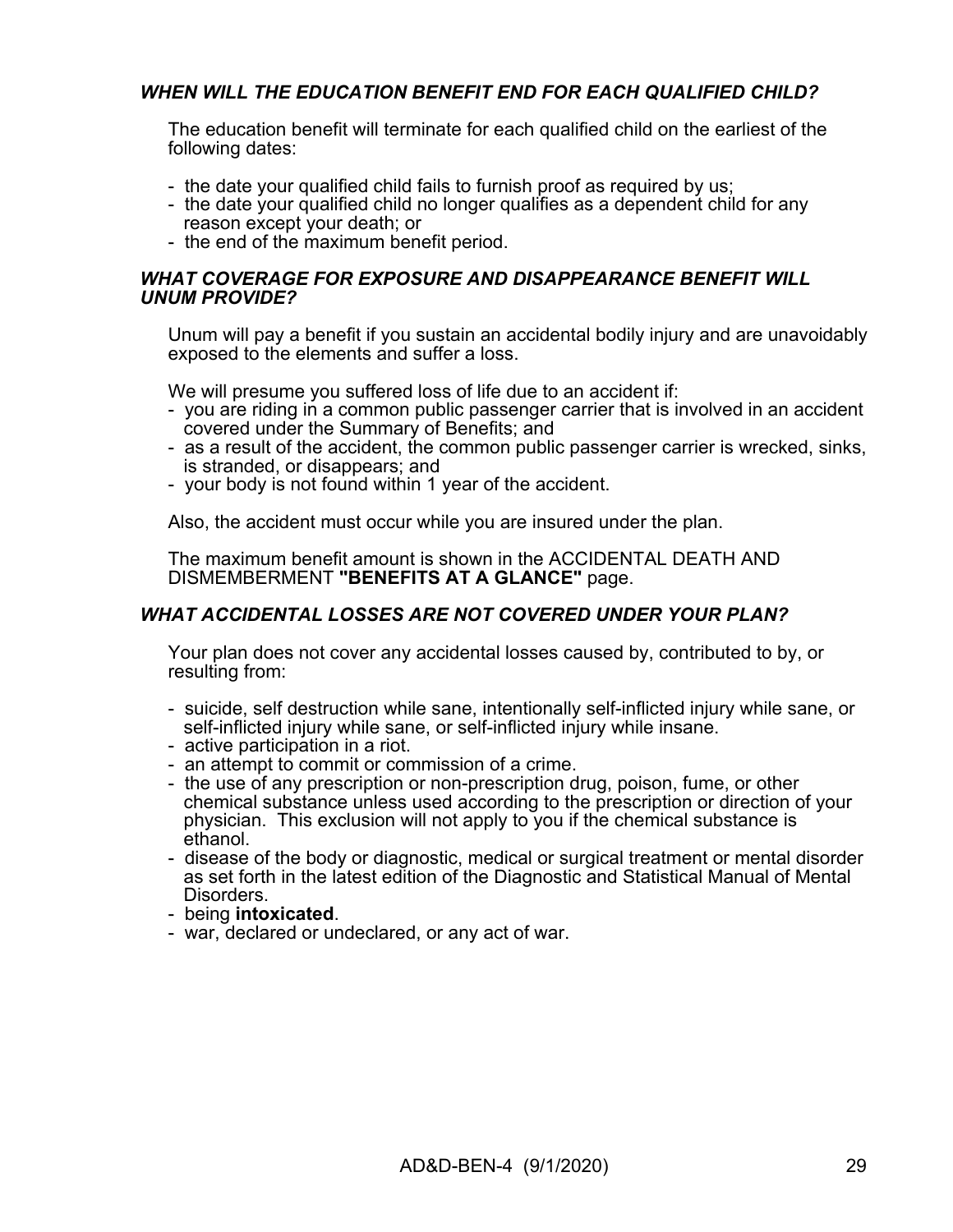# **ACCIDENTAL DEATH AND DISMEMBERMENT INSURANCE**

# **OTHER BENEFIT FEATURES**

#### *WHAT IF YOU ARE NOT IN ACTIVE EMPLOYMENT WHEN YOUR EMPLOYER CHANGES GROUP INSURANCE CARRIERS TO UNUM? (CONTINUITY OF COVERAGE)*

Unum will provide coverage for you if you were covered by the prior policy on the day before the effective date of this Summary of Benefits, and if you would be eligible for coverage under this Summary of Benefits if you were in active employment on the effective date of this Summary of Benefits.

If you are on a covered layoff or leave of absence on the effective date of this Summary of Benefits, we will consider your layoff or leave of absence to have started on that date, and coverage for you under this provision will continue for the layoff or leave of absence period provided in this Summary of Benefits, or the layoff or leave of absence period remaining under the prior policy on the effective date of this Summary of Benefits, whichever period is shorter.

If you are absent from work due to injury or sickness on the effective date of this Summary of Benefits, then coverage under this provision will continue until the earliest of the date:

- you are no longer injured or sick,
- you return to active employment,
- you are approved for a disability extension of benefits or accrued liability under the prior policy, including premium waiver, or
- your employment ends.

Also, if you incur a covered loss but are not in active employment under this Summary of Benefits, any benefits payable under this Summary of Benefits will be limited to the amount that would have been paid by the prior carrier. Unum will reduce your payment by any amount for which the prior carrier is liable.

Coverage for you is subject to payment of required premium and all other terms of this Summary of Benefits, except that the portable insurance coverage terms of this Summary of Benefits will not apply to coverage provided under this provision.

# *WHAT COVERAGE IS AVAILABLE IF YOU END EMPLOYMENT OR YOU WORK REDUCED HOURS? (Portability)*

If your employment ends with or you retire from your Employer or you are working less than the minimum number of hours as described under Eligible Groups in this plan, you may elect portable coverage for yourself.

# *PORTABLE INSURANCE COVERAGE AND AMOUNTS AVAILABLE*

The portable insurance coverage will be the current coverage and amounts that you are insured for under your Employer's group plan.

However, the amount of portable coverage for you will not be more than: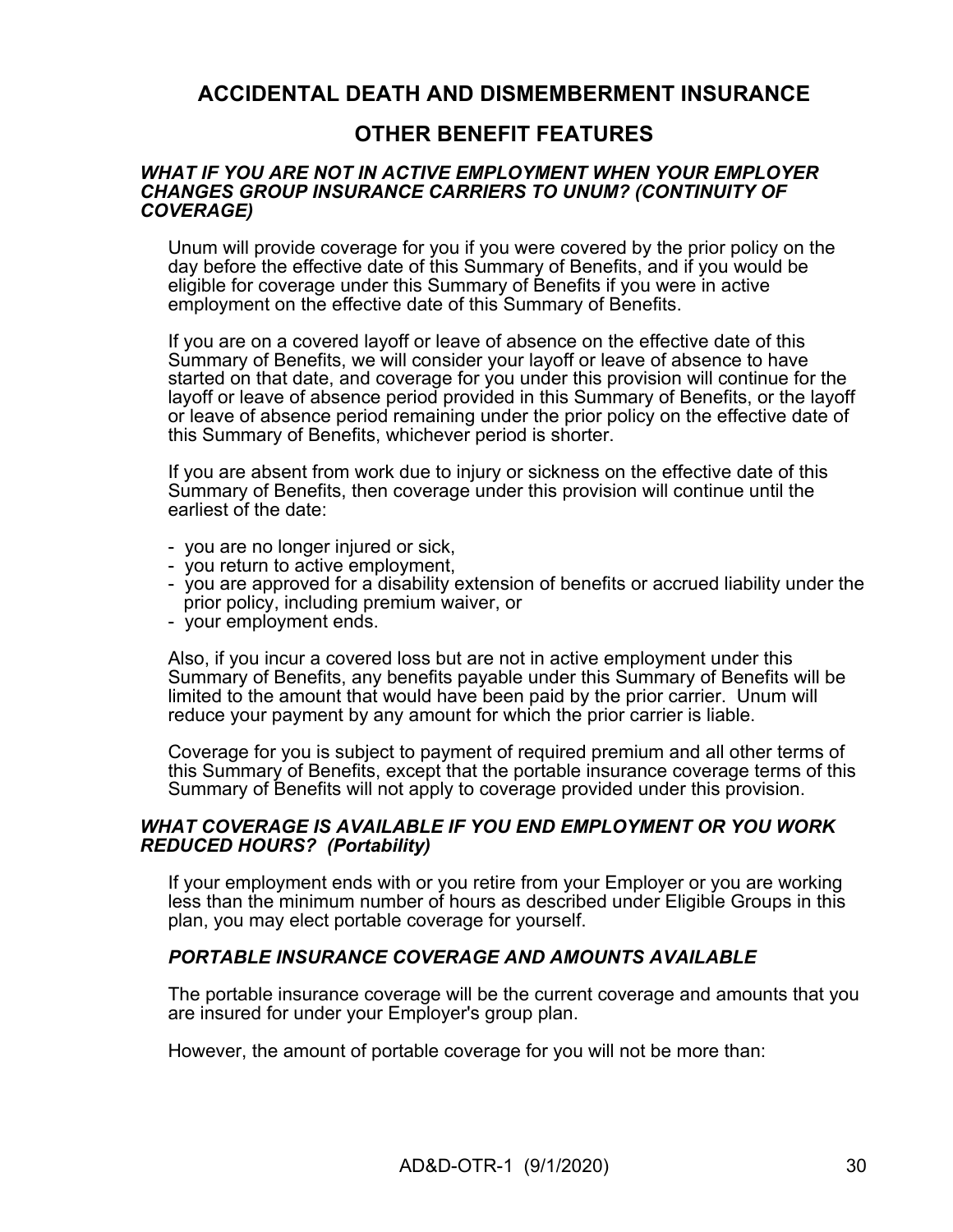- the highest amount of accidental death and dismemberment insurance available for employees under the plan; or
- 5x your annual earnings; or
- \$750,000 from all Unum group life and accidental death and dismemberment plans combined,

whichever is less.

The amount of ported life insurance must be equal to or greater than the amount of ported accidental death and dismemberment insurance.

The minimum amount of coverage that can be ported is \$5,000. If the current amounts under the plan are less than \$5,000, you may port the lesser amounts.

Your amount of AD&D insurance will reduce or cease at any time it would reduce or cease for your eligible group if you had continued in active employment with your Employer.

# *APPLYING FOR PORTABLE COVERAGE*

You must apply for portable coverage for yourself and pay the first premium within 31 days after the date:

- your coverage ends or you retire from your Employer; or
- you begin working less than the minimum number of hours as described under Eligible Groups in this plan.

You are not eligible to apply for portable coverage for yourself if:

- you have an **injury** or **sickness**, under the terms of this plan, which has a material effect on life expectancy;
- the policy is cancelled (the Policy is the group policy issued to the Trustees of the Select Group Insurance Trust in which your Employer participates); or
- you failed to pay the required premium under the terms of this plan.

# *APPLYING FOR INCREASES OR DECREASES IN PORTABLE COVERAGE*

You may increase or decrease the amount of AD&D insurance coverage. The minimum and maximum benefit amounts are shown above. However, the amount of accidental death and dismemberment insurance coverage cannot be decreased below \$5,000. Portable coverage will reduce at the ages and amounts shown in the ACCIDENTAL DEATH AND DISMEMBERMENT INSURANCE **"BENEFITS AT A GLANCE"** page.

# *WHEN PORTABLE COVERAGE ENDS*

Portable coverage for you will end for the following reasons:

- the date you fail to pay any required premium; or
- the date the policy is cancelled (the Policy is the group policy issued to the Trustees of the Select Group Insurance Trust in which your Employer participates).

If portable coverage ends due to failure to pay required premium, portable coverage cannot be reinstated.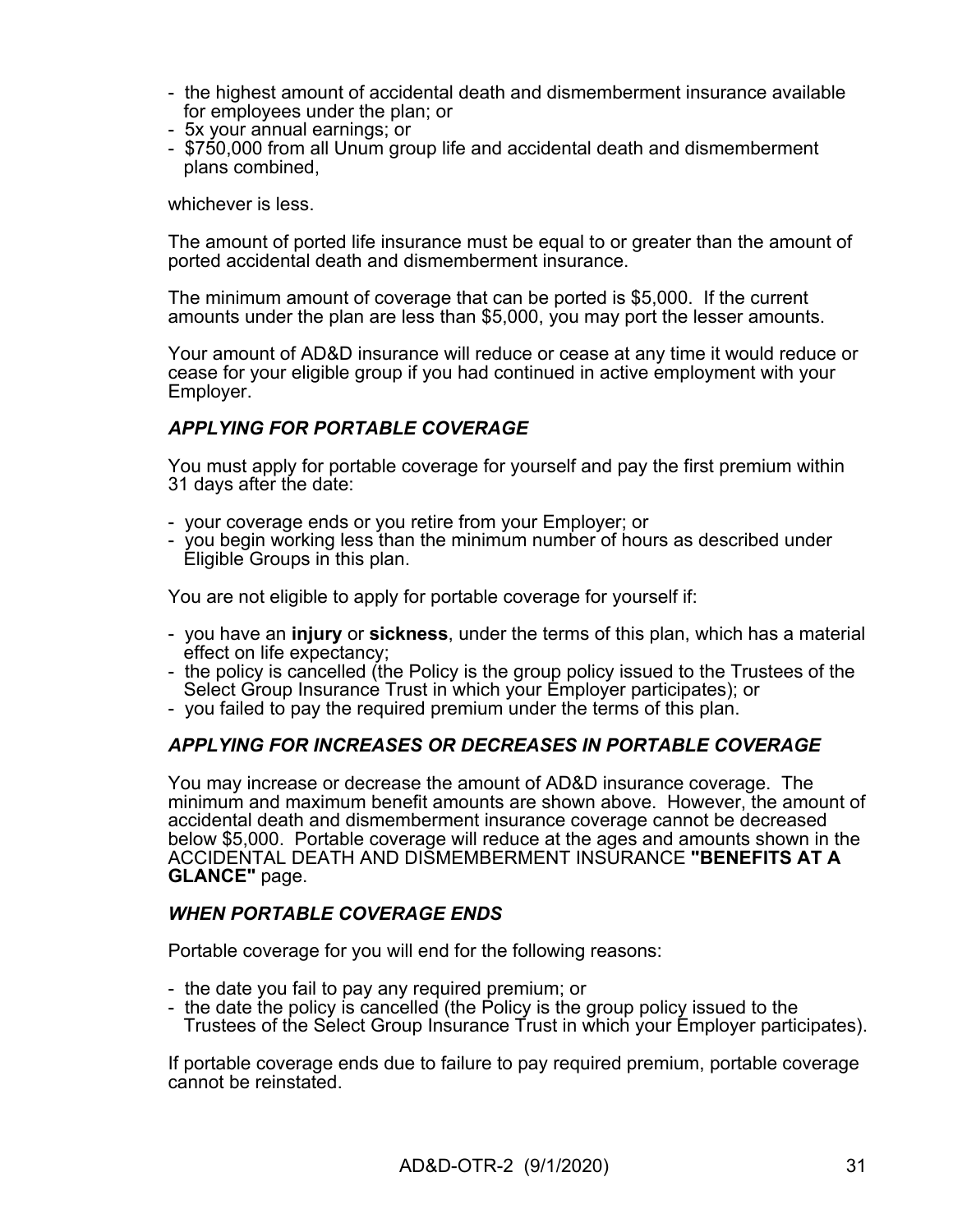# *PREMIUM RATE CHANGES FOR PORTABLE COVERAGE*

Unum may change premium rates for portable coverage at any time for reasons which affect the risk assumed, including those reasons shown below:

- changes occur in the coverage levels;
- changes occur in the overall use of benefits by all insureds;
- changes occur in other risk factors; or
- a new law or a change in any existing law is enacted which applies to portable coverage.

The change in premium rates will be made on a class basis according to Unum's underwriting risk studies. Unum will notify the insured in writing at least 31 days before a premium rate is changed.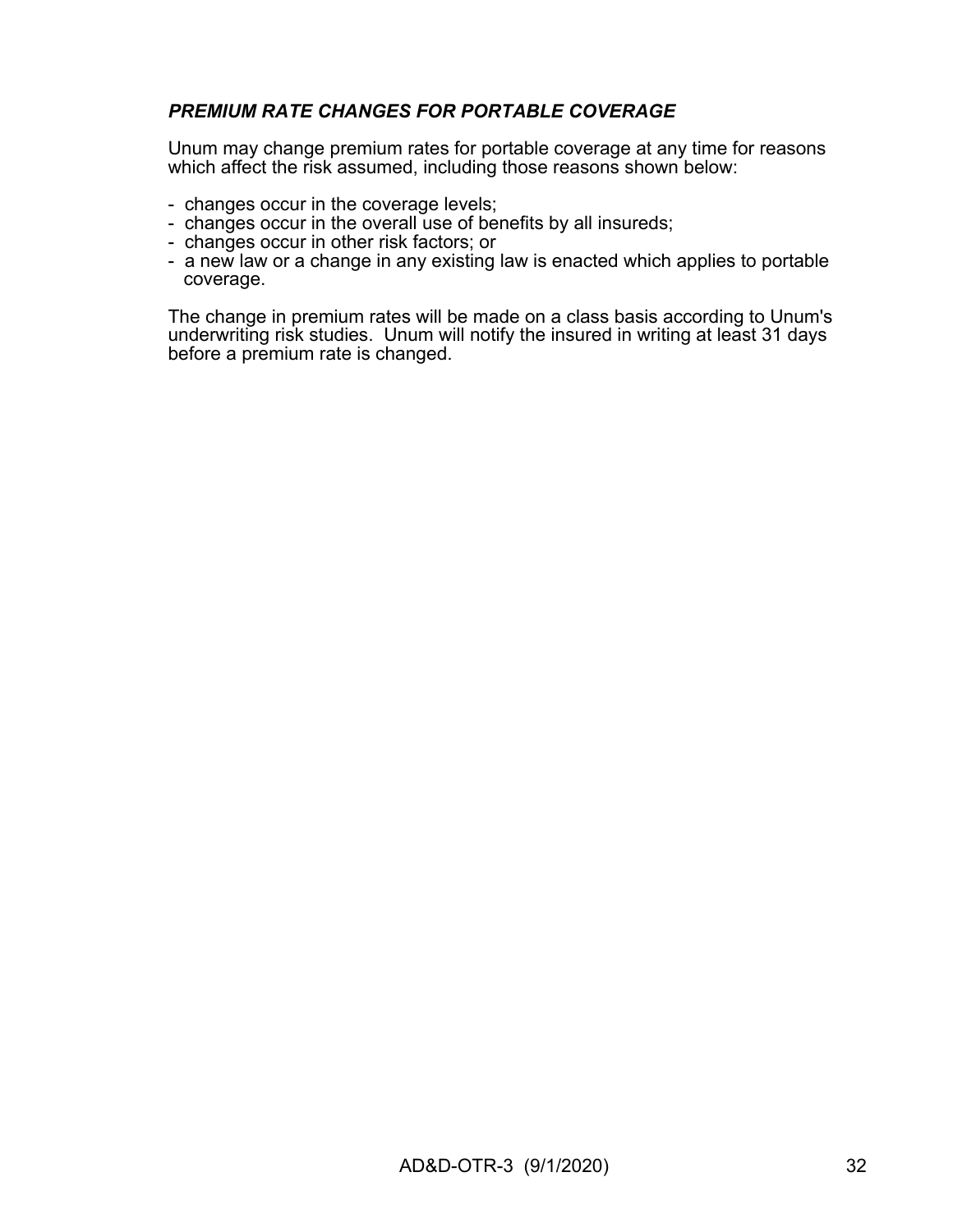# **GLOSSARY**

**ACCIDENTAL BODILY INJURY** means bodily harm caused solely by external, violent and accidental means and not contributed to by any other cause.

**ACTIVE EMPLOYMENT** means you are working for your Employer for earnings that are paid regularly and that you are performing the material and substantial duties of your regular occupation. You must be working at least the minimum number of hours as described under Eligible Group(s) in each plan.

Your work site must be:

- your Employer's usual place of business;
- an alternative work site at the direction of your Employer, including your home; or
- a location to which your job requires you to travel.

Normal vacation is considered active employment. Temporary and seasonal workers are excluded from coverage.

**ANNUAL EARNINGS** means your annual income received from your Employer as defined in the plan.

**ELIMINATION PERIOD** means a period of continuous disability which must be satisfied before you are eligible to have your life premium waived by Unum.

**EMPLOYEE** means a person who is in active employment in the United States with the Employer.

**EMPLOYER** means the Employer/Applicant named in the Application For Participation in the Select Group Insurance Trust, on the first page of the Summary of Benefits and in all amendments. It includes any division, subsidiary or affiliated company named in the Summary of Benefits.

**EVIDENCE OF INSURABILITY** means a statement of your medical history which Unum will use to determine if you are approved for coverage. Evidence of insurability will be at Unum's expense.

**GAINFUL OCCUPATION** means an occupation that within 12 months of your return to work is or can be expected to provide you with an income that is at least equal to 60% of your annual earnings in effect just prior to the date your disability began.

**GRACE PERIOD** means the period of time following the premium due date during which premium payment may be made.

**HOSPITAL OR INSTITUTION** means an accredited facility licensed to provide care and treatment for the condition causing your disability.

### **INJURY** means:

- **for purposes of Portability**, a bodily injury that is the direct result of an accident and not related to any other cause.
- **for all other purposes**, a bodily injury that is the direct result of an accident and not related to any other cause. Disability must begin while you are covered under the plan.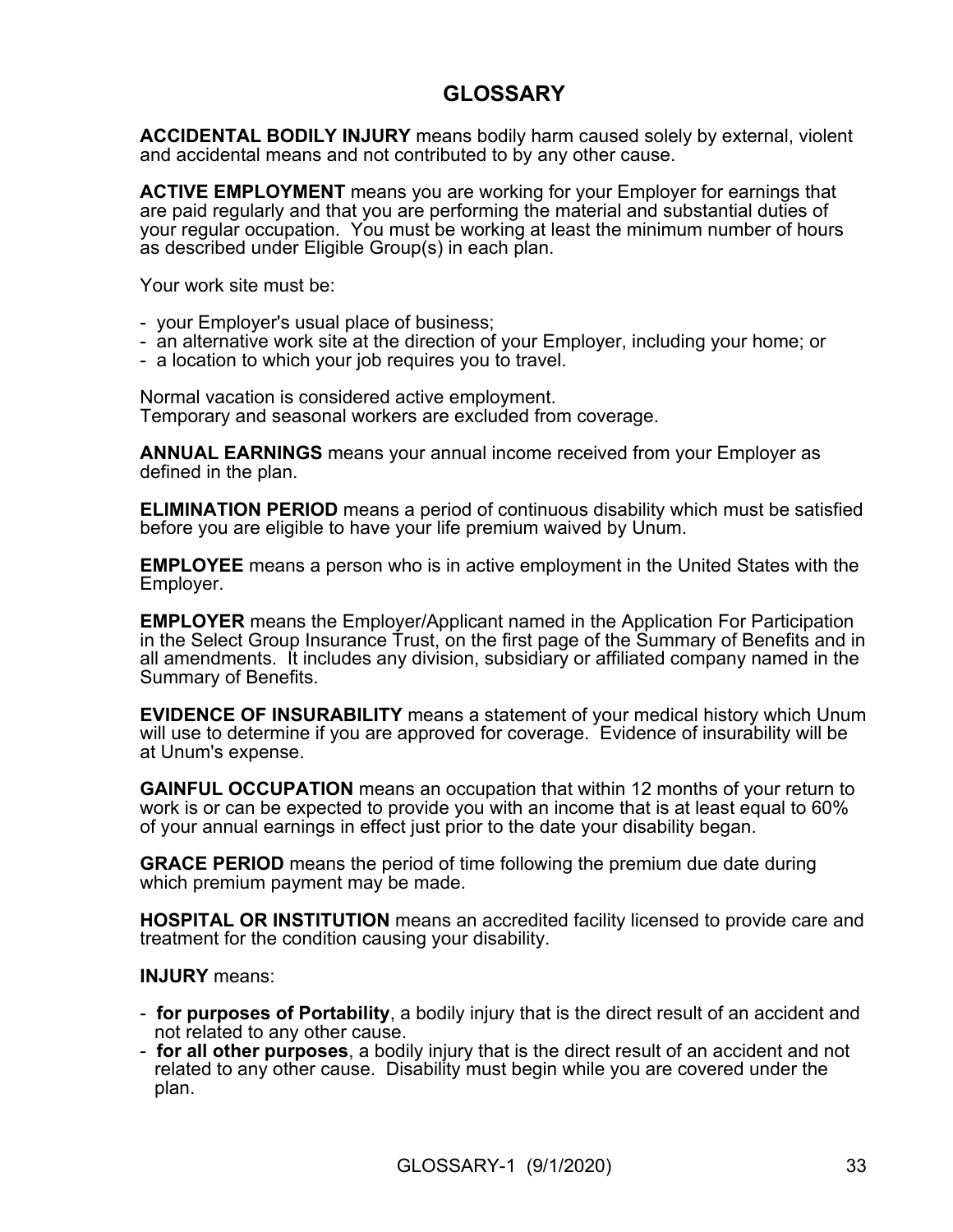**INSURED** means any person covered under a plan.

**INTOXICATED** means that your blood alcohol level equals or exceeds the legal limit for operating a motor vehicle in the state where the accident occurred.

**LAYOFF** or **LEAVE OF ABSENCE** means you are temporarily absent from active employment for a period of time that has been agreed to in advance in writing by your Employer.

Your normal vacation time or any period of disability is not considered a temporary layoff or leave of absence.

**LOSS OF A FOOT** means that all of the foot is cut off at or above the ankle joint.

**LOSS OF A HAND** means that all four fingers are cut off at or above the knuckles joining each to the hand.

**LOSS OF HEARING** means the total and irrecoverable loss of hearing in both ears.

**LOSS OF SIGHT** means the eye is totally blind and that no sight can be restored in that eye.

**LOSS OF SPEECH** means the total and irrecoverable loss of speech.

**LOSS OF THUMB AND INDEX FINGER** means that all of the thumb and index finger are cut off at or above the joint closest to the wrist.

**PAYABLE CLAIM** means a claim for which Unum is liable under the terms of the Summary of Benefits.

# **PHYSICIAN** means:

- a person performing tasks that are within the limits of his or her medical license; and
- a person who is licensed to practice medicine and prescribe and administer drugs or to perform surgery; or
- a person with a doctoral degree in Psychology (Ph.D. or Psy.D.) whose primary practice is treating patients; or
- a person who is a legally qualified medical practitioner according to the laws and regulations of the governing jurisdiction.

Unum will not recognize you, or your spouse, children, parents or siblings as a physician for a claim that you send to us.

**PLAN** means a line of coverage under the Summary of Benefits.

**PRIVATE PASSENGER CAR** means a validly registered four-wheel private passenger car (including Employer-owned cars), station wagons, jeeps, pick-up trucks, and vans that are used only as private passenger cars.

**QUALIFIED CHILD** is any of your unmarried dependent children under age 25 who, on the date of your death as a result of an accidental bodily injury, was either: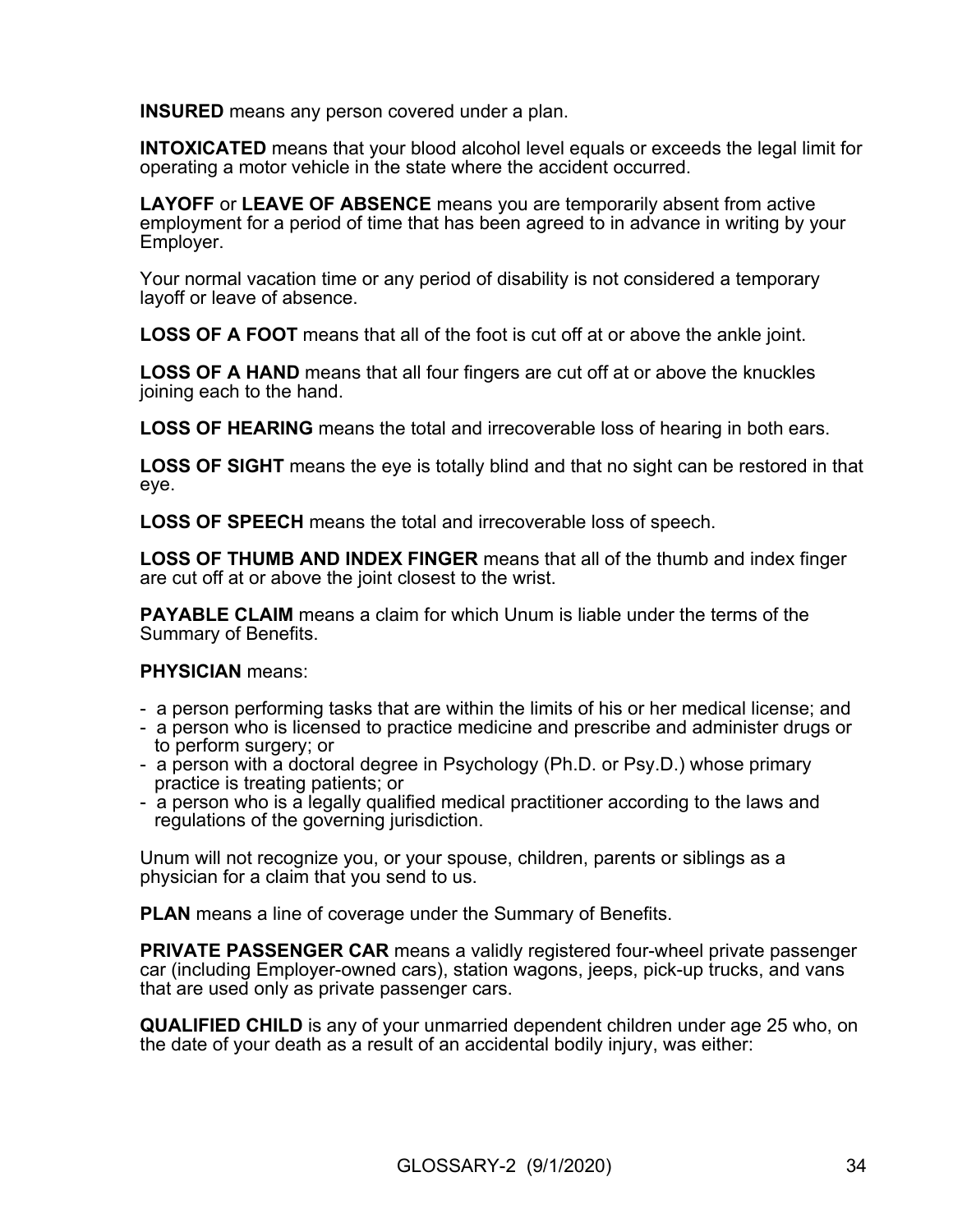- enrolled as a full-time student in an accredited post-secondary institution of higher learning beyond the 12th grade level; or
- at the 12th grade level and enrolls as a full-time student in an accredited postsecondary institution of higher learning beyond the 12th grade level within 365 days following the date of your death.

Children include your own natural offspring, lawfully adopted children and stepchildren. They also include foster children and other children who are dependent on you for main support and living with you in a regular parent-child relationship. A child will be considered adopted on the date of placement in your home.

# **REGULAR CARE** means:

- you personally visit a physician as frequently as is medically required, according to generally accepted medical standards, to effectively manage and treat your disabling condition(s); and
- you are receiving the most appropriate treatment and care which conforms with generally accepted medical standards, for your disabling condition(s) by a physician whose specialty or experience is the most appropriate for your disabling condition(s), according to generally accepted medical standards.

# **RETAINED ASSET ACCOUNT:**

- **for Life Insurance**, is an interest bearing account established through an intermediary bank in the name of your beneficiary, as owner.
- **for Accidental Death and Dismemberment Insurance**, is an interest bearing account established through an intermediary bank in the name of you or your beneficiary, as owner.

# **SICKNESS** means:

- **for purposes of Portability**, an illness, disease or symptoms for which a person, in the exercise of ordinary prudence, would have consulted a health care provider.
- **for all other purposes**, an illness or disease. Disability must begin while you are covered under the plan.

**TRUST** means the policyholder trust named on the first page of the Summary of Benefits and all amendments to the policy.

**WAITING PERIOD** means the continuous period of time (shown in each plan) that you must be in active employment in an eligible group before you are eligible for coverage under a plan.

**WE**, **US** and **OUR** means Unum Life Insurance Company of America.

**YOU** means an employee who is eligible for Unum coverage.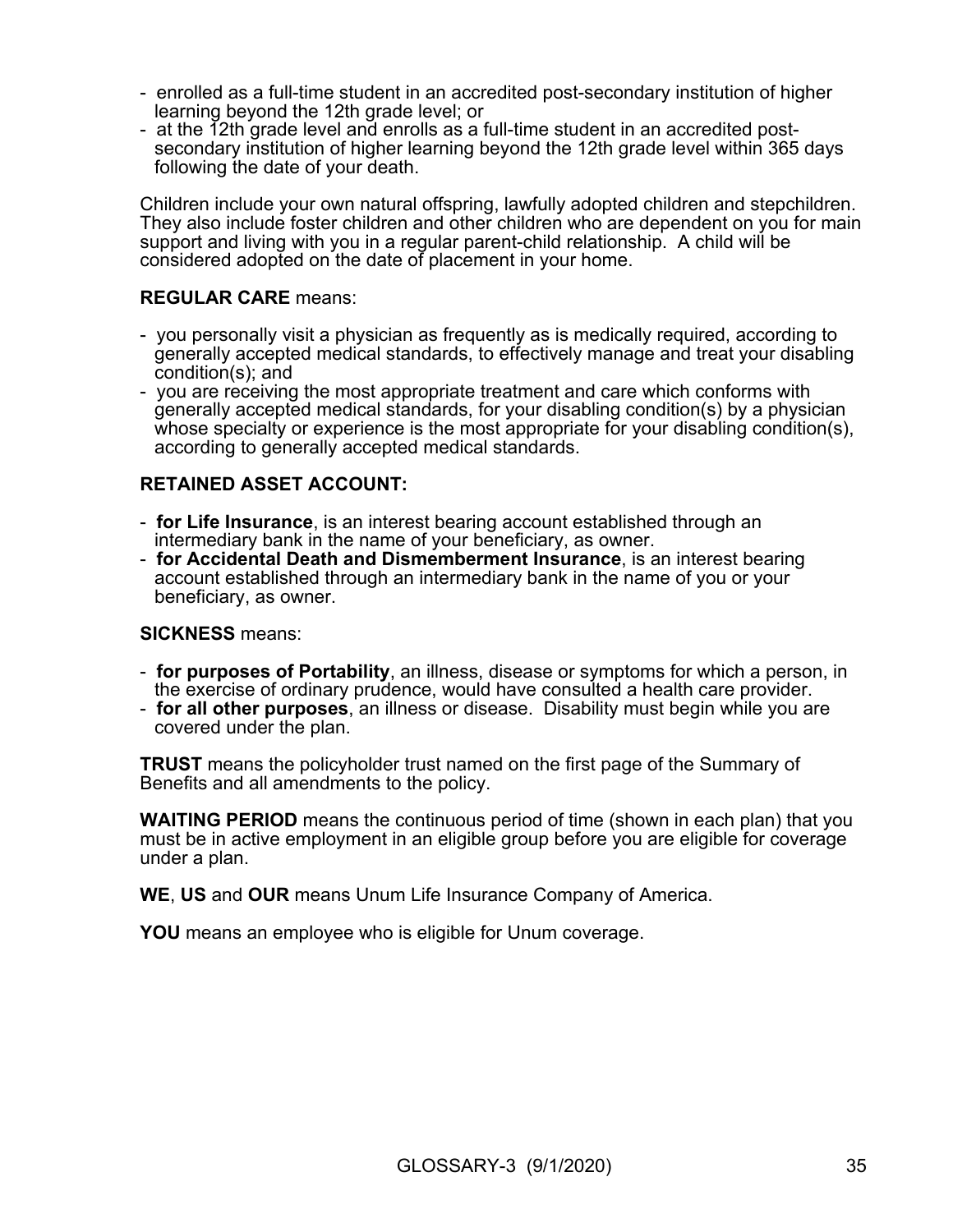# **GROUP LIFE**

### **THE FOLLOWING NOTICES AND CHANGES TO YOUR COVERAGE ARE REQUIRED BY CERTAIN STATES. PLEASE READ CAREFULLY.**

State variations apply and are subject to change. Consult your employer or plan administrator for the most current state provisions that may apply to you.

If you have a complaint about your insurance you may contact Unum at 1-800-321- 3889, or the department of insurance in your state of residence. Links to the websites of each state department of insurance can be found at [www.naic.org.](http://www.naic.org/)

Si usted tiene alguna queja acerca de su seguro puede comunicarse con Unum al 1- 800-321-3889, o al departamento de seguros de su estado de residencia. Puede encontrar enlaces a los sitios web de los departamentos de seguros de cada estado en [www.naic.org](http://www.naic.org/).

If you had group life coverage in place with your employer through another carrier when your employer changed carriers to Unum, your prior coverage may be continued under the Unum plan to the extent the laws of your resident state require such right to continue.

The states of **Florida and Maryland** require us to advise residents of those states that if your Certificate was issued in a jurisdiction other than the state in which you reside, it may not provide all of the benefits required by the laws of your residence state.

Full effect will be given to your state's civil union, domestic partner and same sex marriage laws to the extent they apply to you under a group insurance policy issued in another state.

**If you are a resident of one of the states noted below, and the provisions referenced below appear in your Certificate in a form less favorable to you as an insured, they are amended as follows:**

#### **For residents of Colorado:**

 $\mathcal{L}_\text{max} = \mathcal{L}_\text{max} = \mathcal{L}_\text{max} = \mathcal{L}_\text{max} = \mathcal{L}_\text{max} = \mathcal{L}_\text{max} = \mathcal{L}_\text{max} = \mathcal{L}_\text{max} = \mathcal{L}_\text{max} = \mathcal{L}_\text{max} = \mathcal{L}_\text{max} = \mathcal{L}_\text{max} = \mathcal{L}_\text{max} = \mathcal{L}_\text{max} = \mathcal{L}_\text{max} = \mathcal{L}_\text{max} = \mathcal{L}_\text{max} = \mathcal{L}_\text{max} = \mathcal{$ 

The *HOW CAN STATEMENTS MADE IN YOUR APPLICATION FOR THIS COVERAGE BE USED?* provision in the **GENERAL PROVISIONS** section of the policy is amended so that after your coverage has been in force for two (2) or more years your coverage may not be rescinded for any reason.

#### **For residents of Connecticut:**

The *WHAT ACCIDENTAL LOSSES ARE NOT COVERED UNDER YOUR PLAN?* provision in the **ACCIDENTAL DEATH AND DISMEMBERMENT INSURANCE BENEFIT INFORMATION** section of the policy is amended by deleting the exclusion for use of drugs, poisons, fumes or other chemical substances and amended to restate the crime or felony exclusion to read, "an attempt to commit or commission of a felony."

**For residents of Illinois:**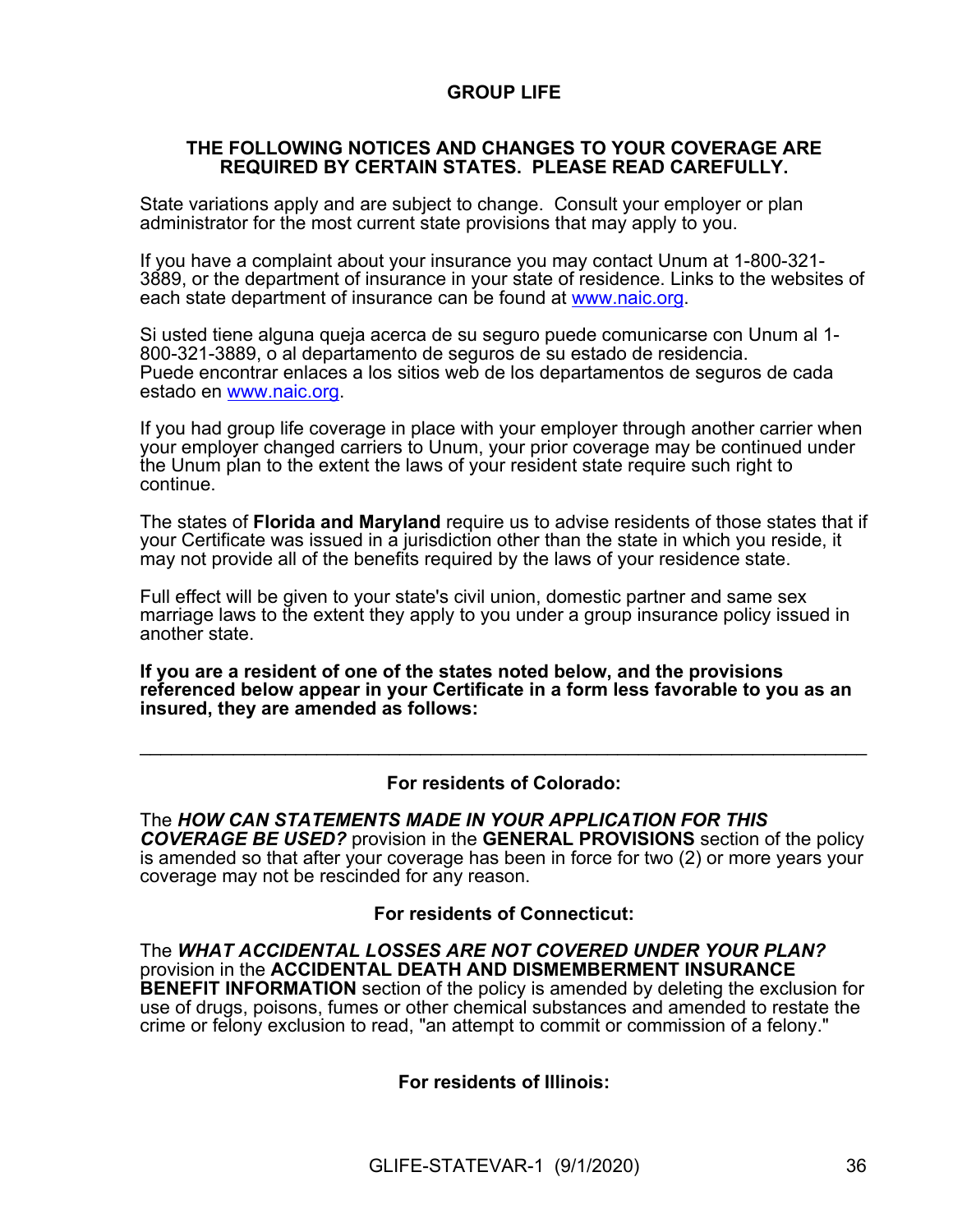The *WHAT LOSSES ARE NOT COVERED UNDER YOUR PLAN?* provision in the **LIFE INSURANCE BENEFIT INFORMATION** section of the policy is amended by removing the phrase "contributed to by."

The *WHAT ACCIDENTAL LOSSES ARE NOT COVERED UNDER YOUR PLAN?* provision in the **ACCIDENTAL DEATH AND DISMEMBERMENT INSURANCE BENEFIT INFORMATION** section of the policy is amended by removing the phrase "contributed to by" and by limiting the application of the drug and chemical substance exclusion to "voluntary" use of a prescription or non prescription drug, poison, fume or other chemical substance.

# **For residents of Louisiana:**

The *HOW CAN STATEMENTS MADE IN YOUR APPLICATION FOR THIS COVERAGE BE USED?* provision in the **GENERAL PROVISIONS** section of the policy is amended so that after your coverage has been in force for two (2) or more years your coverage may not be rescinded for any reason.

The *WHAT DEPENDENTS ARE ELIGIBLE FOR COVERAGE?* provision in the **GENERAL PROVISIONS** section of the policy is amended by providing that unmarried dependent children may be covered from live birth until age 21 or such older age as stated in the policy.

# **For residents of Minnesota:**

The *WHAT INSURANCE IS AVAILABLE WHEN COVERAGE ENDS? (Conversion Privilege)* provision in the **LIFE INSURANCE BENEFIT INFORMATION** section of the policy is amended to include the additional right to continue coverage for up to 18 months at no more than 102% of the cost of your coverage under the group policy if your coverage terminates or you are laid off.

The *PORTABLE INSURANCE COVERAGE AND AMOUNTS AVAILABLE* provision in the **LIFE INSURANCE OTHER BENEFIT FEATURES** section of the policy and the **ACCIDENTAL DEATH AND DISMEMBERMENT (AD&D) INSURANCE OTHER BENEFIT FEATURES** section of the policy, if applicable, are amended to provide that you may continue your coverage in the amount you are insured for under the group policy. However, the amount of your ported life insurance must be equal to or greater than the amount of your ported accidental death and dismemberment insurance.

The *PREMIUM RATE CHANGES FOR PORTABLE COVERAGE* provision in the **LIFE INSURANCE OTHER BENEFIT FEATURES** section of the policy and the **AD&D INSURANCE OTHER BENEFIT FEATURES** section of the policy, are amended to provide that Unum may not change rates until your or your dependents' ported coverage has been in effect for 18 months.

The *WHAT HAPPENS IF Unum OVERPAYS YOUR CLAIM?* in the **LIFE INSURANCE CLAIM INFORMATION** section of the policy and the *HOW CAN STATEMENTS MADE IN YOUR APPLICATION FOR THIS COVERAGE BE USED?* in the **GENERAL PROVISIONS** section of the policy are amended by deleting all references to fraud and the provision *HOW WILL Unum HANDLE INSURANCE FRAUD?* in the **GENERAL PROVISIONS** section of the policy is removed.

**For residents of Montana:**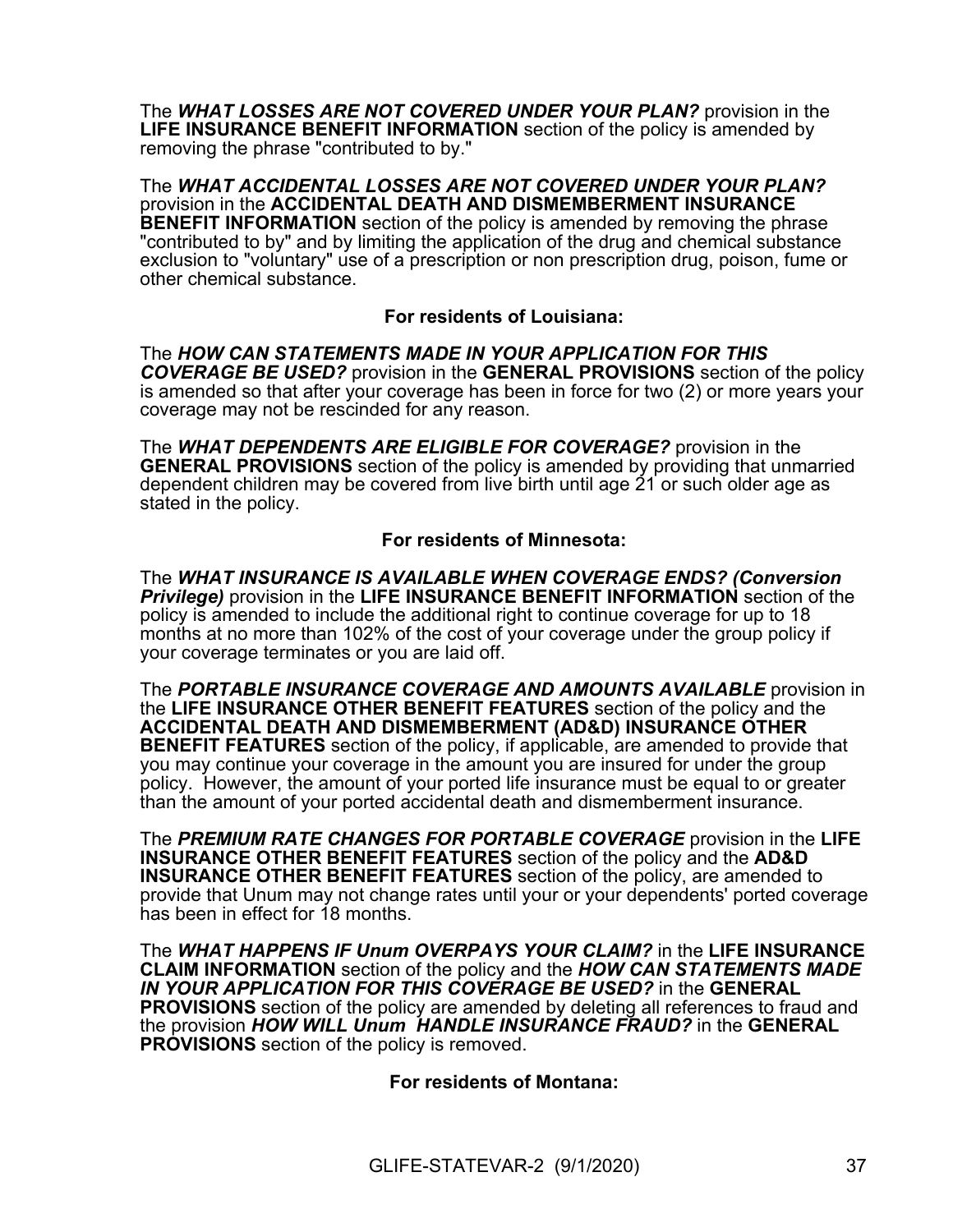The *WHAT LIMITED CONVERSION IS AVAILABLE IF THE POLICY OR THE PLAN IS CANCELLED? (Conversion Privilege)* provision in the **LIFE INSURANCE BENEFIT INFORMATION** section of the policy is amended so that the period of time you must be insured under the plan is 3 years.

# **For residents of New Hampshire:**

The *WHAT INSURANCE IS AVAILABLE WHEN COVERAGE ENDS? (Conversion Privilege)* provision in the **LIFE INSURANCE BENEFIT INFORMATION** section of the policy is amended to provide that your Employer must notify you of your right to convert your coverage. You have 15 days from the date your Employer notifies you of your conversion privileges to convert your coverage.

The *HOW CAN STATEMENTS MADE IN YOUR APPLICATION FOR THIS COVERAGE BE USED?* provision in the **GENERAL PROVISIONS** section of the policy is amended so that after your coverage has been in force for two (2) or more years your coverage may not be rescinded for any reason.

# **For residents of New York:**

The *APPLYING FOR PORTABLE COVERAGE* provision in the **LIFE INSURANCE OTHER BENEFIT FEATURES** section of the policy and the **ACCIDENTAL DEATH AND DISMEMBERMENT (AD&D) INSURANCE OTHER BENEFIT FEATURES** section of the policy is amended by removing the prohibition on porting coverage if you, your spouse or your dependent are injured or sick.

The *WHAT INSURANCE IS AVAILABLE WHEN COVERAGE ENDS? (Conversion Privilege)* provision in the **LIFE INSURANCE BENEFIT INFORMATION** section of the policy and *APPLYING FOR PORTABLE COVERAGE* provision in the **LIFE INSURANCE OTHER BENEFIT FEATURES** section of the policy and the **AD&D INSURANCE OTHER BENEFIT FEATURES** section of the policy, are amended to provide you have 90 days to convert or port your coverage from the date your life insurance terminates, or if the employer notifies you of your conversion or port rights within 90 days, 45 days from the date of that notice.

The *WHAT SEATBELT(S) AND AIRBAG BENEFIT WILL UNUM PROVIDE?* provision in the **AD&D INSURANCE BENEFIT INFORMATION** section of the policy is amended by removing the requirement that the driver must have a valid driver's license.

The *WHAT ACCIDENTAL LOSSES ARE NOT COVERED UNDER YOUR PLAN?* provision in the **AD&D INSURANCE BENEFIT INFORMATION** section of the policy is amended by removing the exclusion for being intoxicated.

# **For residents of North Carolina:**

The *APPLYING FOR PORTABLE COVERAGE* provision in **the LIFE INSURANCE OTHER BENEFIT FEATURES** section of the policy and the **ACCIDENTAL DEATH AND DISMEMBERMENT INSURANCE OTHER BENEFIT FEATURES** section of the policy is amended by removing the prohibition on porting coverage if you, your spouse or your dependent are injured or sick.

# **For residents of North Dakota:**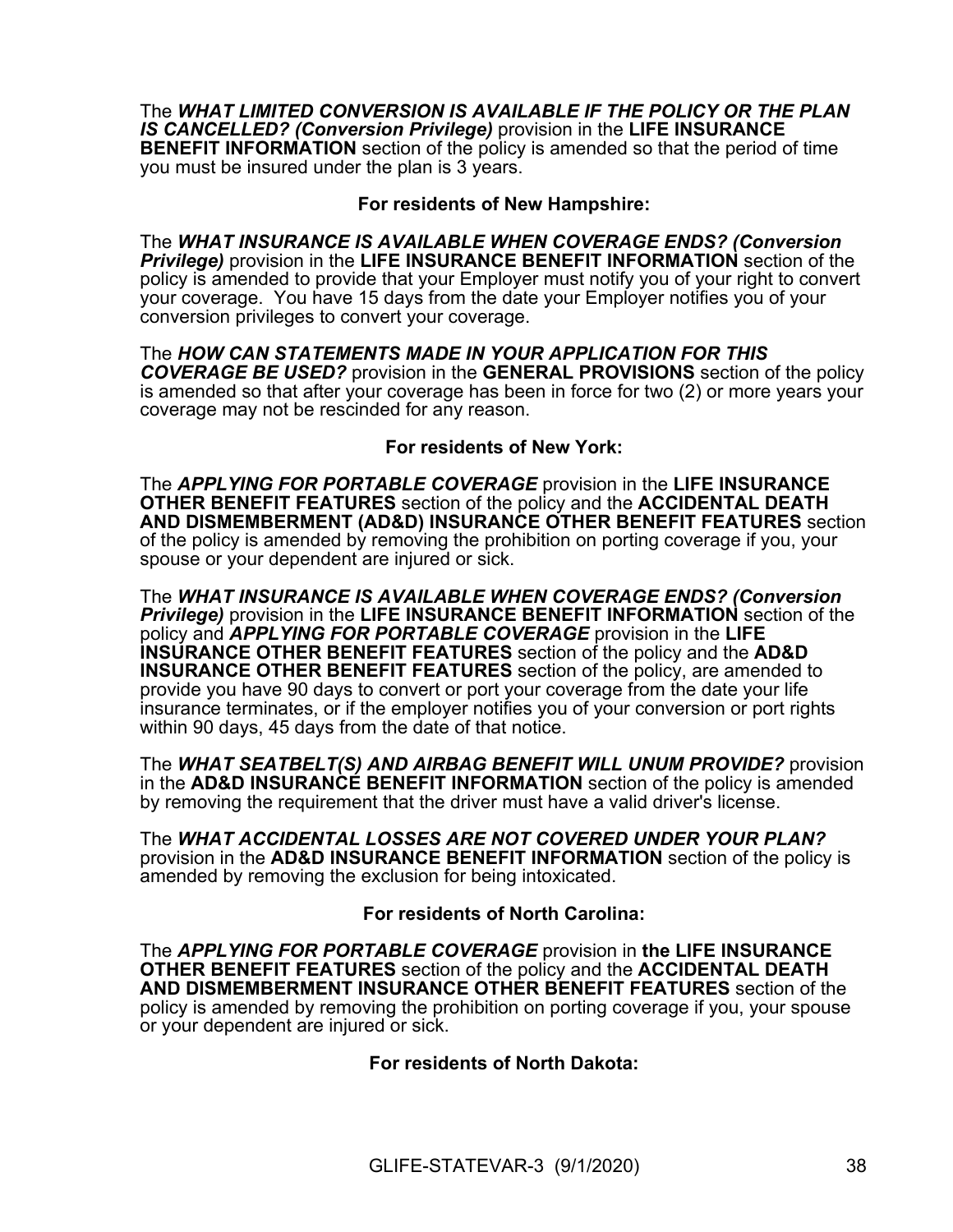The *WHAT INSURANCE IS AVAILABLE WHEN COVERAGE ENDS? (Conversion Privilege)* provision in the **LIFE INSURANCE BENEFIT INFORMATION** section of the policy is amended to provide that your Employer must notify you of your right to convert your coverage. You have 15 days from the date your Employer notifies you of your conversion privileges to convert your coverage.

The *WHAT LOSSES ARE NOT COVERED UNDER YOUR PLAN?* provision in the **LIFE INSURANCE BENEFIT INFORMATION** section of the policy is amended to limit the suicide exclusion to 12 months after the effective date of coverage.

The **SICKNESS** definition in the **GLOSSARY** section of the policy is amended to mean an illness or disease.

# **For residents of Oklahoma:**

The *HOW CAN STATEMENTS MADE IN YOUR APPLICATION FOR THIS COVERAGE BE USED?* provision in the **GENERAL PROVISIONS** section of the policy is amended so that after your coverage has been in force for two (2) or more years your coverage may not be rescinded for any reason.

The *WHAT ACCIDENTAL LOSSES ARE NOT COVERED UNDER YOUR PLAN?* provision in the **ACCIDENTAL DEATH AND DISMEMBERMENT INSURANCE BENEFIT INFORMATION** section of the policy is amended to limit the suicide and self inflicted injury exclusion to suicide while sane or insane.

# **For residents of Oregon:**

The *WHAT LOSSES ARE NOT COVERED UNDER YOUR PLAN?* provision in the **LIFE INSURANCE BENEFIT INFORMATION** section of the policy is amended to provide that in the event of death by suicide during the suicide exclusion period, a refund of premiums will be made.

# **For residents of Pennsylvania**:

The *WHAT INSURANCE IS AVAILABLE WHEN COVERAGE ENDS? (Conversion Privilege)* provision in the **LIFE INSURANCE BENEFIT INFORMATION** section of the policy is amended to provide that your Employer must notify you of your right to convert your coverage. You have 15 days from the date your Employer notifies you of your conversion privileges to convert your coverage. In no event will the time allowed for you to exercise the life conversion privilege be extended beyond 90 days from the date your life insurance terminates.

The *HOW MUCH WILL Unum PAY YOUR BENEFICIARY IN THE EVENT OF YOUR ACCIDENTAL DEATH OR YOU FOR YOUR DEPENDENT'S ACCIDENTAL DEATH OR FOR CERTAIN OTHER COVERED LOSSES?* provision in the **ACCIDENTAL DEATH AND DISMEMBERMENT INSURANCE BENEFIT INFORMATION** section of the policy is amended by removing the requirement that for a claim to be payable, a death that results from an accidental bodily injury must occur within 365 days from the date of the accident.

# **For residents of South Carolina:**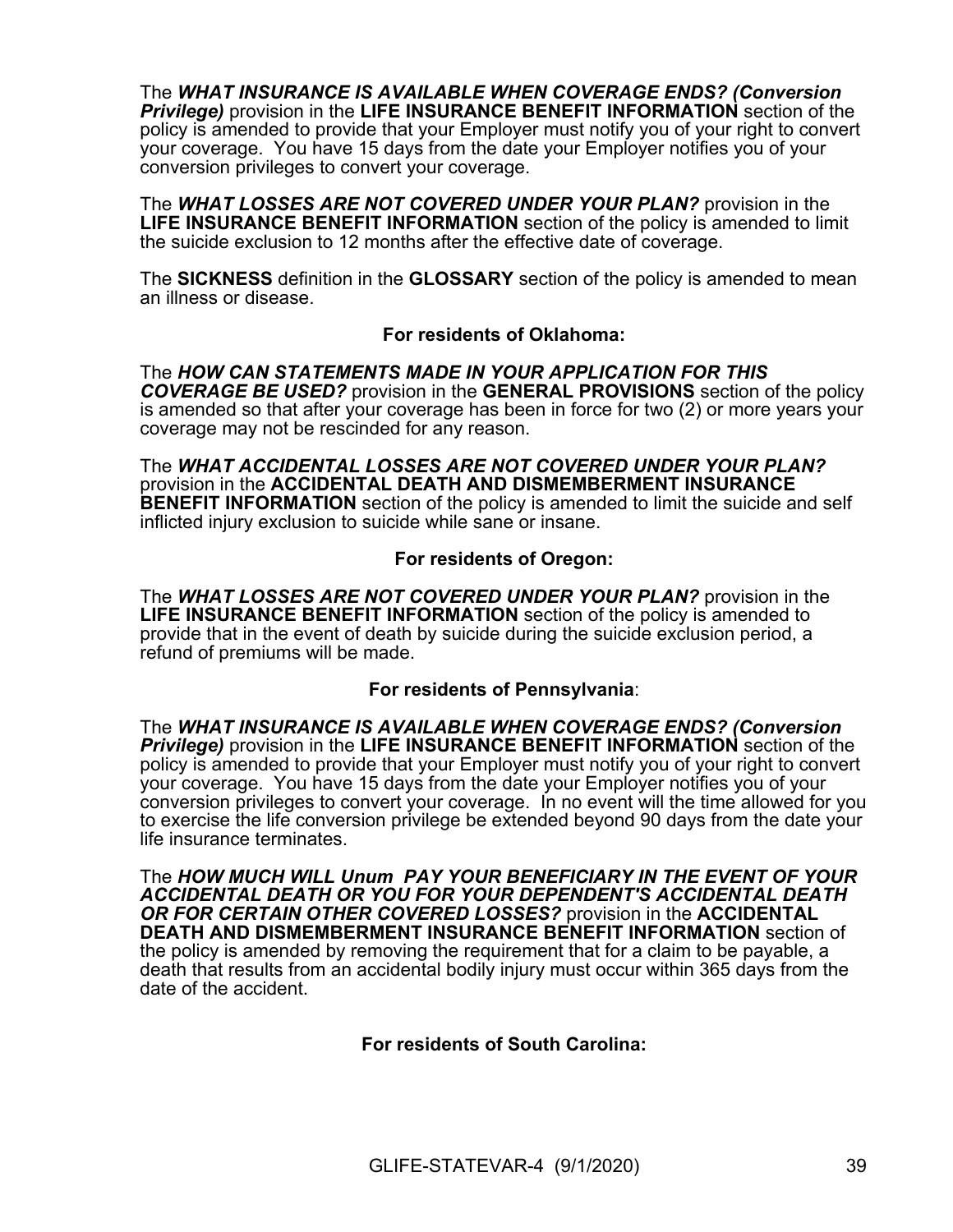The *WHAT INSURANCE IS AVAILABLE WHEN COVERAGE ENDS? (Conversion Privilege)* provision in the **LIFE INSURANCE BENEFIT INFORMATION** section of the policy is amended to provide that your Employer must notify you of your right to convert your coverage. You have 15 days from the date your Employer notifies you of your conversion privileges to convert your coverage.

The *WHAT ARE THE TIME LIMITS FOR LEGAL PROCEEDINGS?* provision in the **GENERAL PROVISIONS** section of the policy is amended to allow up to 6 years from the date proof of claim is required to start a legal action regarding your claim.

The war exclusion in the *WHAT ACCIDENTAL LOSSES ARE NOT COVERED UNDER YOUR PLAN?* provision in the **ACCIDENTAL DEATH AND DISMEMBERMENT INSURANCE BENEFIT INFORMATION** section of the policy is amended to read, "participation in a war, declared or undeclared, or any act of war."

# **For residents of South Dakota:**

The *WHAT LIMITED CONVERSION IS AVAILABLE IF THE SUMMARY OF BENEFITS OR THE PLAN IS CANCELLED? (Conversion Privilege)* provision in the **LIFE INSURANCE BENEFIT INFORMATION** section of the policy is amended by removing the \$10,000 limitation on the individual life policy maximum available.

The definition of **PHYSICIAN** in the **GLOSSARY** section of the policy is amended so that the limitation on the provision of physician services by family members reads as follows:

Unum will not recognize as a physician the claimant or any member of the claimant's family residing in the claimant's household.

The *WHAT ACCIDENTAL LOSSES ARE NOT COVERED UNDER YOUR PLAN?* provision in the **ACCIDENTAL DEATH AND DISMEMBERMENT INSURANCE BENEFIT INFORMATION** section of the policy is amended by deleting the exclusions for intoxication, operating a vehicle while intoxicated and use of a chemical substance.

# **For residents of Texas:**

The *WHAT DEPENDENTS ARE ELIGIBLE FOR COVERAGE?* provision in the **GENERAL PROVISIONS** section of the policy is amended by providing that unmarried dependent children may be covered until age 26 or such older age as stated in the policy regardless of student status.

# **For residents of Vermont:**

If the policy is marketed in Vermont, the policyholder has a principal office or is organized in Vermont, or there are more than 25 Vermont residents insured under the policy:

The *WHAT INSURANCE IS AVAILABLE WHEN COVERAGE ENDS? (Conversion Privilege)* provision in the **LIFE INSURANCE BENEFIT INFORMATION** section of the policy is amended to provide that your Employer must notify you of your right to convert your coverage. You have 15 days from the date your Employer notifies you of your conversion privileges to convert your coverage. In addition, in no event will the time allowed for you to exercise the life conversion privilege be extended beyond 90 days from the date your life insurance terminates.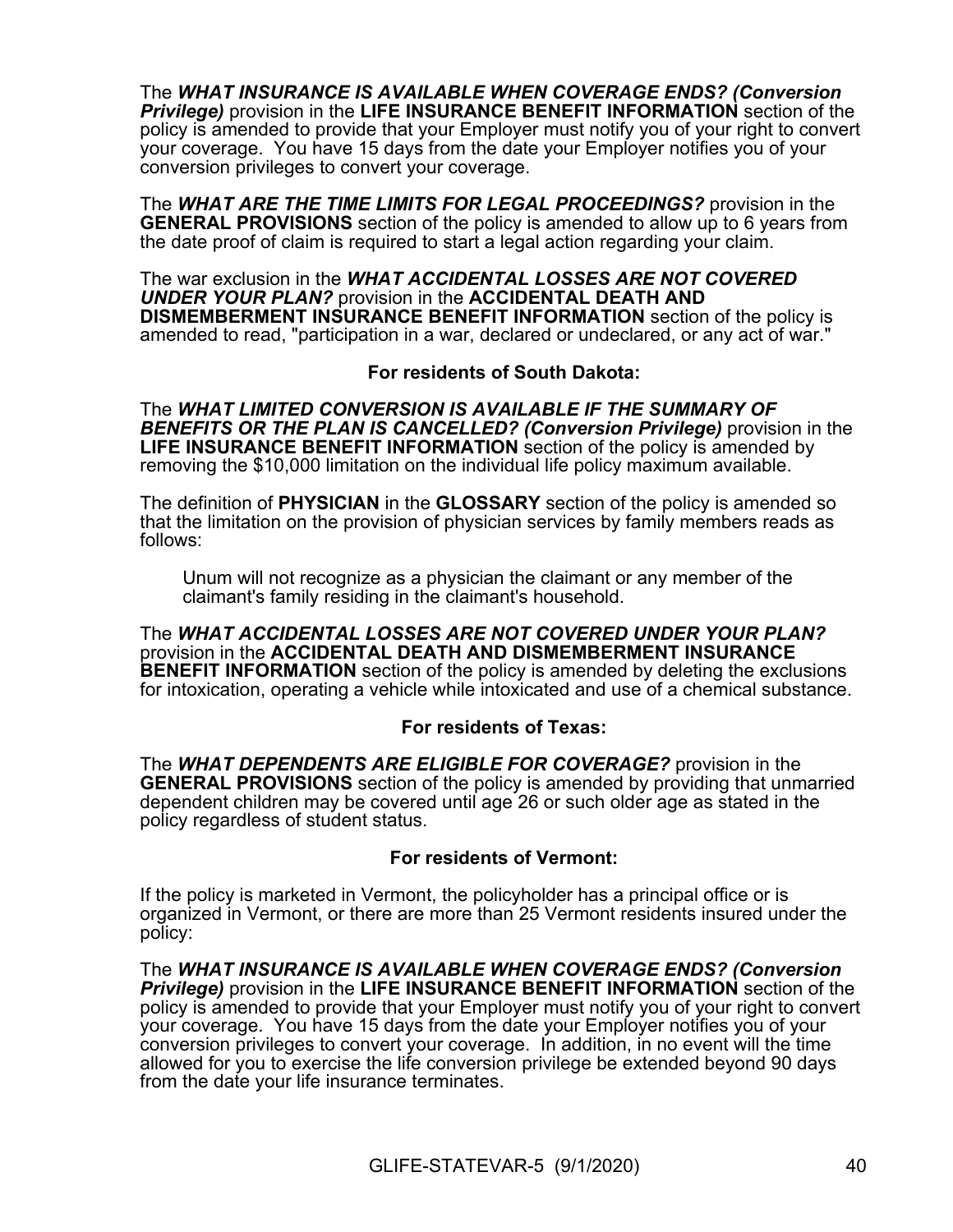# **For residents of Washington:**

The **ACTIVE EMPLOYMENT** definition in the **GLOSSARY** section of the policy is amended to include the following:

A period of up to 6 months during which you are not working due to a strike, lockout or other labor dispute is considered active employment. Your employer may require you to pay premium during this period of time.

The *WILL Unum ACCELERATE YOUR OR YOUR DEPENDENT'S DEATH BENEFIT FOR THE PLAN IF YOU OR YOUR DEPENDENT BECOMES TERMINALLY ILL? (Accelerated Benefit)* in the **LIFE INSURANCE BENEFIT INFORMATION** section of the policy is amended by changing the life expectancy requirement to 24 months or less, or such longer period as stated in the policy.

The *WHAT LOSSES ARE NOT COVERED UNDER YOUR PLAN?* provision in the **LIFE INSURANCE BENEFIT INFORMATION** section of the policy is amended to remove any exclusion for death caused by suicide.

# **For residents of West Virginia:**

The *WHAT LIMITED CONVERSION IS AVAILABLE IF THE POLICY OR THE PLAN IS CANCELLED? (Conversion Privilege)* provision in the **LIFE INSURANCE BENEFIT INFORMATION** section of the policy is amended so that the period of time you must be insured under the plan is 3 years.

#### **For residents of Wisconsin:**

The *HOW CAN STATEMENTS MADE IN YOUR APPLICATION FOR THIS COVERAGE BE USED?* provision in the **GENERAL PROVISIONS** section of the policy is amended so that after your coverage has been in force for two (2) or more years your coverage may not be rescinded for any reason.

The *WHEN WILL YOUR LIFE INSURANCE PREMIUM WAIVER BEGIN?* provision in the **LIFE INSURANCE BENEFIT INFORMATION** section of the policy is amended to provide that once your waiver claim is approved, premium waiver is retroactive to the end of the elimination period.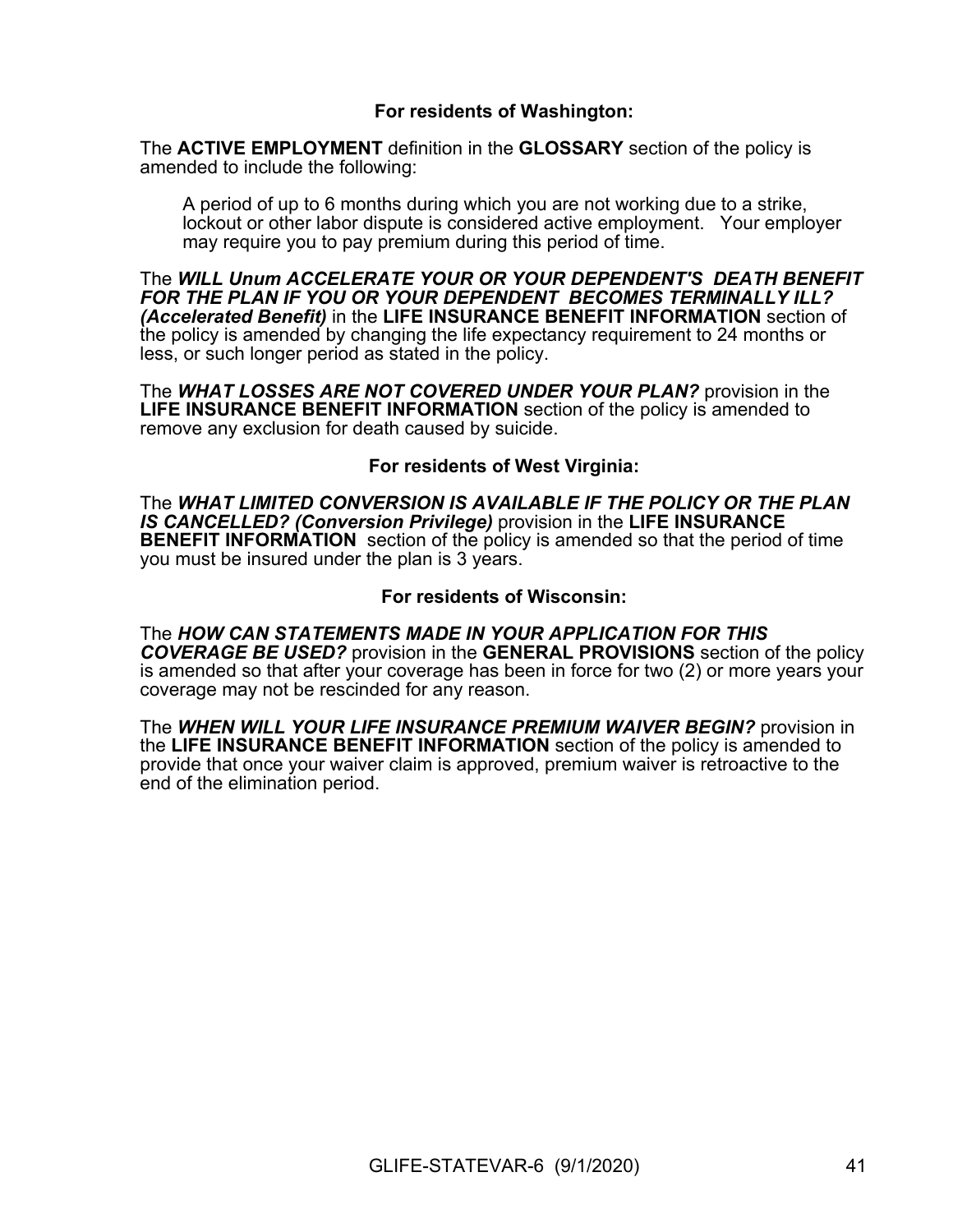### **Additional Claim and Appeal Information Relative to the Summary of Benefits issued by Unum Life Insurance Company of America ("Unum")**

# **APPLICABILITY OF ERISA**

If the Summary of Benefits provides benefits under a Plan which is subject to the Employee Retirement Income Security Act of 1974 (ERISA), the following provisions apply. Whether a Plan is governed by ERISA is determined by a court, however, your Employer may have information related to ERISA applicability. If ERISA applies, the following items constitute the Plan: the additional information contained in this document, the Summary of Benefits, including your certificate of coverage, and any additional summary plan description information provided by the Plan Administrator. Benefit determinations are controlled exclusively by the Summary of Benefits, your certificate of coverage, and the information in this document.

# **HOW TO FILE A CLAIM**

If you wish to file a claim for benefits, you should follow the claim procedures described in your insurance certificate. To complete your claim filing, Unum must receive the claim information it requests from you (or your authorized representative), your attending physician and your Employer. If you or your authorized representative has any questions about what to do, you or your authorized representative should contact Unum directly.

# **CLAIMS PROCEDURES**

### **If a claim is based on death, a covered loss not based on disability or for the Education Benefit**

In the event that your claim is denied, either in full or in part, Unum will notify you in writing within 90 days after your claim was filed. Under special circumstances, Unum is allowed an additional period of not more than 90 days (180 days in total) within which to notify you of its decision. If such an extension is required, you will receive a written notice from Unum indicating the reason for the delay and the date you may expect a final decision. Unum's notice of denial shall include:

- the specific reason or reasons for denial with reference to those Plan provisions on which the denial is based;
- a description of any additional material or information necessary to complete the claim and why that material or information is necessary; and
- a description of the Plan's procedures and applicable time limits for appealing the determination, including a statement of your right to bring a lawsuit under Section 502(a) of ERISA following an adverse determination from Unum on appeal.

Notice of the determination may be provided in written or electronic form. Electronic notices will be provided in a form that complies with any applicable legal requirements.

#### **If a claim is based on your disability**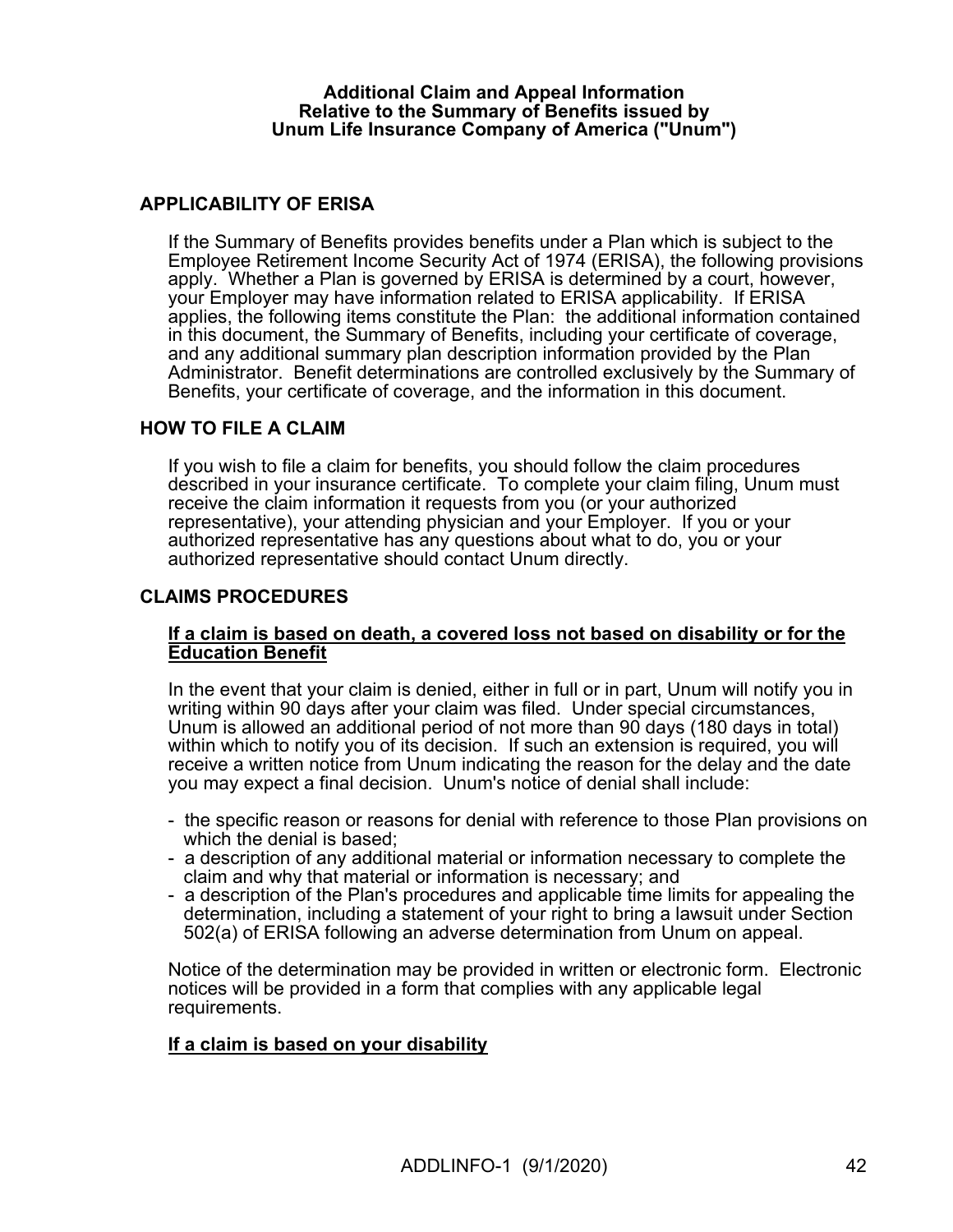Unum will give you notice of the decision no later than 45 days after the claim is filed. This time period may be extended twice by 30 days if Unum both determines that such an extension is necessary due to matters beyond the control of the Plan and notifies you of the circumstances requiring the extension of time and the date by which Unum expects to render a decision. If such an extension is necessary due to your failure to submit the information necessary to decide the claim, the notice of extension will specifically describe the required information, and you will be afforded at least 45 days within which to provide the specified information. If you deliver the requested information within the time specified, any 30 day extension period will begin after you have provided that information. If you fail to deliver the requested information within the time specified, Unum may decide your claim without that information.

If your claim for benefits is wholly or partially denied, the notice of adverse benefit determination under the Plan will:

- state the specific reason(s) for the determination;
- reference specific Plan provision(s) on which the determination is based;
- describe additional material or information necessary to complete the claim and why such information is necessary;
- describe Plan procedures and time limits for appealing the determination, and your right to obtain information about those procedures and the right to bring a lawsuit under Section 502(a) of ERISA following an adverse determination from Unum on appeal; and
- disclose any internal rule, guidelines, protocol or similar criterion relied on in making the adverse determination (or state that such information will be provided free of charge upon request).

Notice of the determination may be provided in written or electronic form. Electronic notices will be provided in a form that complies with any applicable legal requirements.

# **APPEAL PROCEDURES**

### **If an appeal is based on death, a covered loss not based on disability or for the Education Benefit**

If you or your authorized representative appeal a denied claim, it must be submitted within 90 days after you receive Unum's notice of denial. You have the right to:

- submit a request for review, in writing, to Unum;
- upon request and free of charge, reasonable access to and copies of, all relevant documents as defined by applicable U.S. Department of Labor regulations; and
- submit written comments, documents, records and other information relating to the claim to Unum.

Unum will make a full and fair review of the claim and all new information submitted whether or not presented or available at the initial determination, and may require additional documents as it deems necessary or desirable in making such a review. A final decision on the review shall be made not later than 60 days following receipt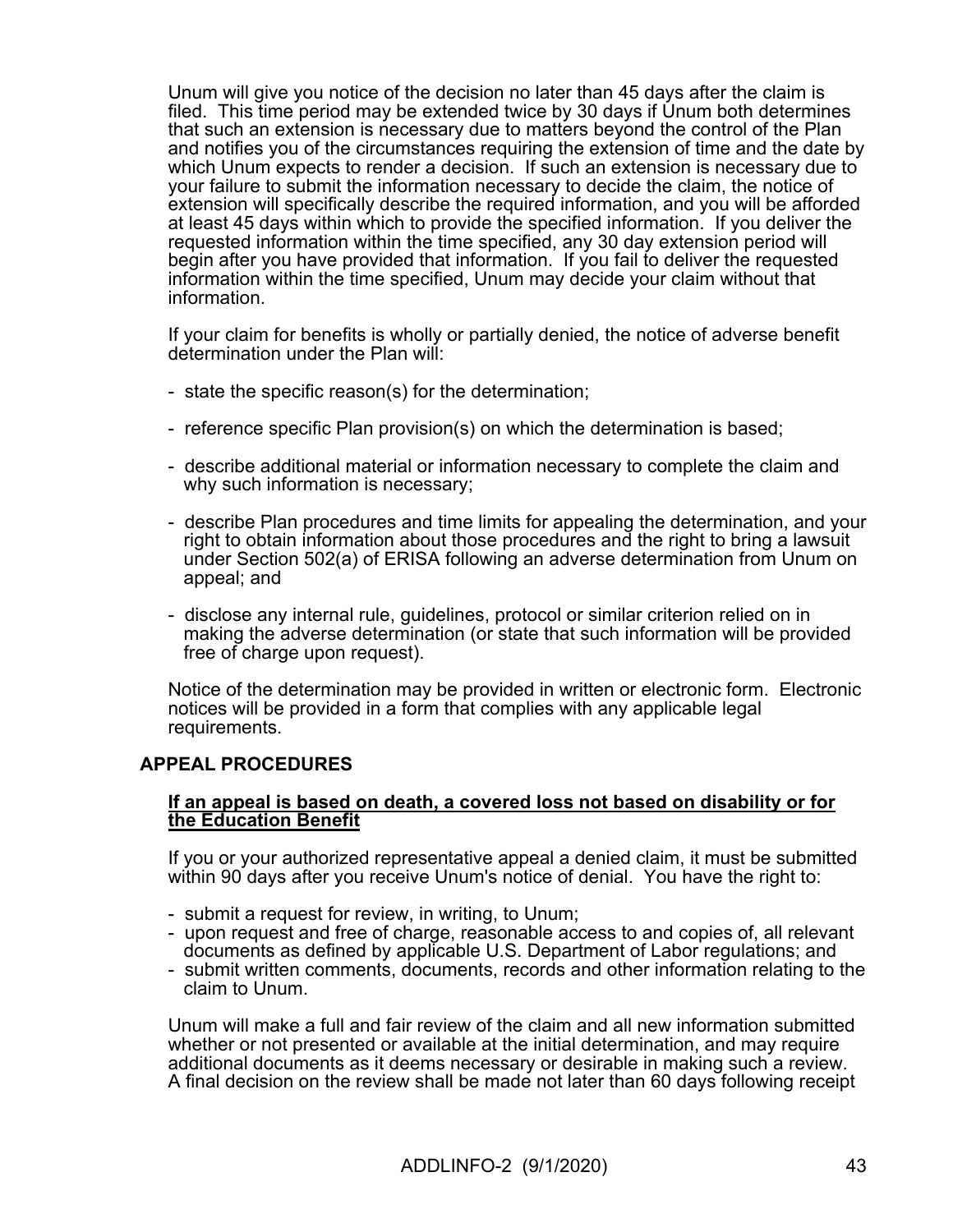of the written request for review. If special circumstances require an extension of time for processing, you will be notified of the reasons for the extension and the date by which the Plan expects to make a decision. If an extension is required due to your failure to submit the information necessary to decide the claim, the notice of extension will specifically describe the necessary information and the date by which you need to provide it to us. The 60-day extension of the appeal review period will begin after you have provided that information.

The final decision on review shall be furnished in writing and shall include the reasons for the decision with reference, again, to those Summary of Benefits' provisions upon which the final decision is based. It will also include a statement describing your access to documents and describing your right to bring a lawsuit under Section 502(a) of ERISA if you disagree with the determination.

Notice of the determination may be provided in written or electronic form. Electronic notices will be provided in a form that complies with any applicable legal requirements.

Unless there are special circumstances, this administrative appeal process must be completed before you begin any legal action regarding your claim.

### **If an appeal is based on your disability**

You have 180 days from the receipt of notice of an adverse benefit determination to file an appeal. Requests for appeals should be sent to the address specified in the claim denial. A decision on review will be made not later than 45 days following receipt of the written request for review. If Unum determines that special circumstances require an extension of time for a decision on review, the review period may be extended by an additional 45 days (90 days in total). Unum will notify you in writing if an additional 45 day extension is needed.

If an extension is necessary due to your failure to submit the information necessary to decide the appeal, the notice of extension will specifically describe the required information, and you will be afforded at least 45 days to provide the specified information. If you deliver the requested information within the time specified, the 45 day extension of the appeal period will begin after you have provided that information. If you fail to deliver the requested information within the time specified, Unum may decide your appeal without that information.

You will have the opportunity to submit written comments, documents, or other information in support of your appeal. You will have access to all relevant documents as defined by applicable U.S. Department of Labor regulations. The review of the adverse benefit determination will take into account all new information, whether or not presented or available at the initial determination. No deference will be afforded to the initial determination.

The review will be conducted by Unum and will be made by a person different from the person who made the initial determination and such person will not be the original decision maker's subordinate. In the case of a claim denied on the grounds of a medical judgment, Unum will consult with a health professional with appropriate training and experience. The health care professional who is consulted on appeal will not be the individual who was consulted during the initial determination or a subordinate. If the advice of a medical or vocational expert was obtained by the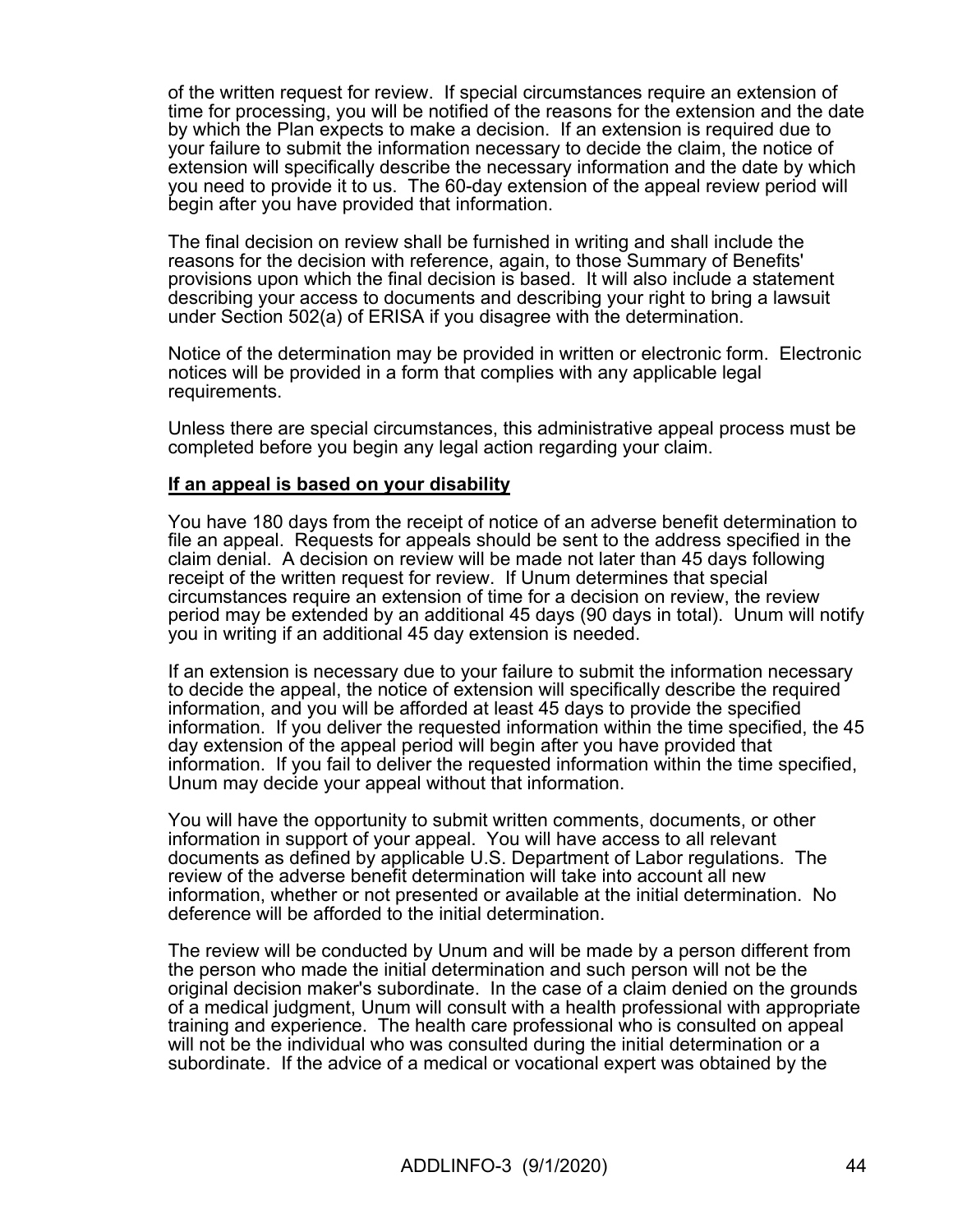Plan in connection with the denial of your claim, Unum will provide you with the names of each such expert, regardless of whether the advice was relied upon.

A notice that your request on appeal is denied will contain the following information:

- the specific reason(s) for the determination;
- a reference to the specific Plan provision(s) on which the determination is based;
- a statement disclosing any internal rule, guidelines, protocol or similar criterion relied on in making the adverse determination (or a statement that such information will be provided free of charge upon request);
- a statement describing your right to bring a lawsuit under Section 502(a) of ERISA if you disagree with the decision;
- the statement that you are entitled to receive upon request, and without charge, reasonable access to or copies of all documents, records or other information relevant to the determination; and
- the statement that "You or your Plan may have other voluntary alternative dispute resolution options, such as mediation. One way to find out what may be available is to contact your local U.S. Department of Labor Office and your State insurance regulatory agency".

Notice of the determination may be provided in written or electronic form. Electronic notices will be provided in a form that complies with any applicable legal requirements.

Unless there are special circumstances, this administrative appeal process must be completed before you begin any legal action regarding your claim.